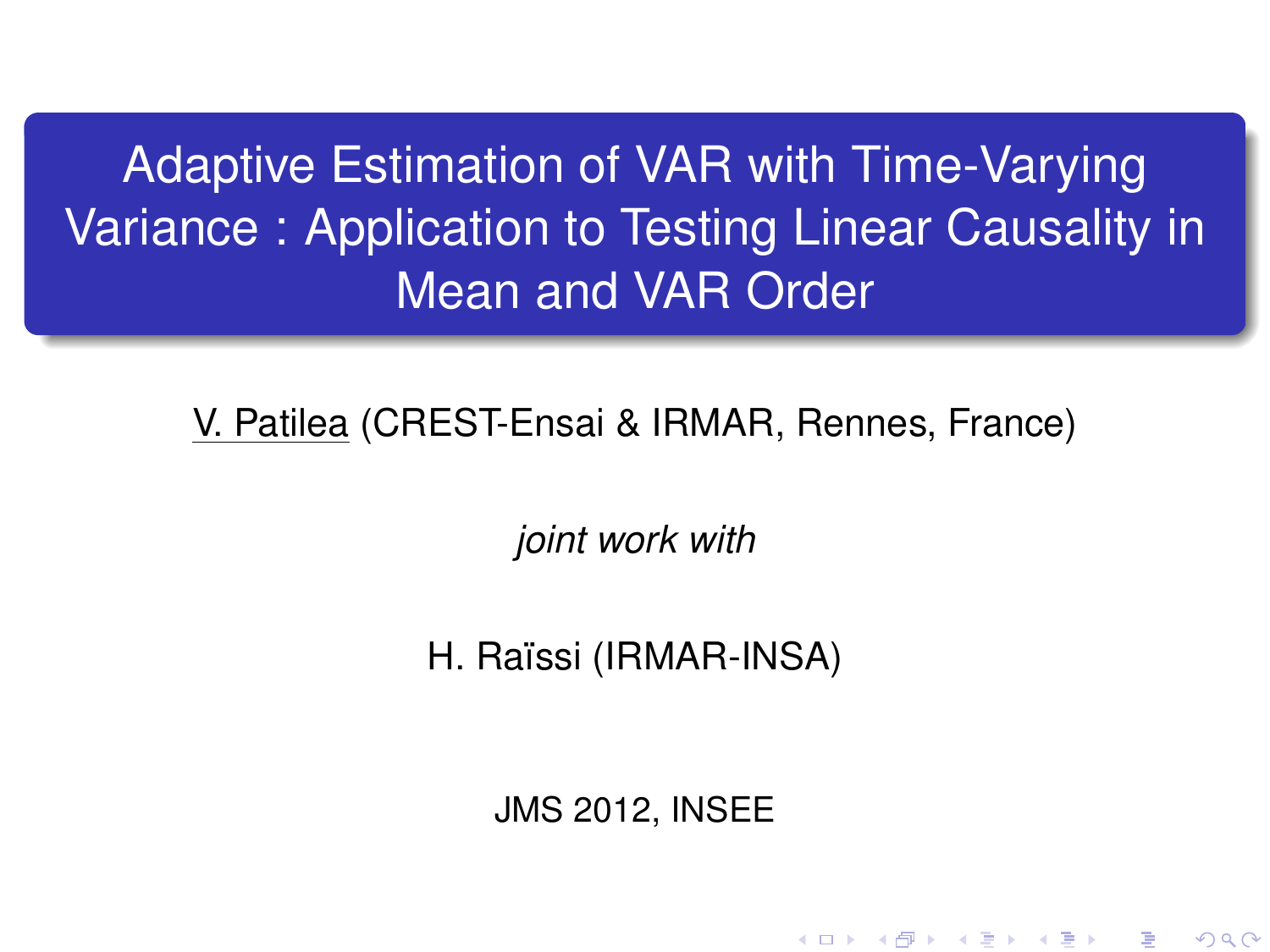

目

 $299$ 

イロトメ 倒 トメ 差 トメ 差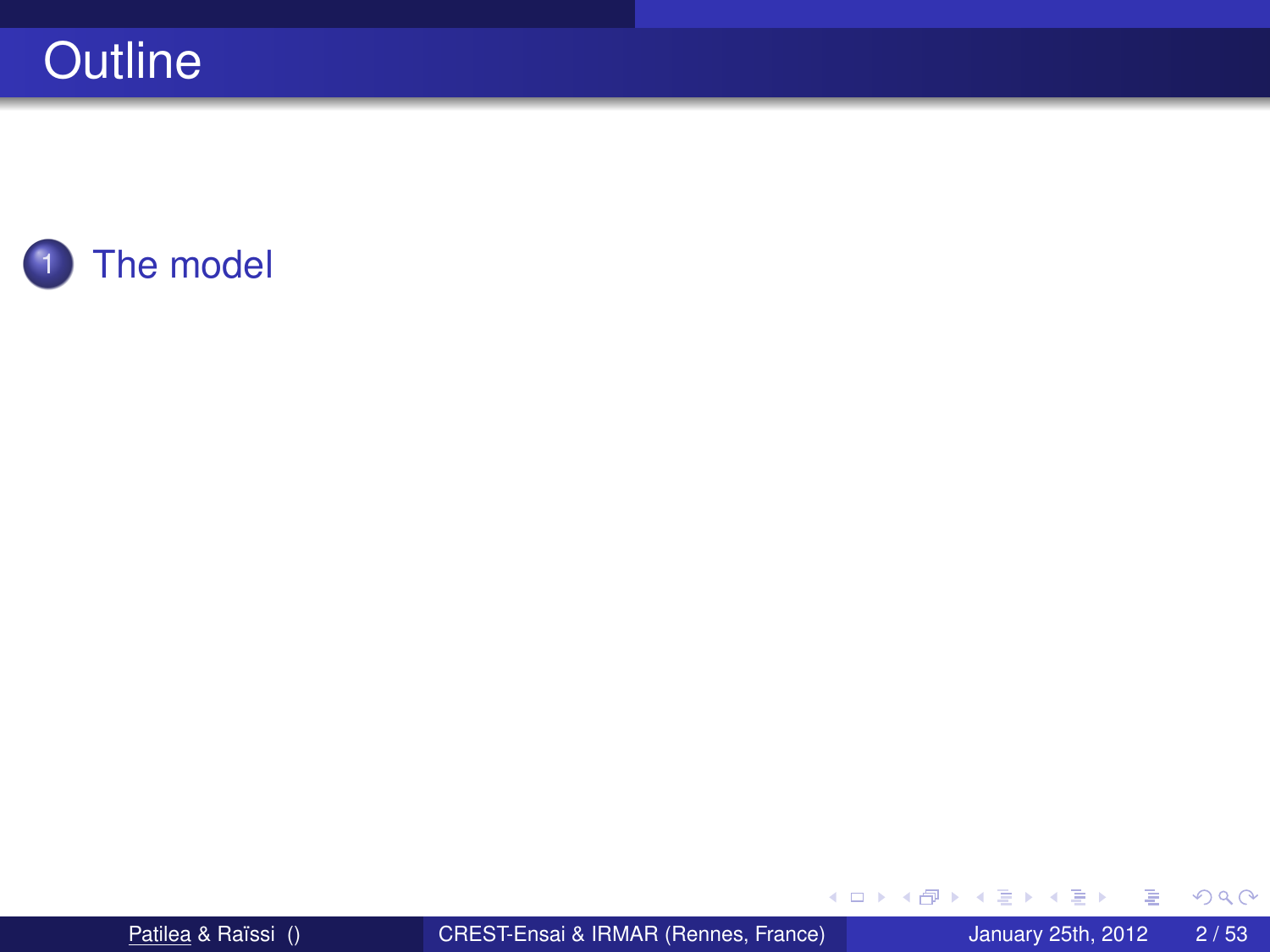2 [Least squares parameter estimation](#page-15-0)

4 0 8

 $\overline{\mathsf{m}}$   $\rightarrow$   $\rightarrow$ 

**B** K  $\prec$ э

×.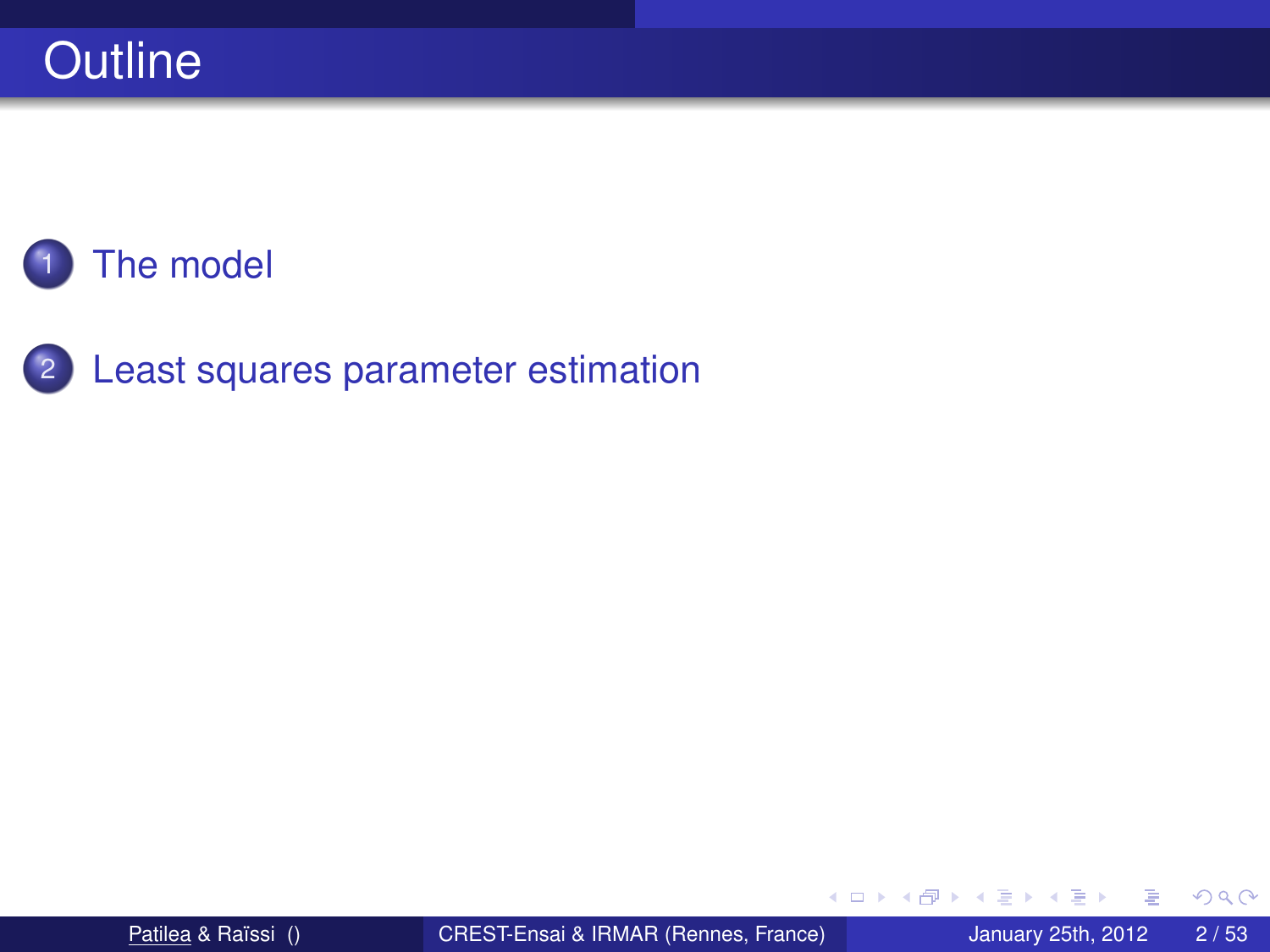2 [Least squares parameter estimation](#page-15-0)

3 [Adaptive Least Squares parameter estimation](#page-30-0)

4 0 8

AD 15

÷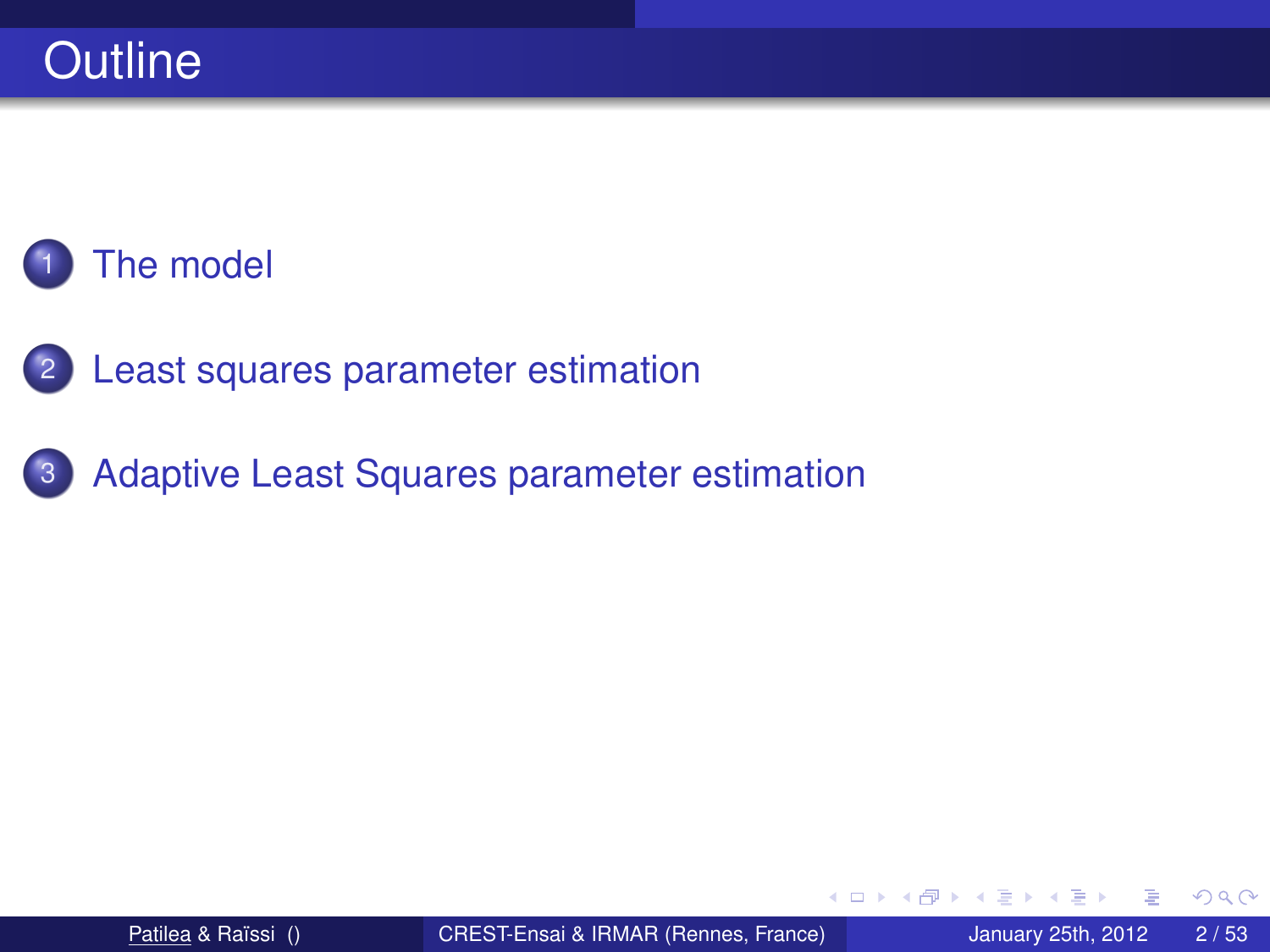2 [Least squares parameter estimation](#page-15-0)

3 [Adaptive Least Squares parameter estimation](#page-30-0)

### [Application: testing for linear Granger causality in mean](#page-48-0)

4 0 8

 $\Box$ 

つへへ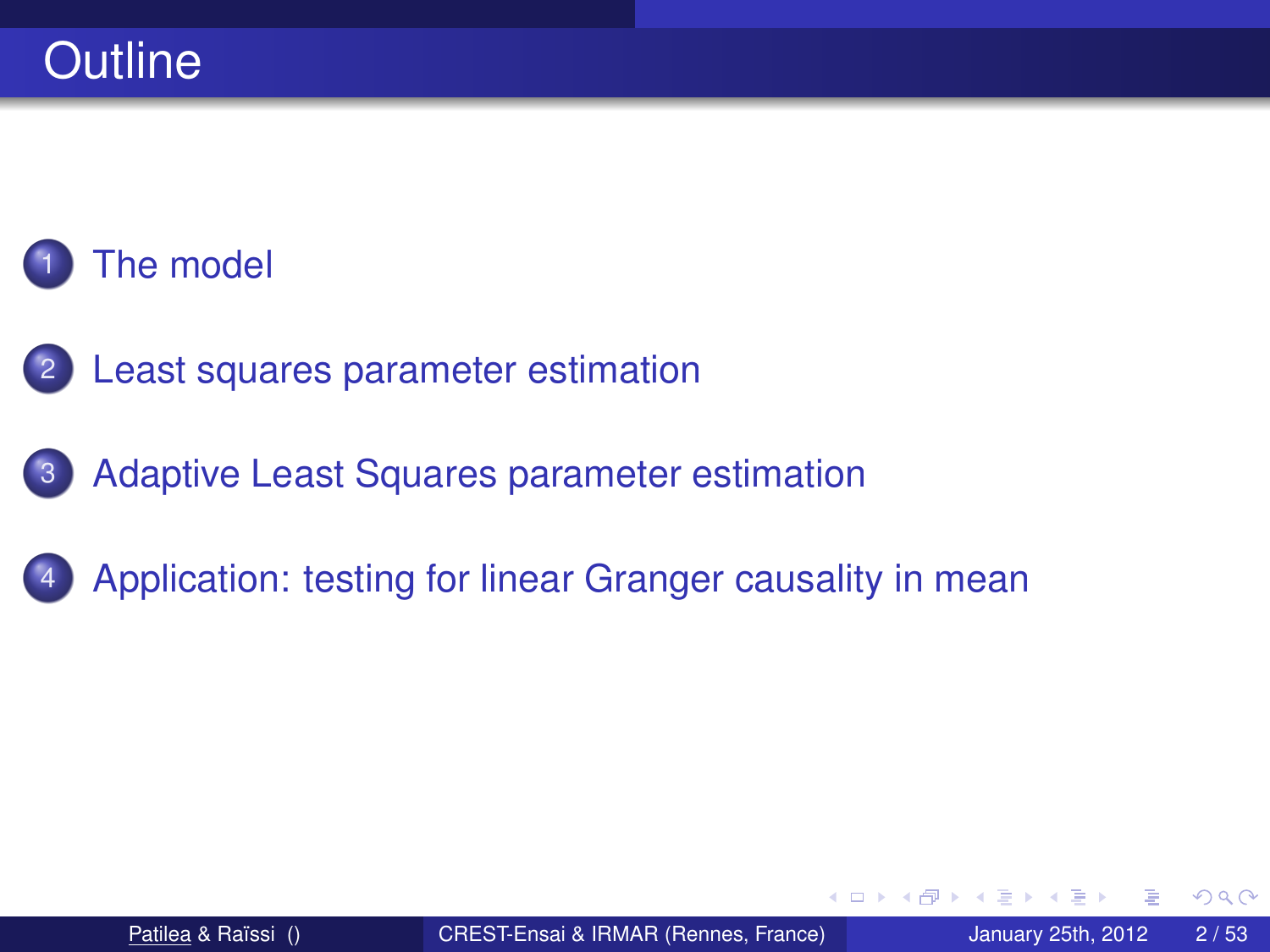- [Least squares parameter estimation](#page-15-0)
- 3 [Adaptive Least Squares parameter estimation](#page-30-0)
- [Application: testing for linear Granger causality in mean](#page-48-0)
- [Application: portmanteau tests](#page-71-0)

つへへ

4 同 下

4 0 8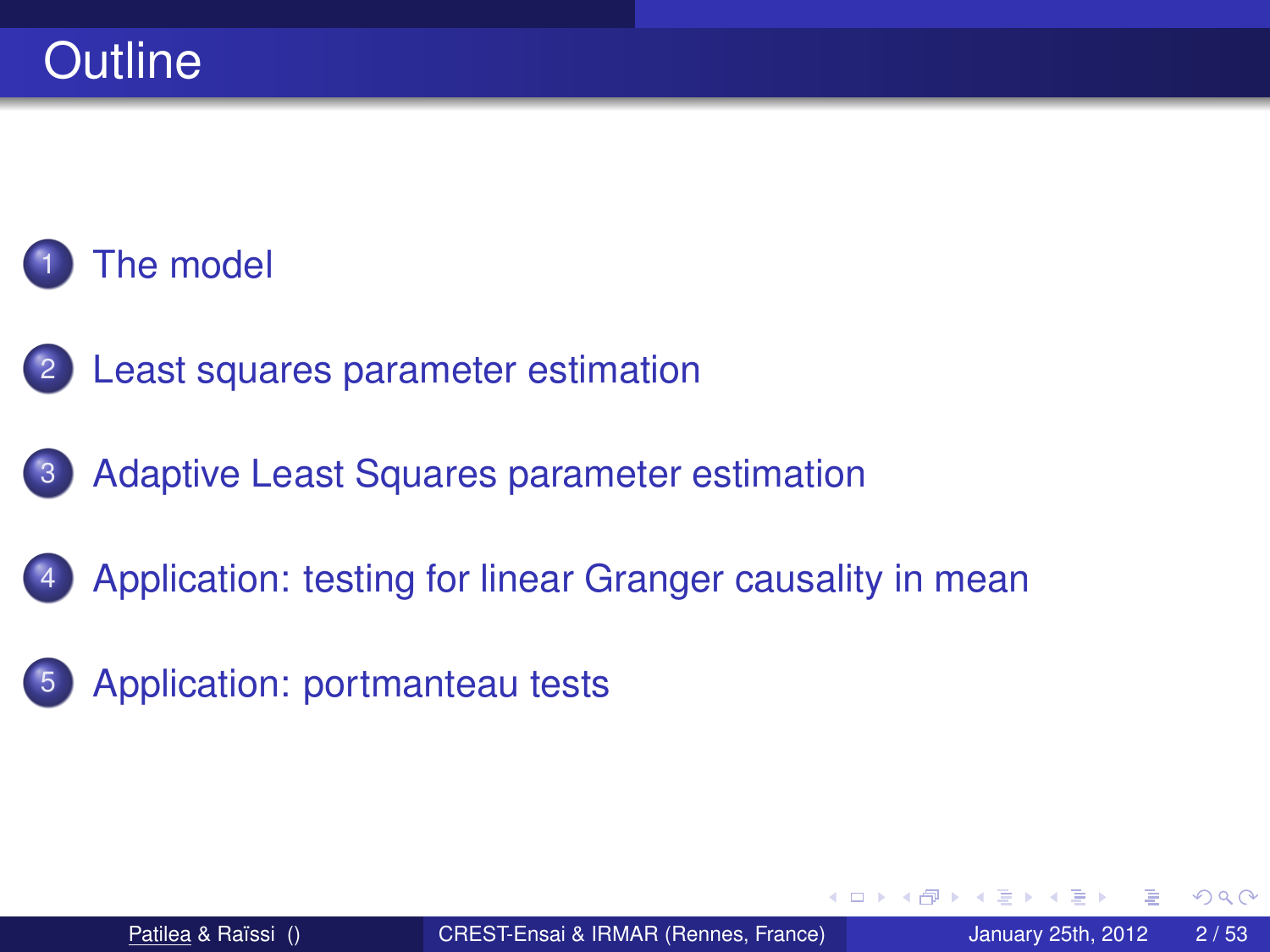# **Outline**



- [Least squares parameter estimation](#page-15-0)
- [Adaptive Least Squares parameter estimation](#page-30-0)
- [Application: testing for linear Granger causality in mean](#page-48-0)
- [Application: portmanteau tests](#page-71-0)

<span id="page-6-0"></span> $\Omega$ 

4 同 下

4 0 8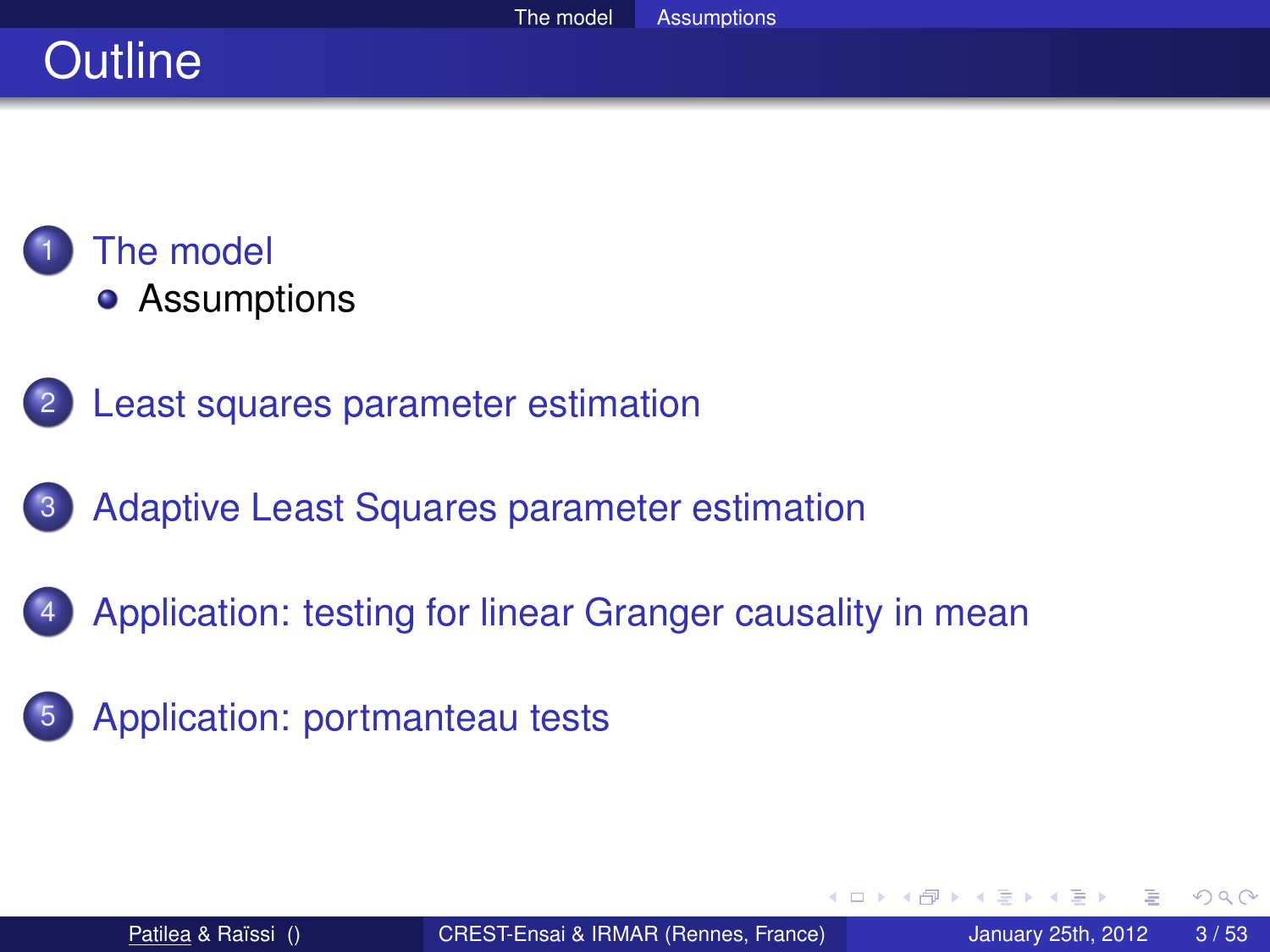$\mathsf{Observations}\ X_{-p+1},\ldots,X_0,X_1,\ldots,X_T\in\mathbb{R}^d$ 

重

 $299$ 

イロトメ 御 トメ 君 トメ 君 トッ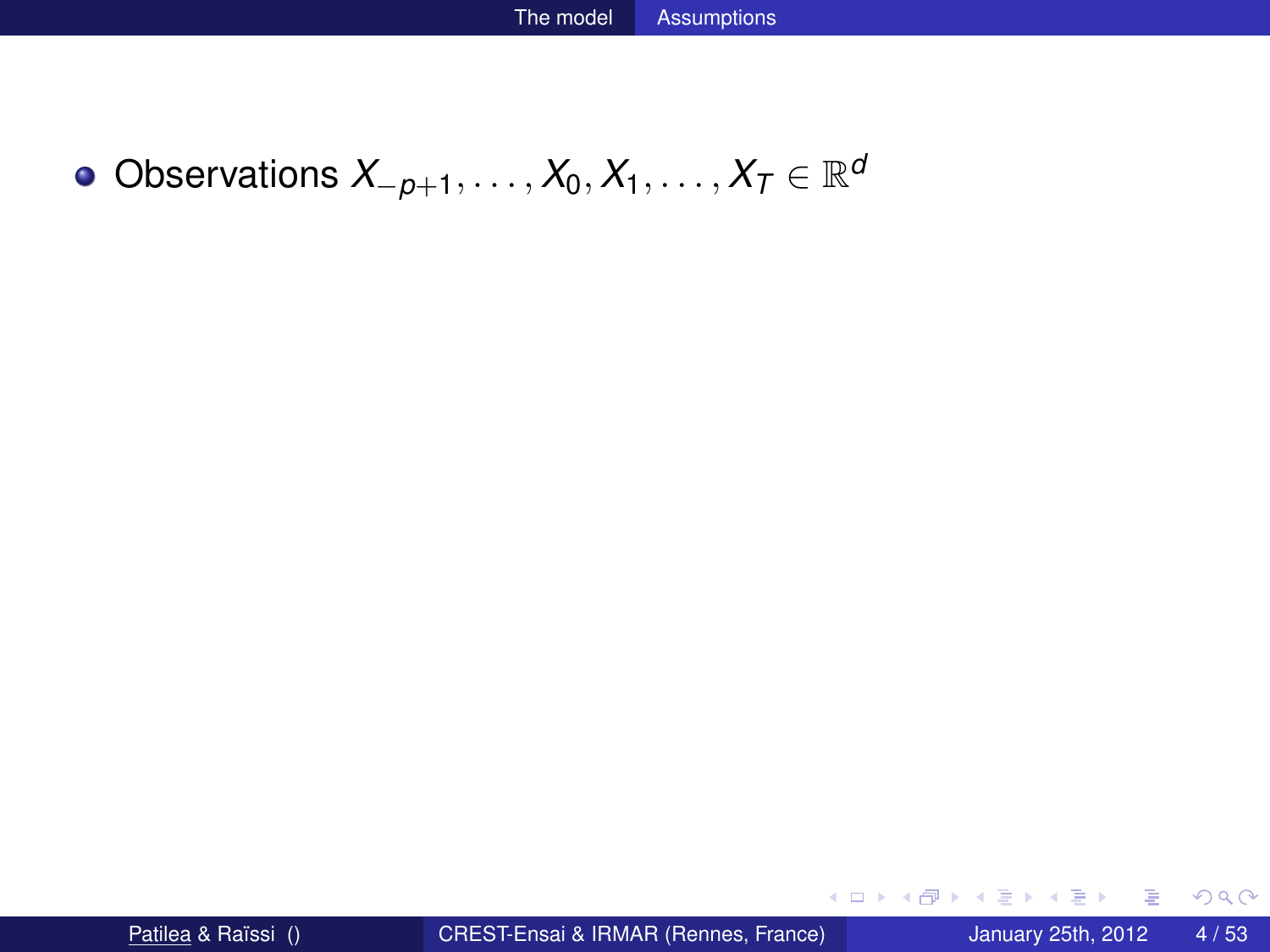- $\mathsf{Observations}\ X_{-p+1},\ldots,X_0,X_1,\ldots,X_T\in\mathbb{R}^d$
- Multivariate time-series model: linear VAR

$$
X_t = A_1 X_{t-1} + \cdots + A_p X_{t-p} + u_t
$$
  

$$
u_t = H_t \epsilon_t,
$$

E

 $299$ 

イロト イ押ト イヨト イヨ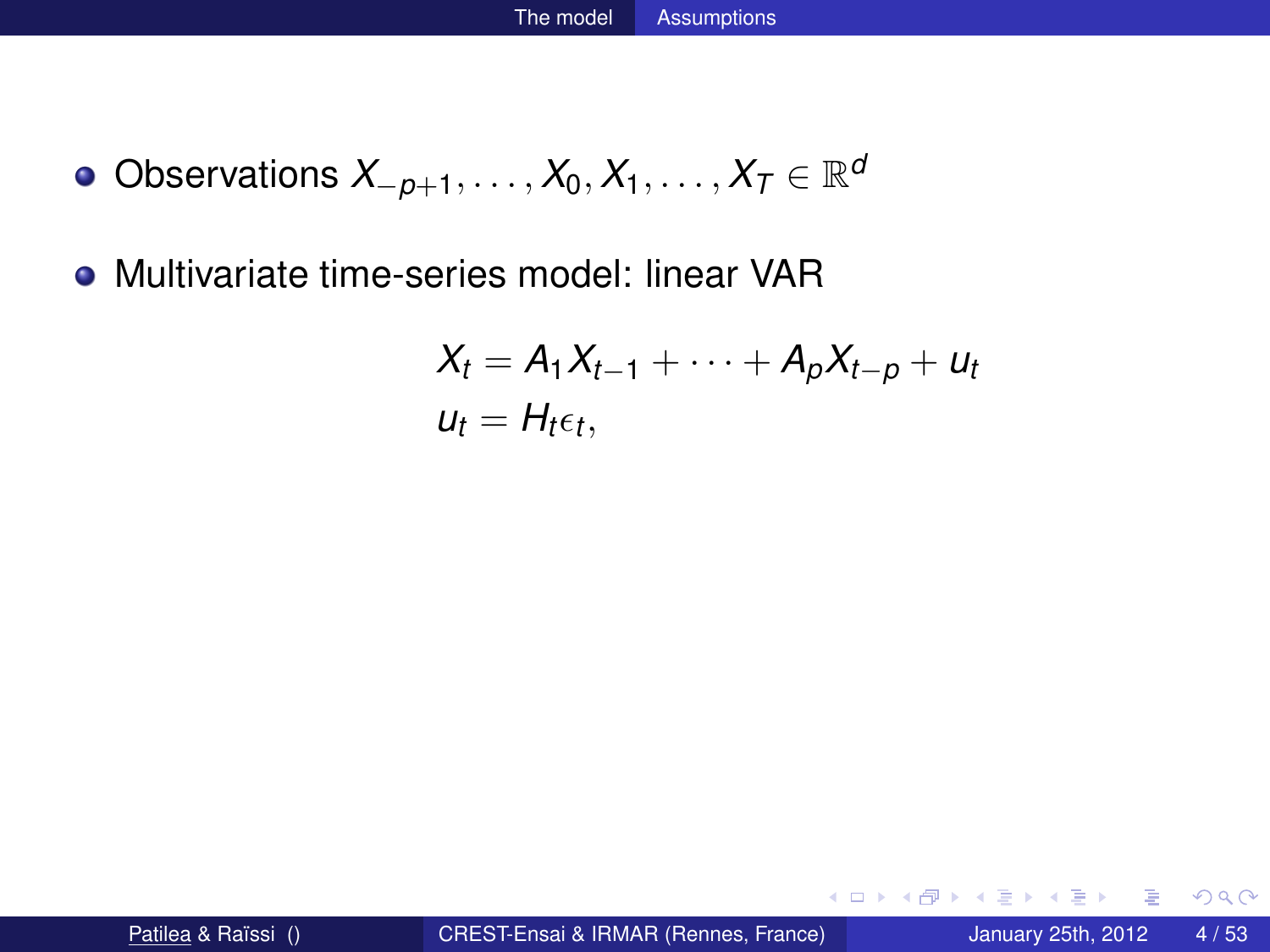- $\mathsf{Observations}\ X_{-p+1},\ldots,X_0,X_1,\ldots,X_T\in\mathbb{R}^d$
- Multivariate time-series model: linear VAR

$$
X_t = A_1 X_{t-1} + \cdots + A_p X_{t-p} + u_t
$$
  

$$
u_t = H_t \epsilon_t,
$$

• Stability condition:

$$
\det A(z) \neq 0 \text{ for all } |z| \leq 1 \text{ where } A(z) = I_d - \sum_{i=1}^p A_i z^i
$$

4 0 8 1  $\leftarrow$   $\leftarrow$   $\leftarrow$  Þ

 $299$ 

**Britished**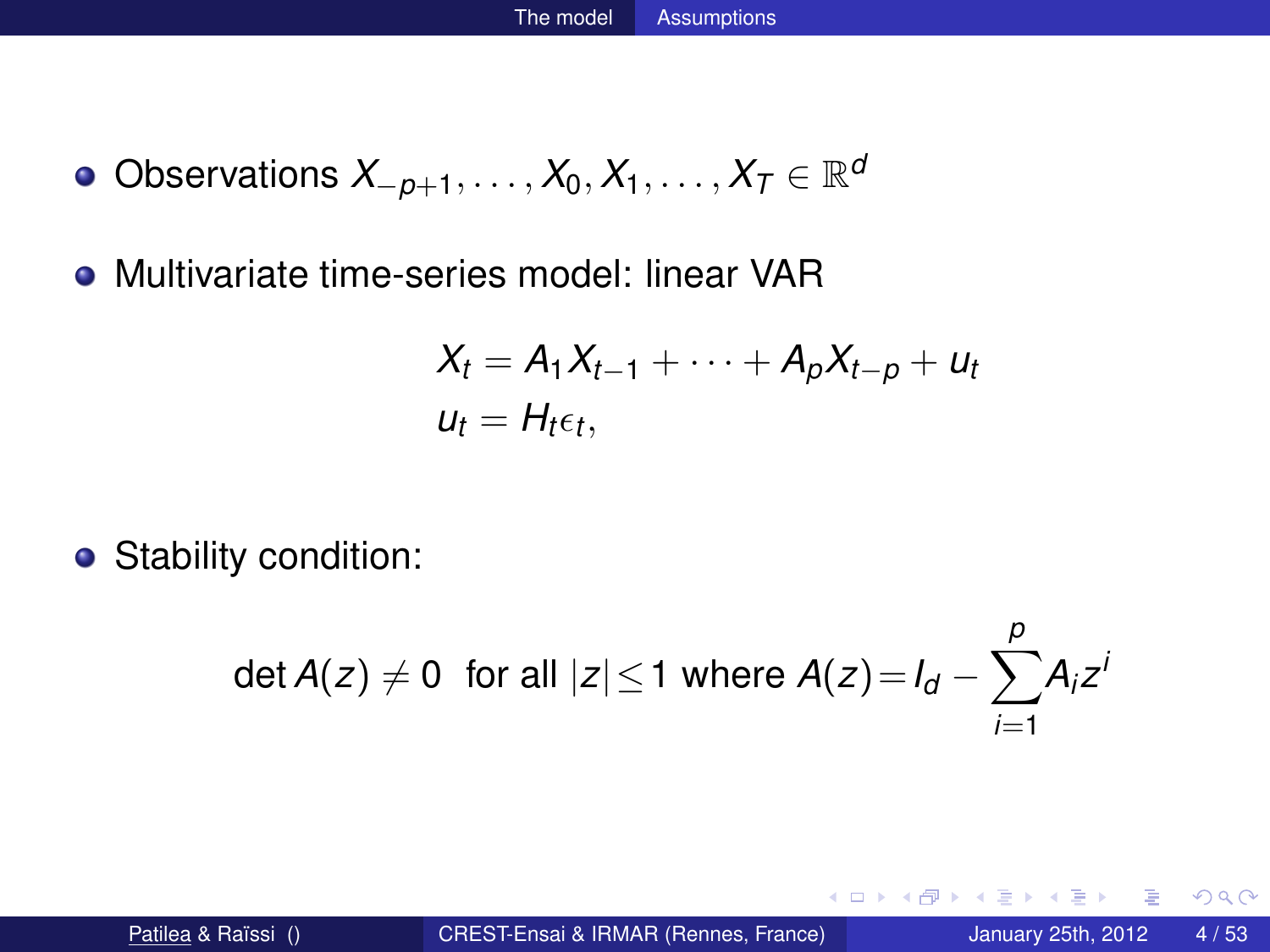• Let 
$$
\mathcal{F}_t = \sigma\{\epsilon_s : s \leq t\}.
$$

• The  $d \times d$  matrices  $H_t$  are invertible and  $H_t = G(t/T)$ ,  $1 \le t \le T$ .

重

 $298$ 

K ロ ▶ K 御 ▶ K 君 ▶ K 君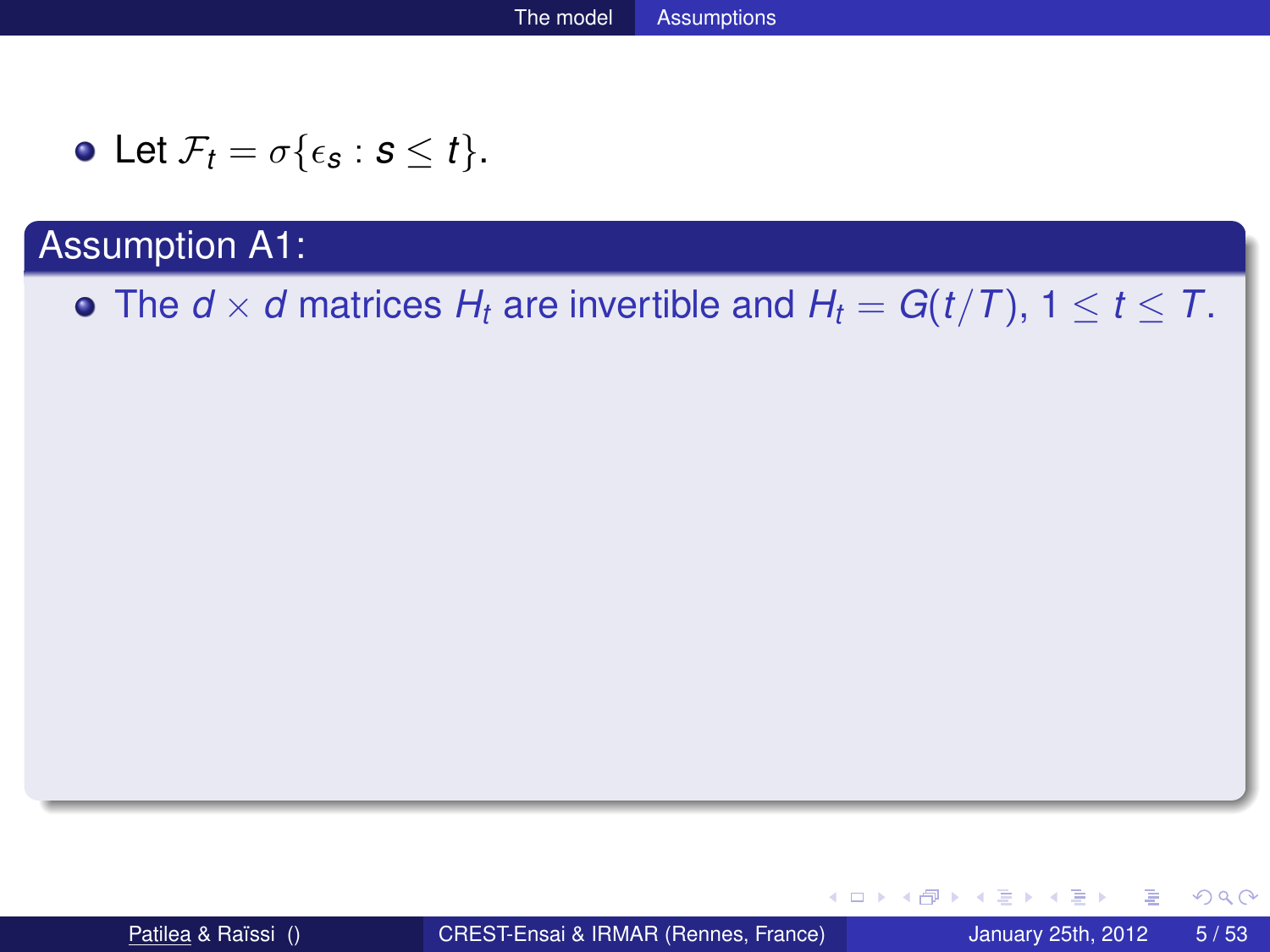• Let 
$$
\mathcal{F}_t = \sigma\{\epsilon_s : s \leq t\}
$$
.

- The  $d \times d$  matrices  $H_t$  are invertible and  $H_t = G(t/T)$ ,  $1 \le t \le T$ .
- The components of  $G(r) := \{g_{kl}(r)\}\$ are *deterministic* functions on the interval (0, 1] and

 $298$ 

イロト イ押ト イヨト イヨ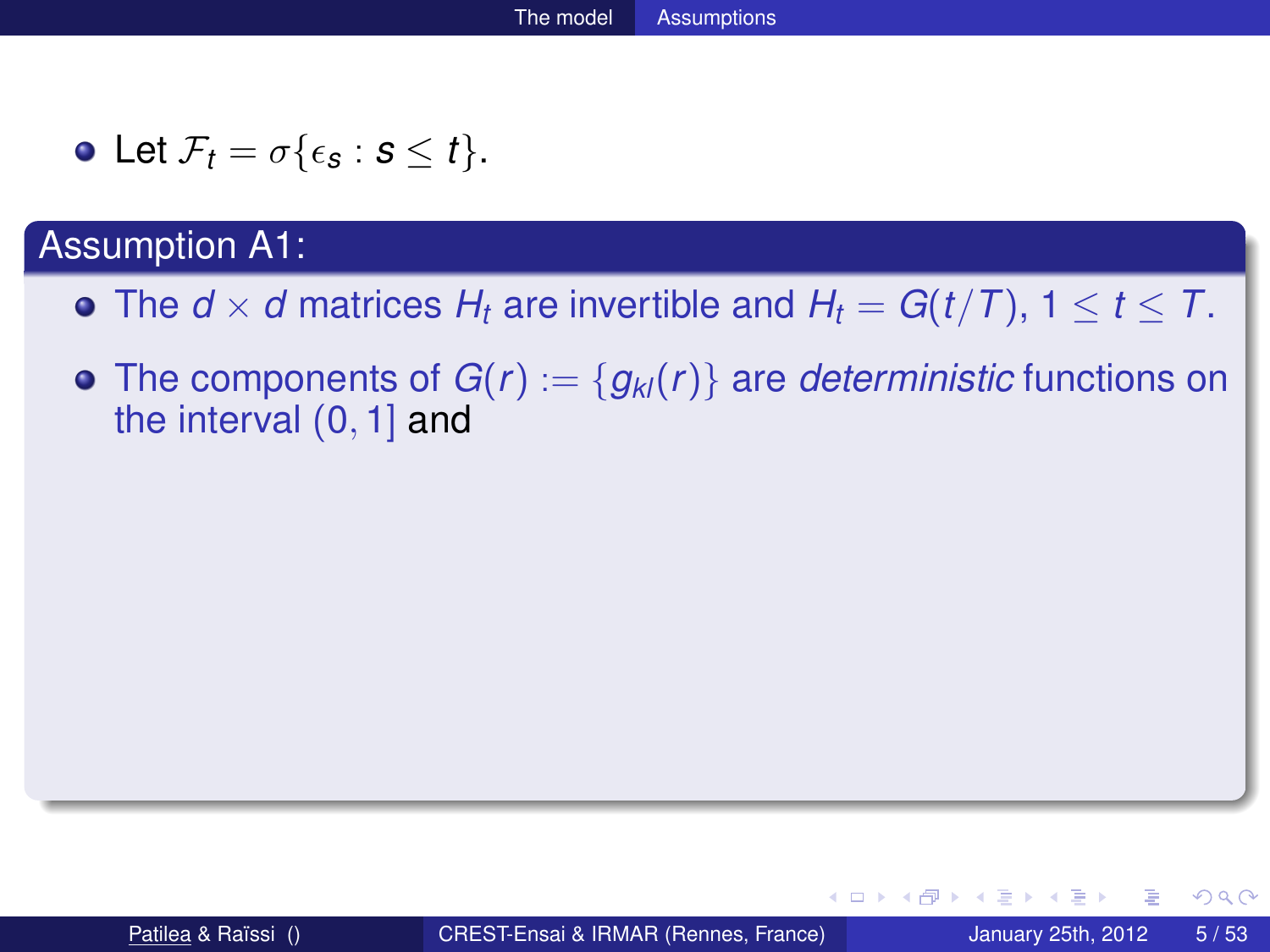• Let 
$$
\mathcal{F}_t = \sigma\{\epsilon_s : s \leq t\}.
$$

- The  $d \times d$  matrices  $H_t$  are invertible and  $H_t = G(t/T)$ ,  $1 \le t \le T$ .
- The components of  $G(r) := \{g_{kl}(r)\}\$ are *deterministic* functions on the interval (0, 1] and

### • The process  $(\epsilon_t)$  is  $\alpha$ -mixing and

. . . . . .

 $\Omega$ 

 $\leftarrow$   $\leftarrow$   $\leftarrow$ 

4 D.K.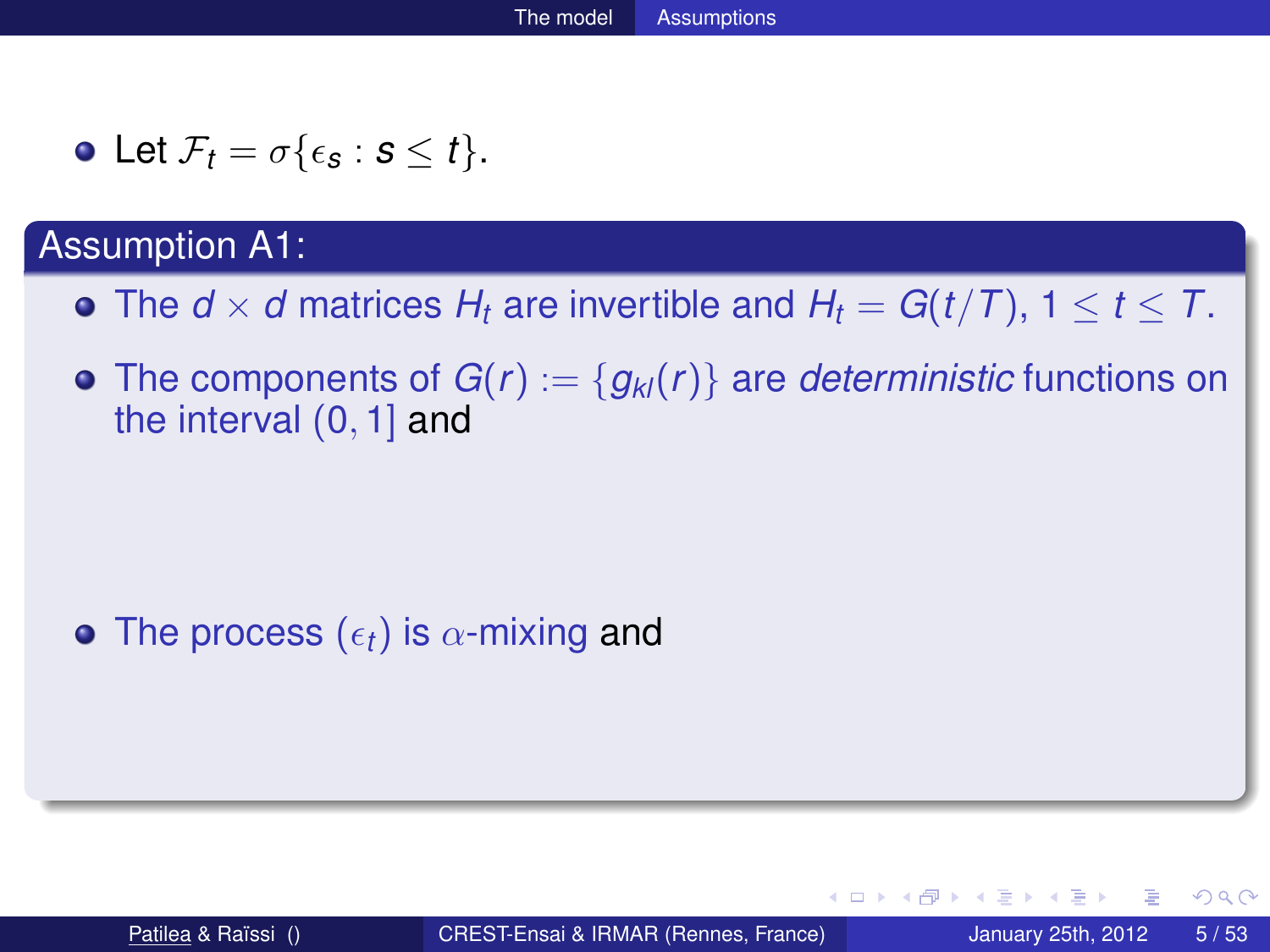• Let 
$$
\mathcal{F}_t = \sigma\{\epsilon_s : s \leq t\}
$$
.

- The  $d \times d$  matrices  $H_t$  are invertible and  $H_t = G(t/T)$ ,  $1 \le t \le T$ .
- The components of  $G(r) := \{g_{kl}(r)\}\$ are *deterministic* functions on the interval (0, 1] and
	- $\sup_{r\in(0,1]}|g_{\textit{kl}}(r)|<\infty,$
	- *g*<sub>k</sub> $(\cdot)$  are piecewise Lipschitz continuous on (0, 1],
	- $\Sigma(\cdot) = G(\cdot)G(\cdot)'\gg 0$  for all *r*.
- The process  $(\epsilon_t)$  is  $\alpha$ -mixing and
	- $E(\epsilon_t | \mathcal{F}_{t-1}) = 0,$
	- $E(\epsilon_t \epsilon'_t | \mathcal{F}_{t-1}) = I_d$ ,
	- the *d* components  $\epsilon_{kt}$  of  $(\epsilon_t)$  satisfy  $\sup_t \parallel \epsilon_{kt} \parallel_{4\mu} < \infty, \, \mu > 1.$

 $\Omega$ 

イロト イ押ト イヨト イヨト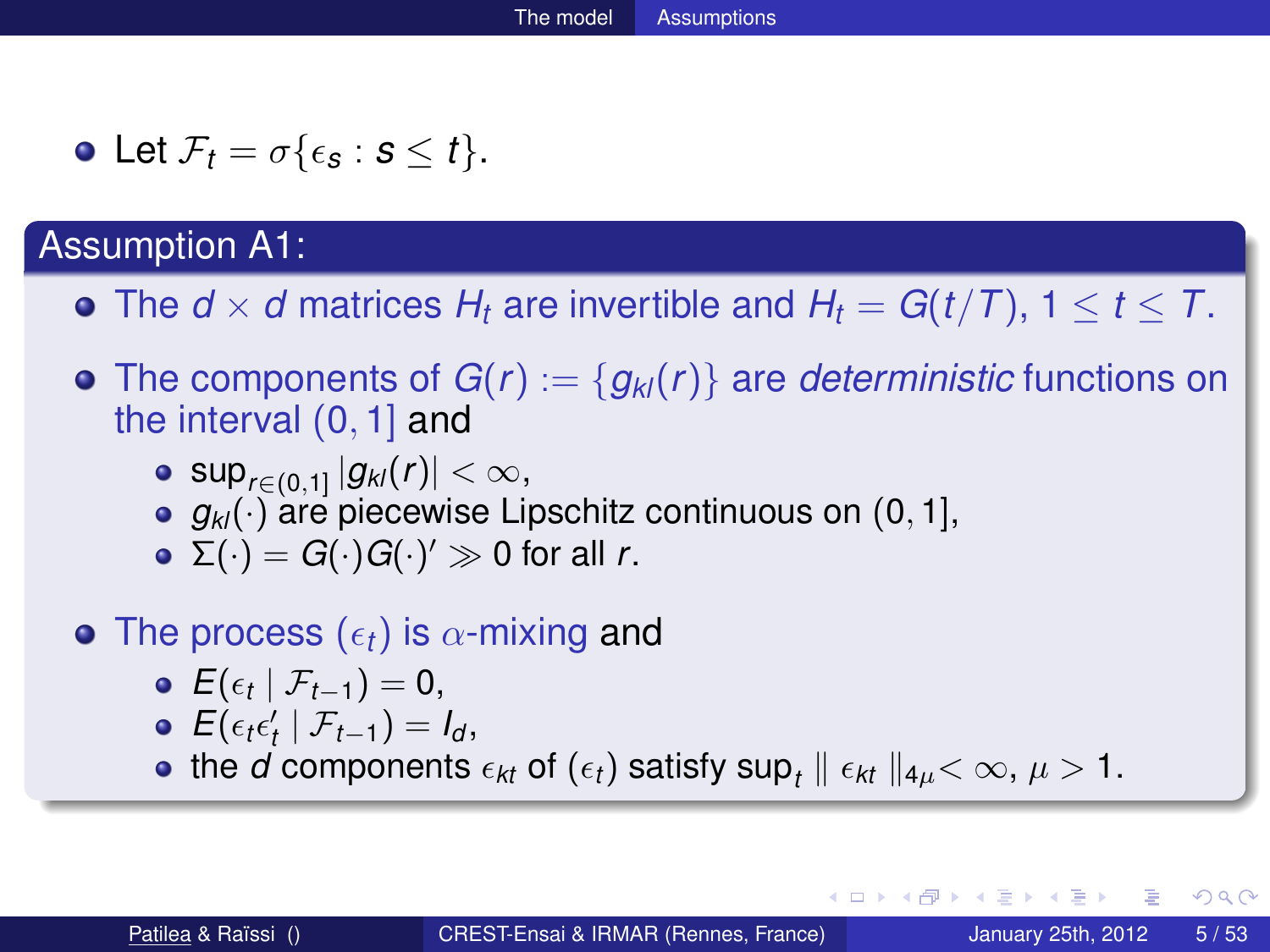- Unconditional non-stationary volatility (time-varying variance)
- Weak regularity conditions on the time-varying variance
- Multivariate GARCH structure cannot be taken into account

4 0 5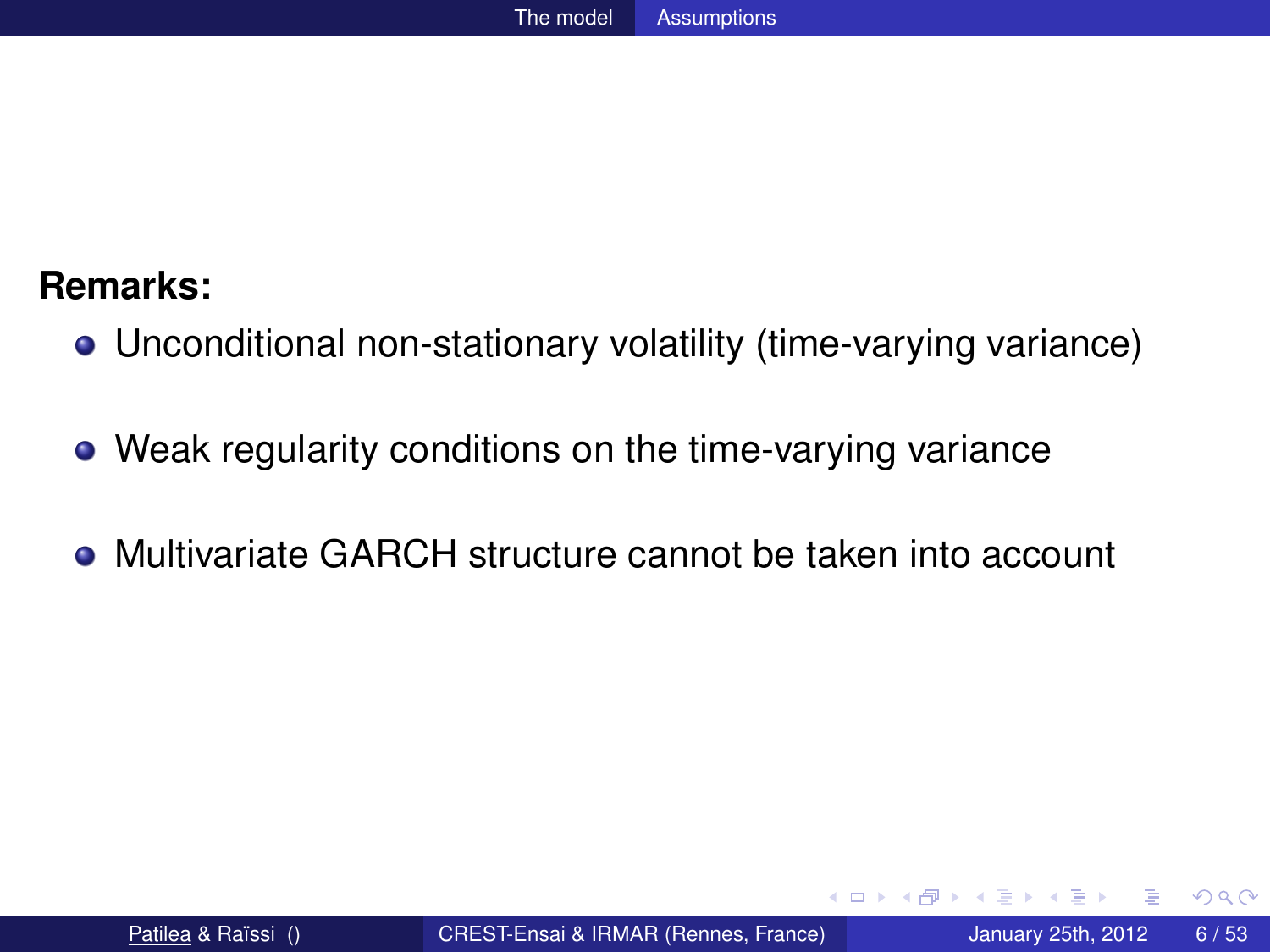# **Outline**

# [The model](#page-6-0)

- [Least squares parameter estimation](#page-15-0) • [The estimators](#page-15-0) **• [Asymptotic behavior](#page-21-0)**
- [Adaptive Least Squares parameter estimation](#page-30-0)
- [Application: testing for linear Granger causality in mean](#page-48-0)
- [Application: portmanteau tests](#page-71-0)

<span id="page-15-0"></span>A B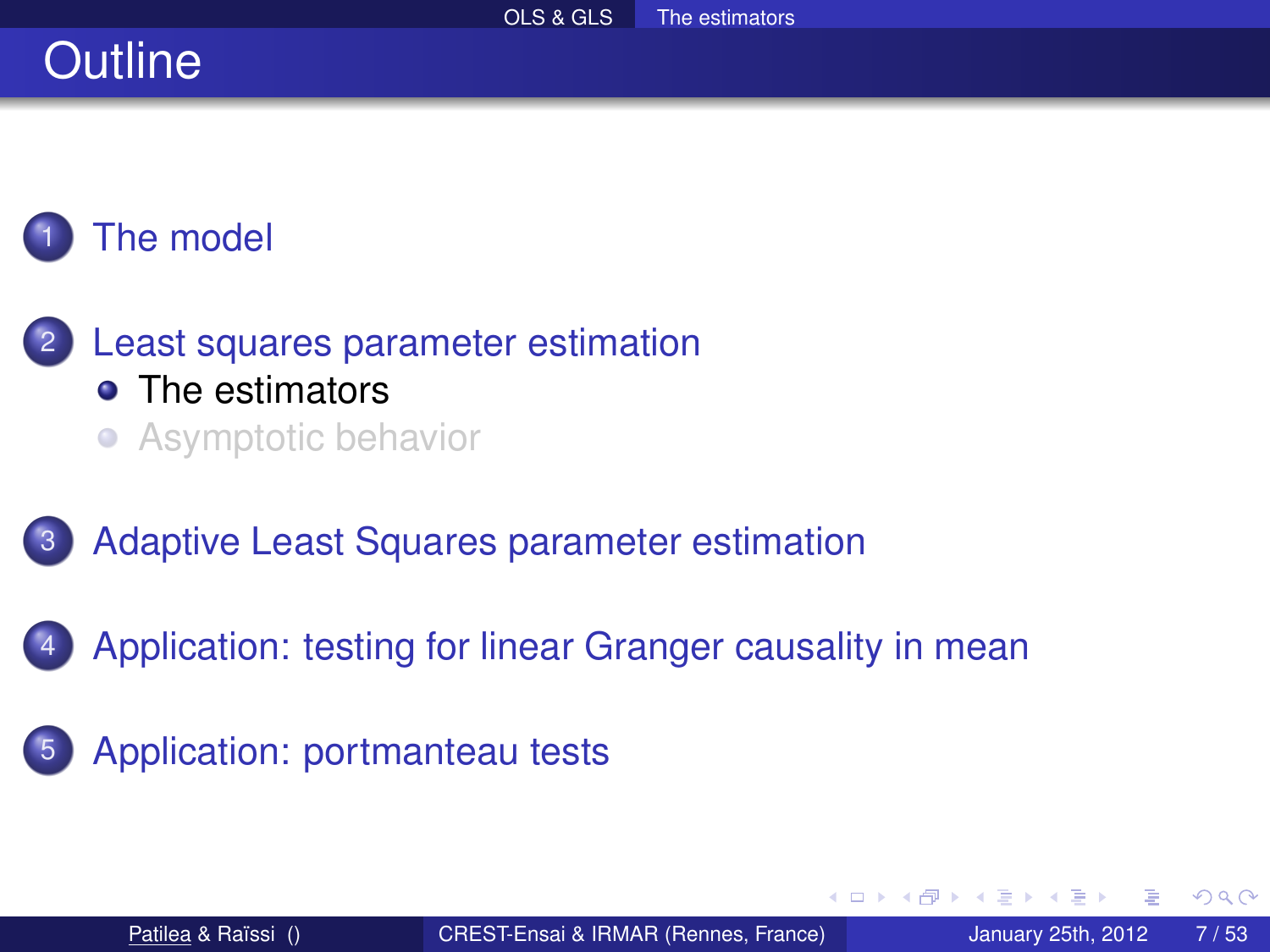### • The OLS estimator

$$
\hat{\theta}_{OLS} = \hat{\Sigma}_{\tilde{X}}^{-1} \text{vec} \left( \hat{\Sigma}_X \right),
$$

#### where

$$
\hat{\Sigma}_{\tilde{X}} = T^{-1}\sum_{t=1}^T \tilde{X}_{t-1}\tilde{X}_{t-1}' \otimes I_d \quad \text{and} \quad \hat{\Sigma}_X = T^{-1}\sum_{t=1}^T X_t\tilde{X}_{t-1}'
$$

and 
$$
\tilde{X}_{t-1} = (X'_{t-1}, \ldots, X'_{t-p})'
$$
.

重

 $299$ 

イロトメ 倒 トメ 差 トメ 差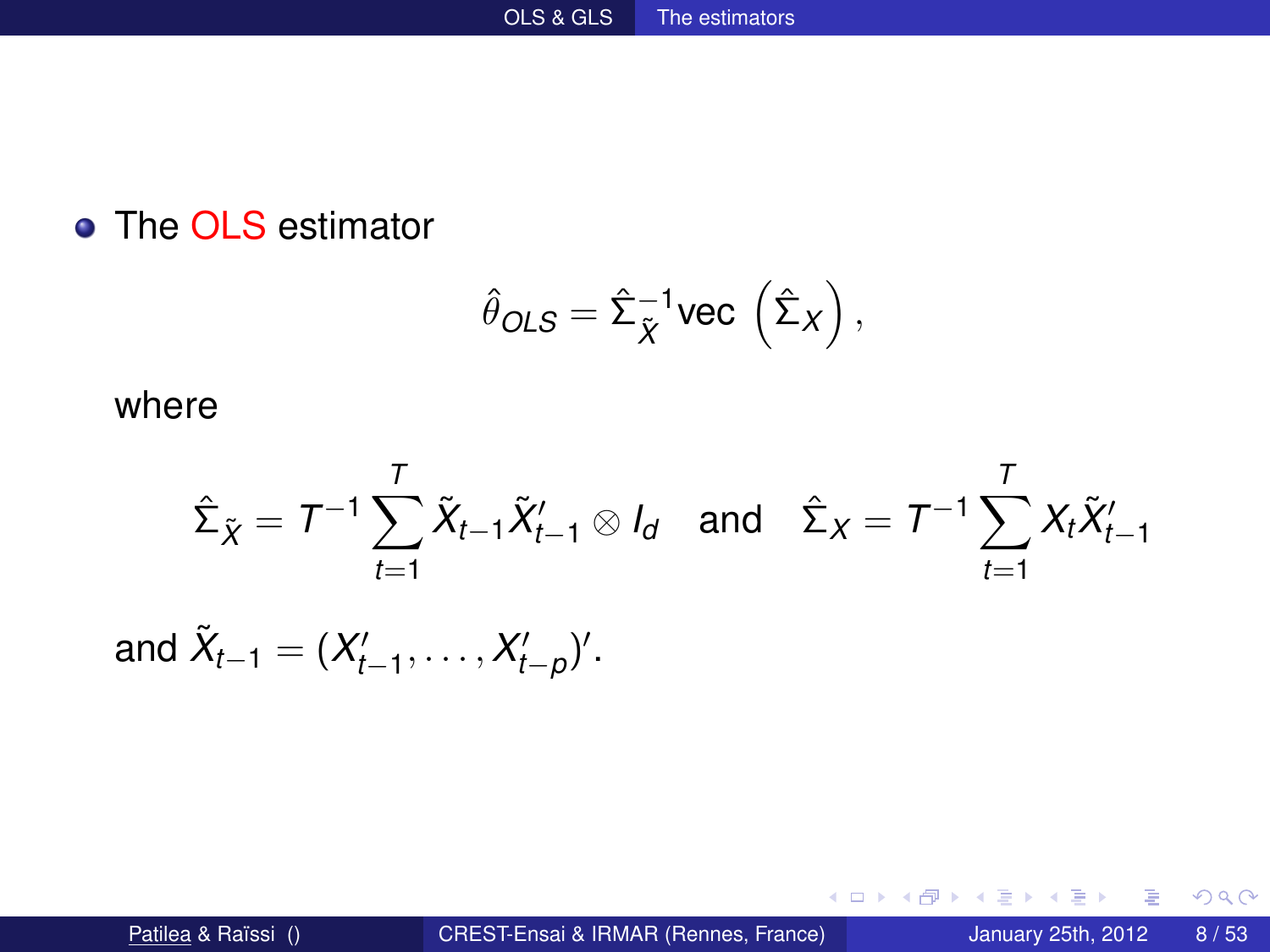## Let  $\Sigma_t := H_t H_t'$  (unconditional time-varying variance)

4 0 8 1

 $\leftarrow$   $\leftarrow$   $\leftarrow$   $\leftarrow$   $\leftarrow$ 

重す

重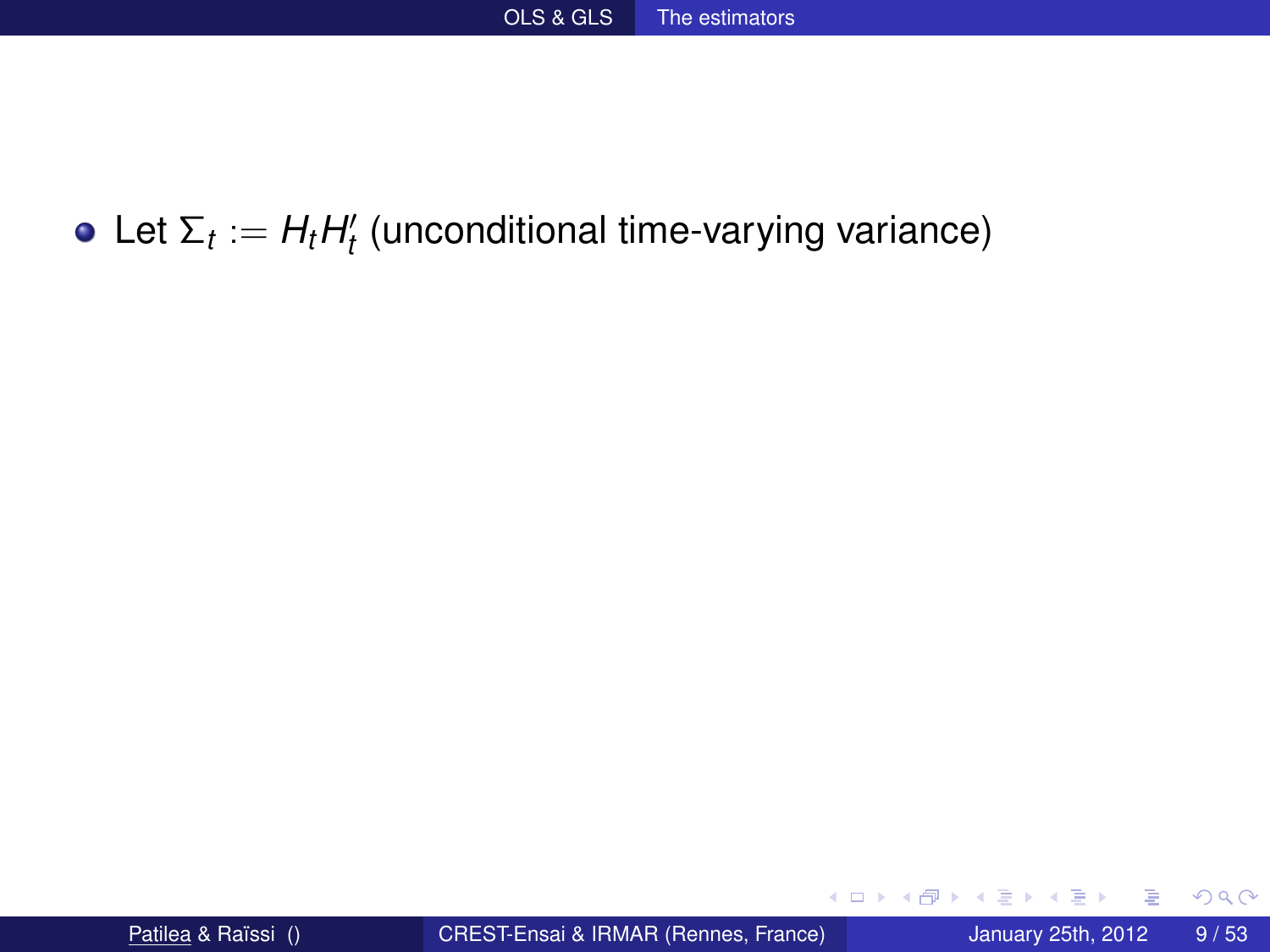- Let  $\Sigma_t := H_t H_t'$  (unconditional time-varying variance)
- The Generalized Least Squares (GLS) estimator

$$
\hat{\theta}_{GLS} = \hat{\Sigma}_{\underline{\tilde{X}}}^{-1} \text{vec} \left( \hat{\Sigma}_{\underline{X}} \right),
$$

#### with

$$
\hat{\Sigma}_{\underline{\tilde{X}}} = T^{-1} \sum_{t=1}^T \tilde{X}_{t-1} \tilde{X}_{t-1}' \otimes \Sigma_t^{-1} \quad \text{and} \quad \hat{\Sigma}_{\underline{X}} = T^{-1} \sum_{t=1}^T \Sigma_t^{-1} X_t \tilde{X}_{t-1}'.
$$

4 0 8

n n

E K.

Þ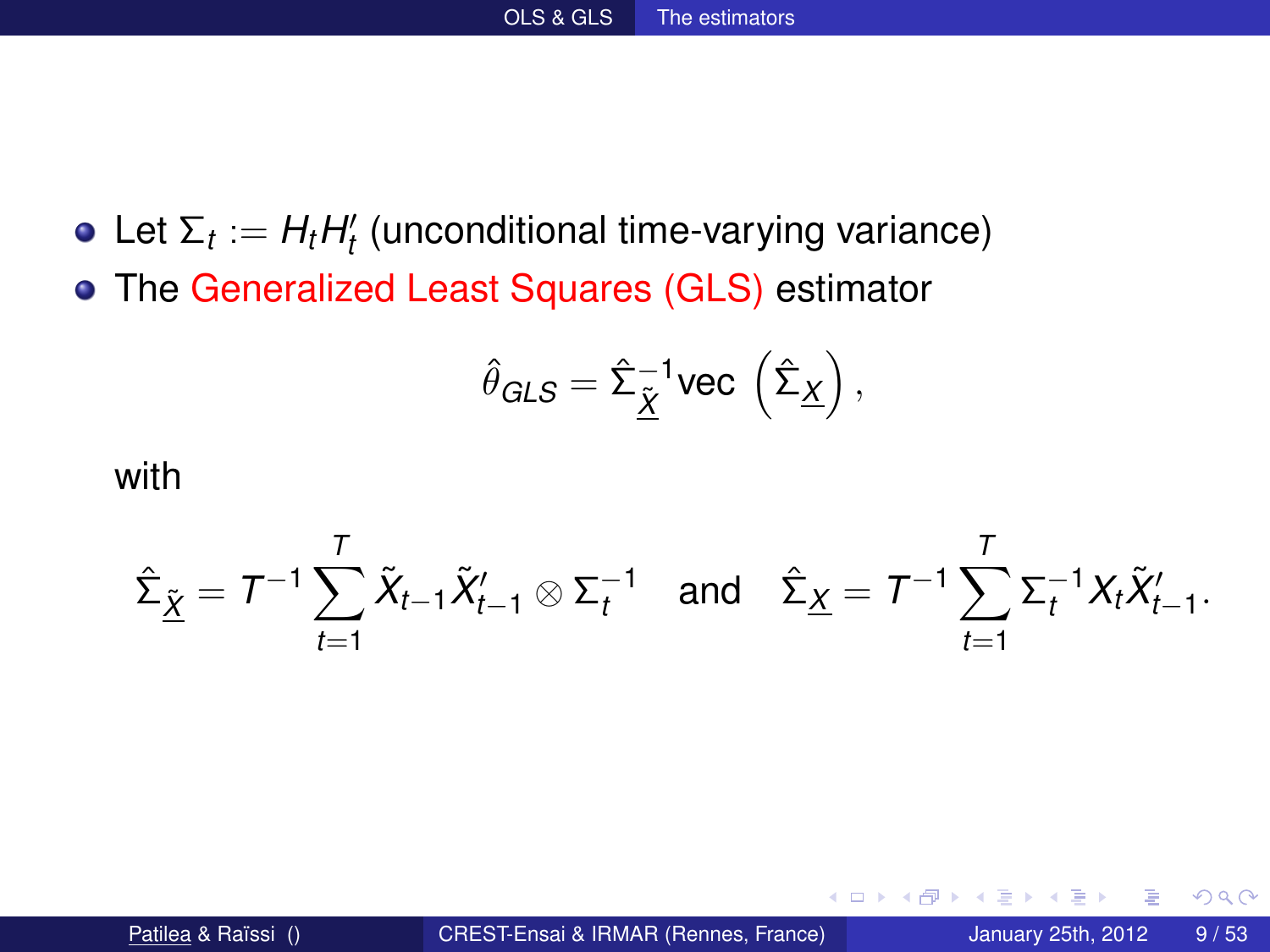## If the volatility matrix  $\Sigma_t$  is constant in time,  $\hat{\theta}_{GLS} = \hat{\theta}_{OLS}.$

4 0 8 1

 $\mathbf{A}$   $\mathbf{B}$   $\mathbf{B}$   $\mathbf{A}$   $\mathbf{B}$   $\mathbf{B}$ 

重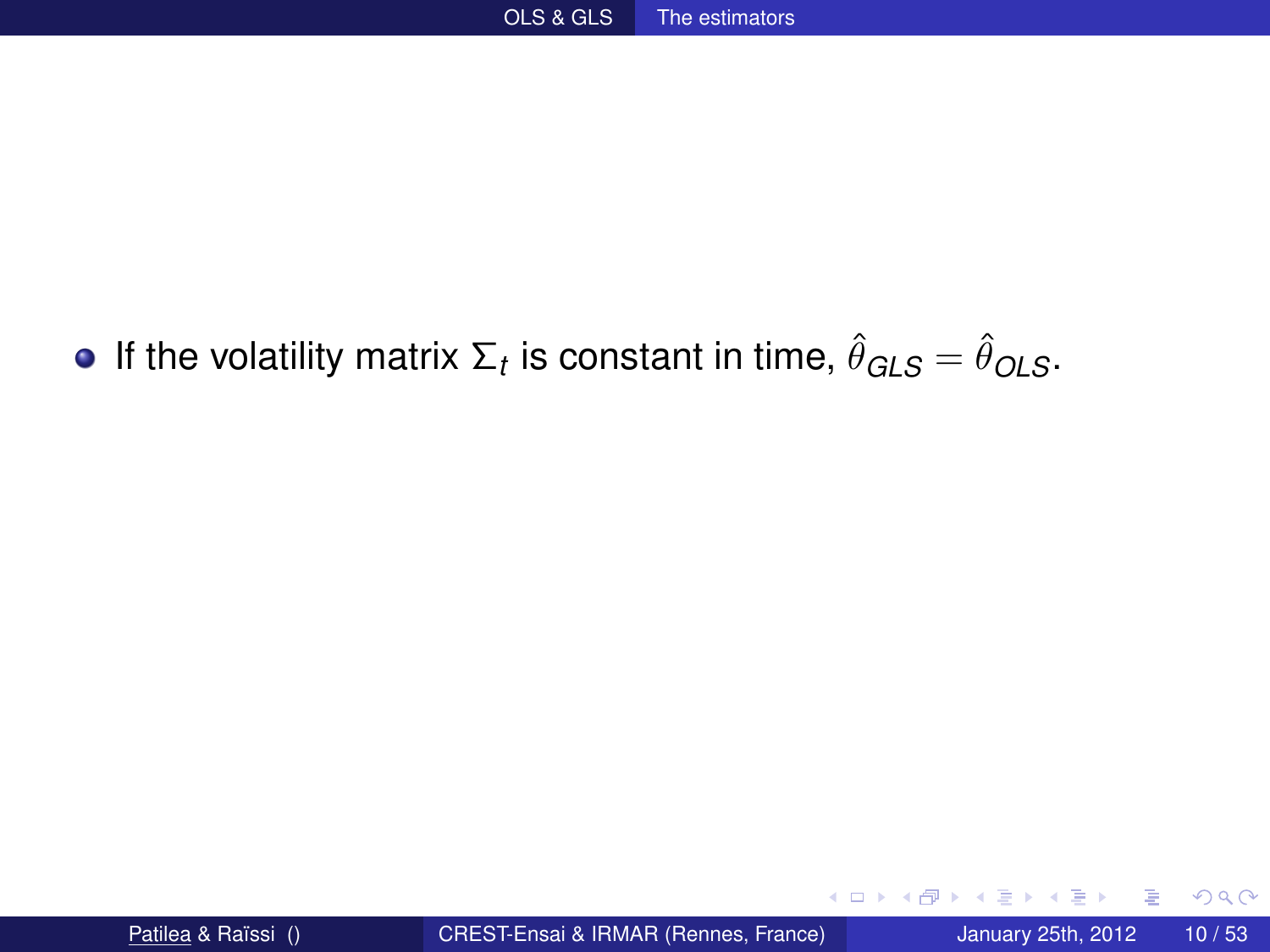- If the volatility matrix  $\Sigma_t$  is constant in time,  $\hat{\theta}_{GLS} = \hat{\theta}_{OLS}.$
- The GLS estimator is in general infeasible.

4 0 8

 $\leftarrow$   $\leftarrow$   $\leftarrow$   $\leftarrow$   $\leftarrow$ 

∋⇒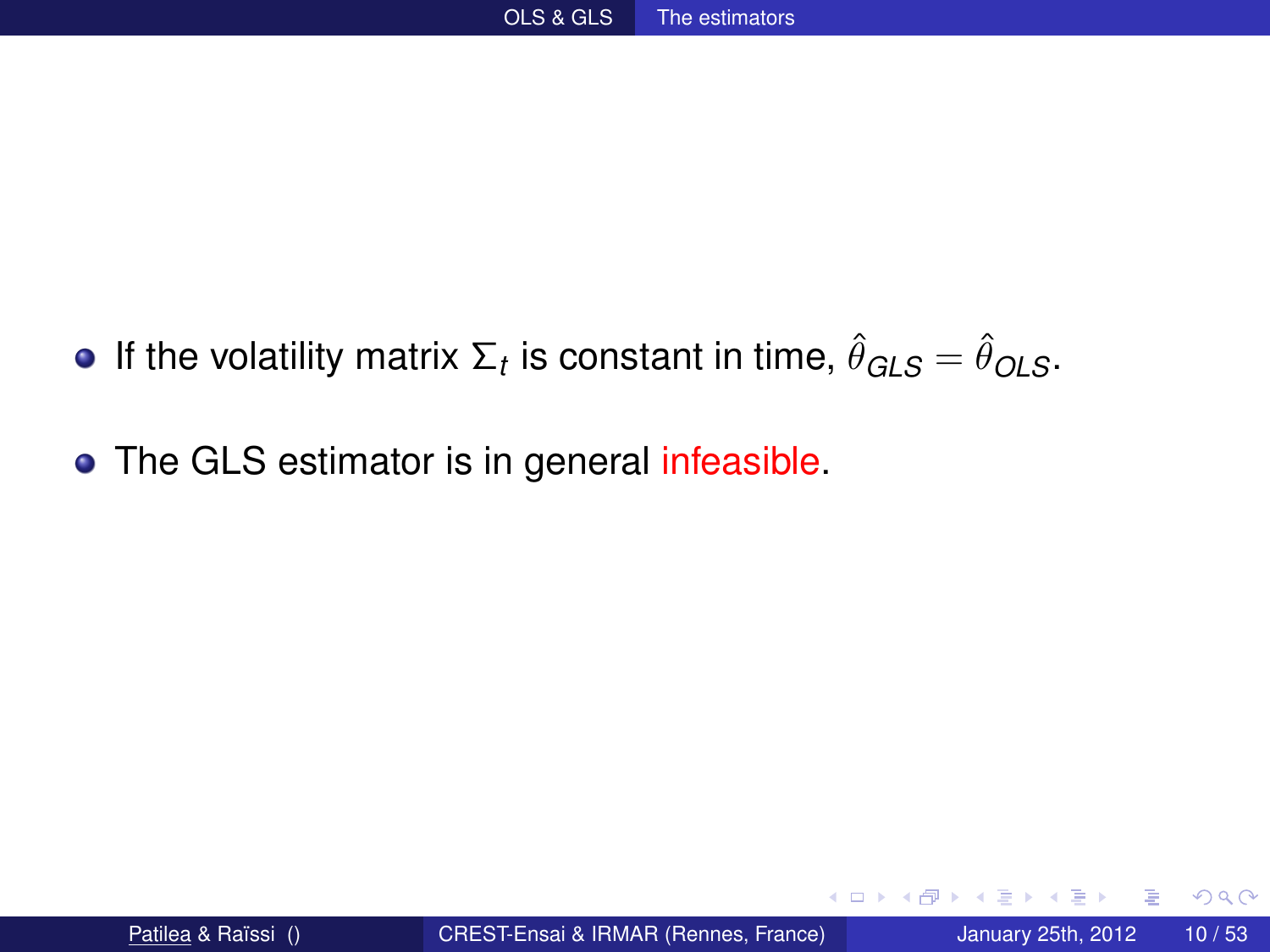# **Outline**

# [The model](#page-6-0)

- [Least squares parameter estimation](#page-15-0) • [The estimators](#page-15-0)
	- **•** [Asymptotic behavior](#page-21-0)
- [Adaptive Least Squares parameter estimation](#page-30-0)
- [Application: testing for linear Granger causality in mean](#page-48-0)
- [Application: portmanteau tests](#page-71-0)

4 0 8

<span id="page-21-0"></span>4 ଲ ⊧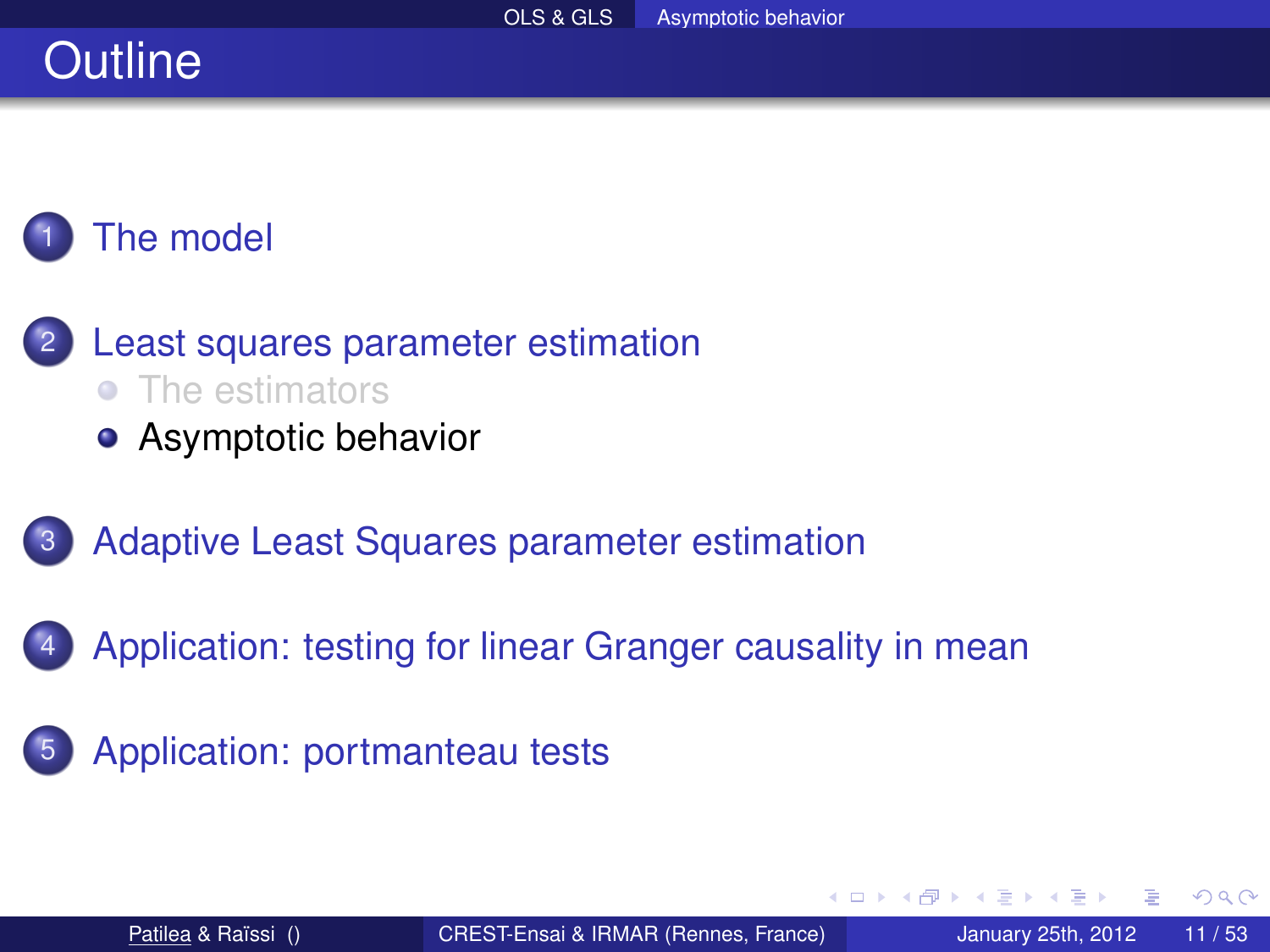#### Theorem

1.

*If Assumption* **A1** *holds true, then:*

$$
T^{\frac{1}{2}}(\hat{\theta}_{OLS} - \theta_0) \Rightarrow \mathcal{N}(0, \Lambda_3^{-1} \Lambda_2 \Lambda_3^{-1}),
$$

*where*

$$
\Lambda_2=\int_0^1\sum_{i=0}^\infty \left\{\tilde{\psi}_i(\mathbf{1}_{p\times p}\otimes \Sigma(r))\tilde{\psi}_i'\right\}\otimes \Sigma(r)dr
$$

*and*

$$
\Lambda_3=\int_0^1\sum_{i=0}^\infty \left\{\tilde{\psi}_i(\mathbf{1}_{p\times p}\otimes \Sigma(r))\tilde{\psi}'_i\right\}\otimes I_d\;dr
$$

*are positive definite;*

4 0 8 1

重

 $299$ 

 $A \cap \overline{B} \rightarrow A \Rightarrow A \Rightarrow A \Rightarrow$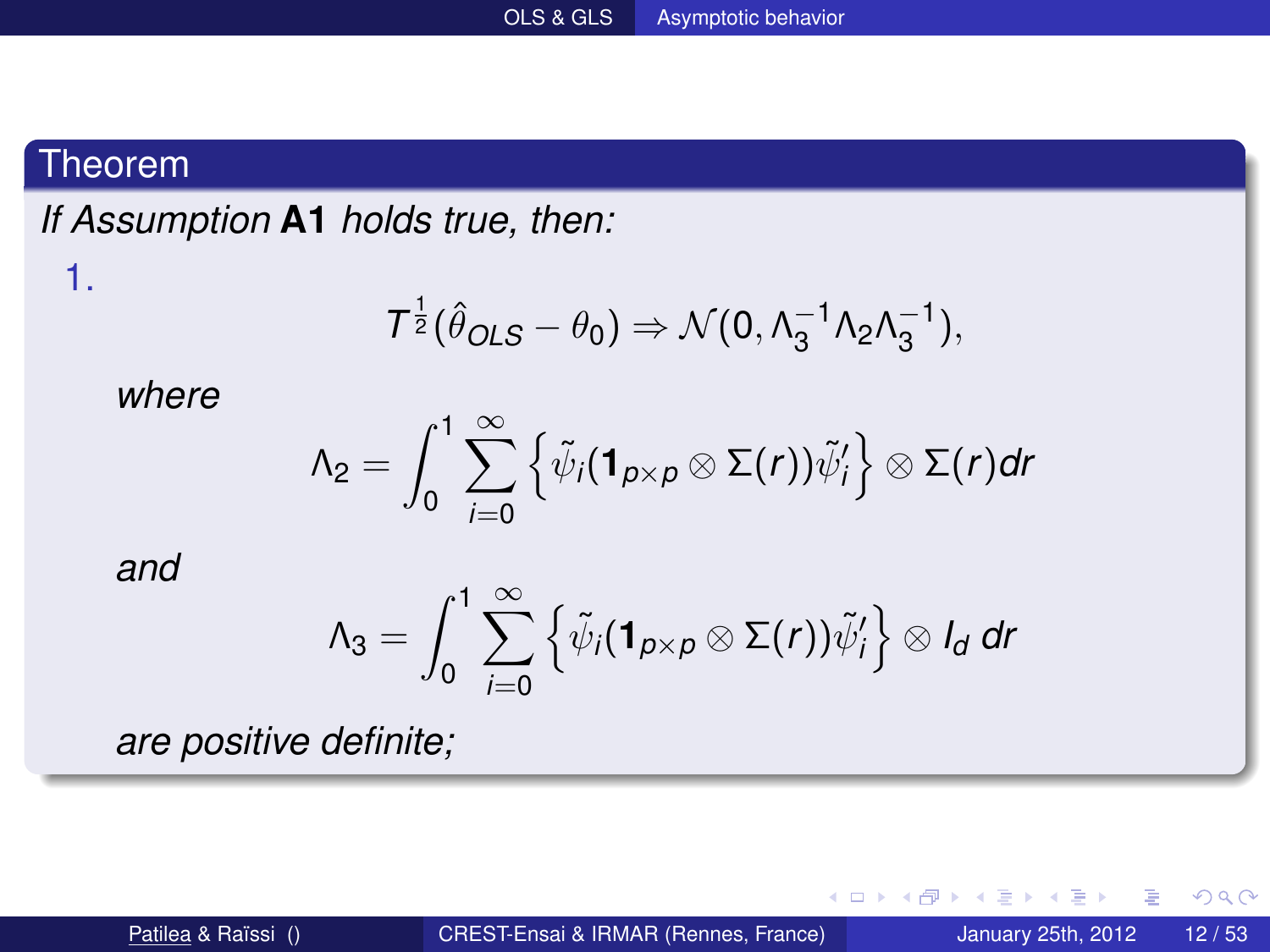### Theorem (continued)

2.

$$
T^{\frac{1}{2}}(\hat{\theta}_{GLS}-\theta_0)\Rightarrow \mathcal{N}(0,\Lambda_1^{-1}),
$$

#### *where*

$$
\Lambda_1=\int_0^1\sum_{i=0}^\infty \left\{\tilde{\psi}_i(\mathbf{1}_{p\times p}\otimes \Sigma(r))\tilde{\psi}_i'\right\}\otimes \Sigma(r)^{-1}dr
$$

*is positive definite;*

重

 $299$ 

K ロ ▶ K 御 ▶ K 君 ▶ K 君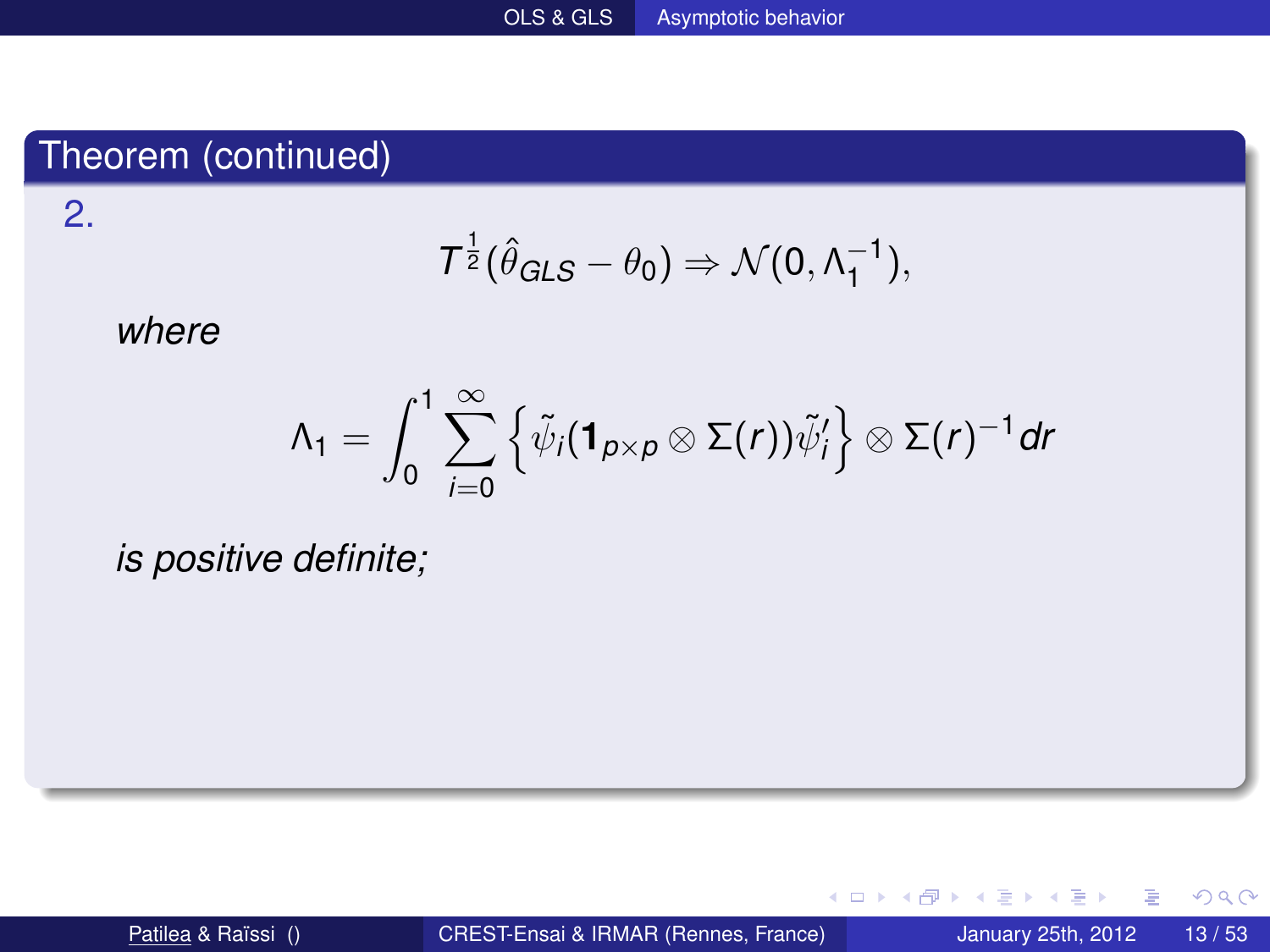### Theorem (continued)

$$
\mathcal{T}^{\frac{1}{2}}(\hat{\theta}_{GLS}-\theta_0)\Rightarrow \mathcal{N}(0,\Lambda_1^{-1}),
$$

#### *where*

2.

$$
\Lambda_1=\int_0^1\sum_{i=0}^\infty \left\{\tilde{\psi}_i(\mathbf{1}_{p\times p}\otimes \Sigma(r))\tilde{\psi}'_i\right\}\otimes \Sigma(r)^{-1}dr
$$

*is positive definite;*

3. *The asymptotic variance of*  $\hat{\theta}_{\text{GLS}}$  *is smaller than the asymptotic variance of*  $\hat{\theta}_{OLS}$ *, that is* 

$$
\Lambda_3^{-1} \Lambda_2 \Lambda_3^{-1} - \Lambda_1^{-1} \gg 0.
$$

4 0 8

4 F + 4 ∍ ∍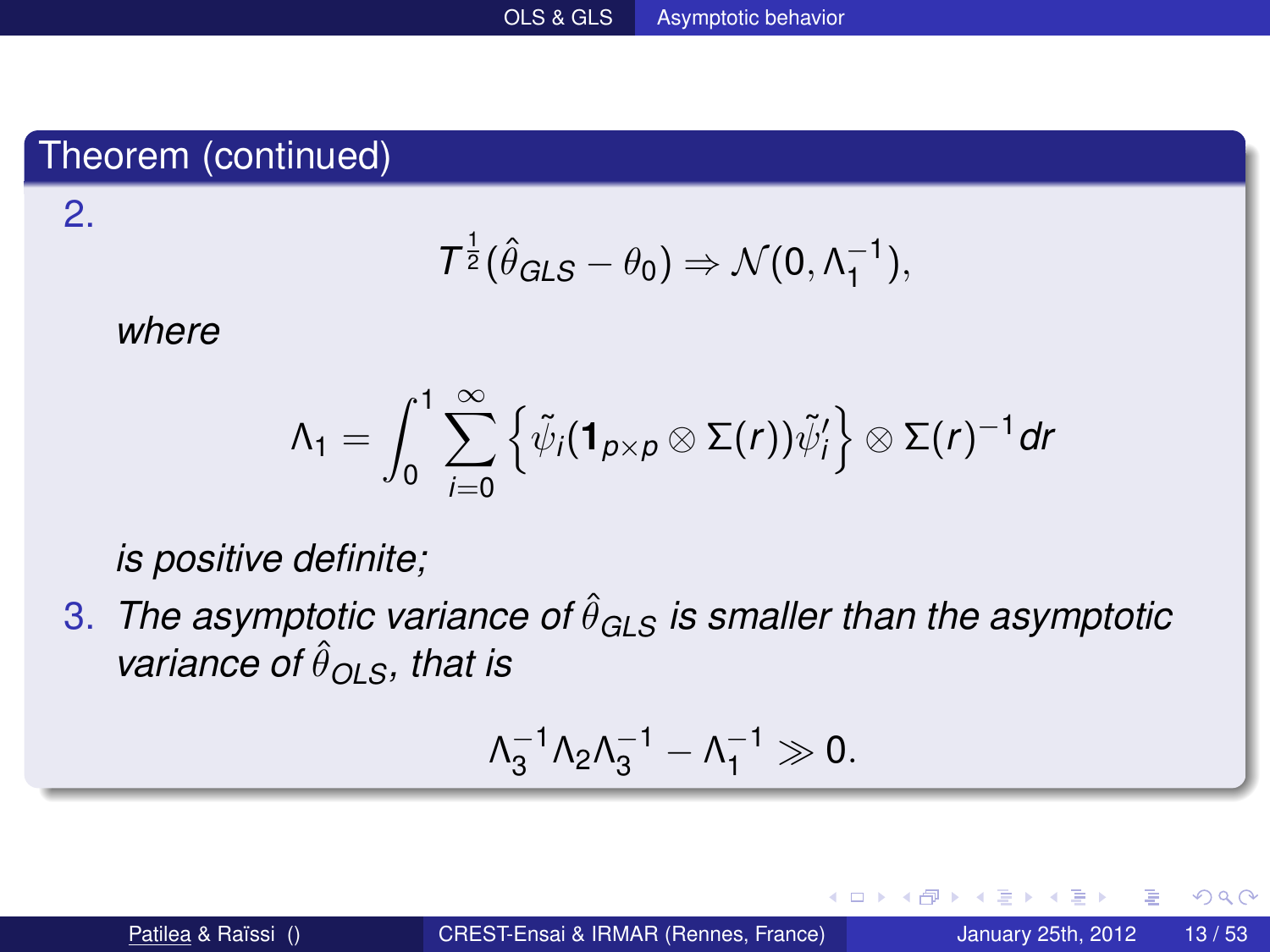**•** In the homoscedastic (time-constant variance) case, if  $\Sigma(r) \equiv \Sigma_u$ 

$$
\Lambda_1^{-1} = \Lambda_3^{-1} \Lambda_2 \Lambda_3^{-1} = \{ E[\tilde{X}_t \tilde{X}_t'] \}^{-1} \otimes \Sigma_u,
$$
 (1)

4 0 8

 $\mathbf{A}$   $\mathbf{B}$   $\mathbf{B}$   $\mathbf{A}$   $\mathbf{B}$   $\mathbf{B}$ 

∍

重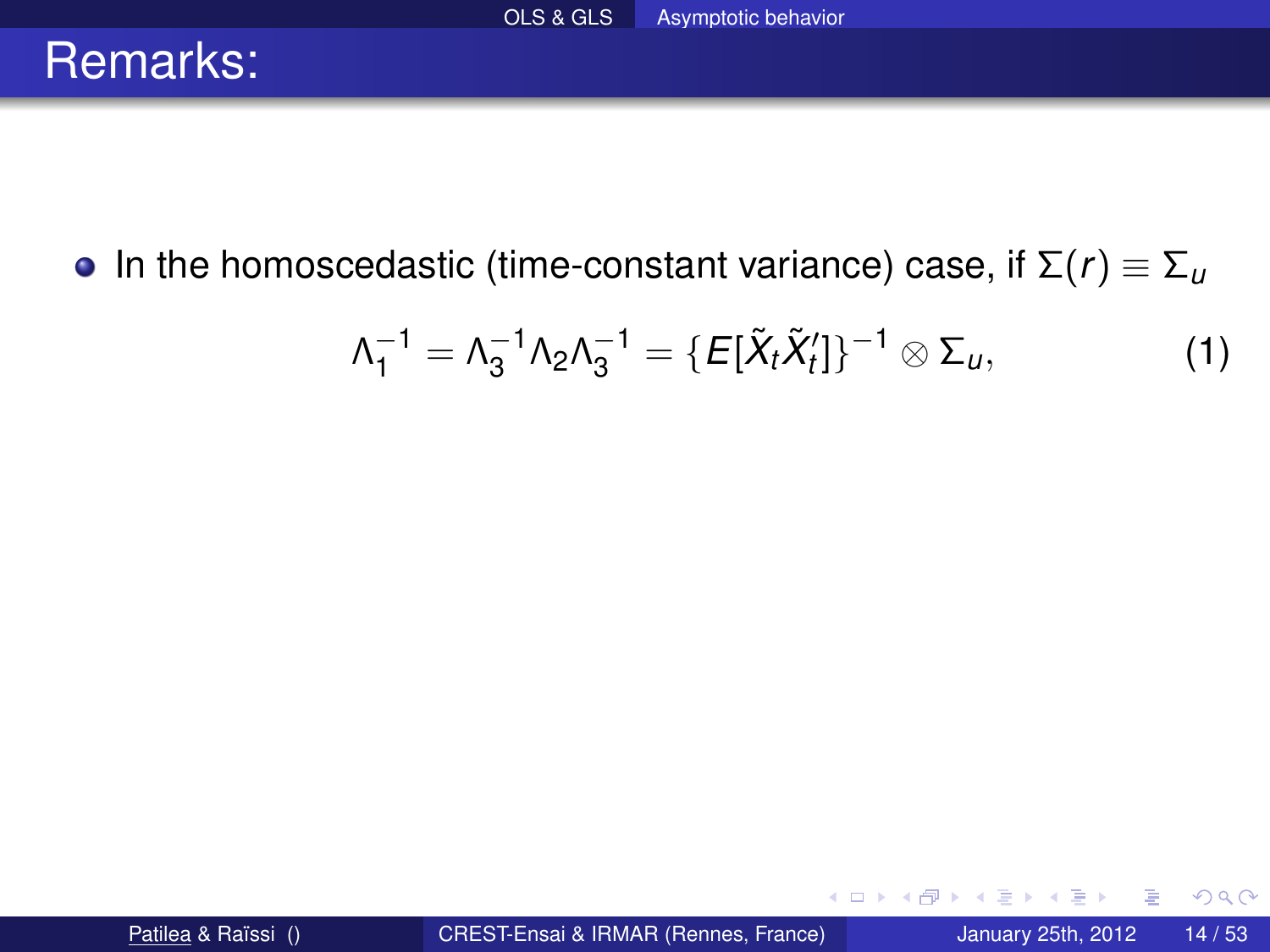**In the homoscedastic (time-constant variance) case, if**  $\Sigma(r) \equiv \Sigma_{\mu}$ 

$$
\Lambda_1^{-1} = \Lambda_3^{-1} \Lambda_2 \Lambda_3^{-1} = \{ E[\tilde{X}_t \tilde{X}_t'] \}^{-1} \otimes \Sigma_u,
$$
 (1)

4 17 18

4 f D → 4

If  $\Sigma(r) = \sigma^2(r)I_d$ , the GLS asymp. variance does not depend on  $\Sigma(r)$  (in particular if *d* = 1).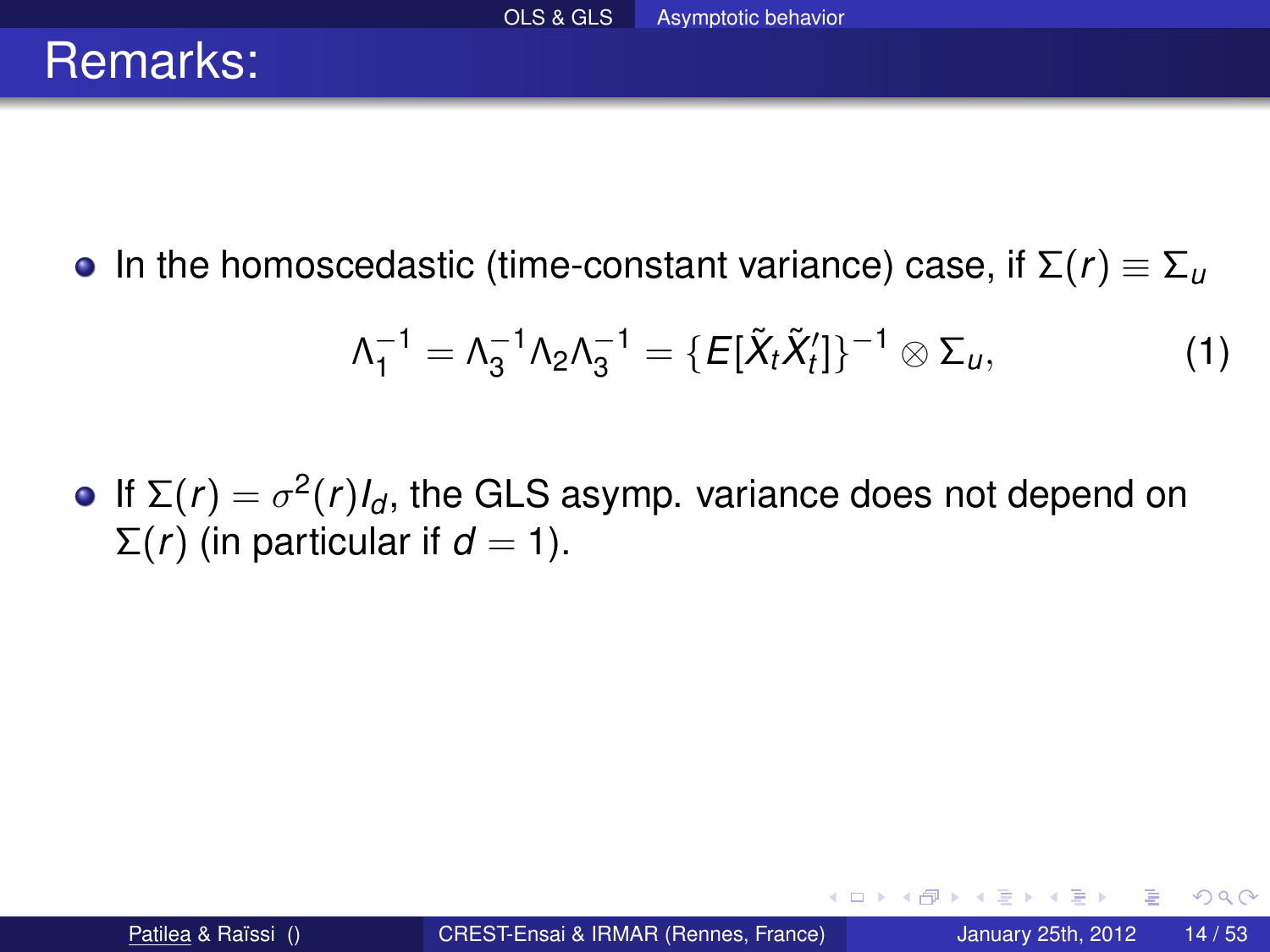**In the homoscedastic (time-constant variance) case, if**  $\Sigma(r) \equiv \Sigma_{\mu}$ 

$$
\Lambda_1^{-1} = \Lambda_3^{-1} \Lambda_2 \Lambda_3^{-1} = \{ E[\tilde{X}_t \tilde{X}_t'] \}^{-1} \otimes \Sigma_u,
$$
 (1)

If  $\Sigma(r) = \sigma^2(r)I_d$ , the GLS asymp. variance does not depend on  $\Sigma(r)$  (in particular if *d* = 1).

However, in general this is not the case!

4 f D → 4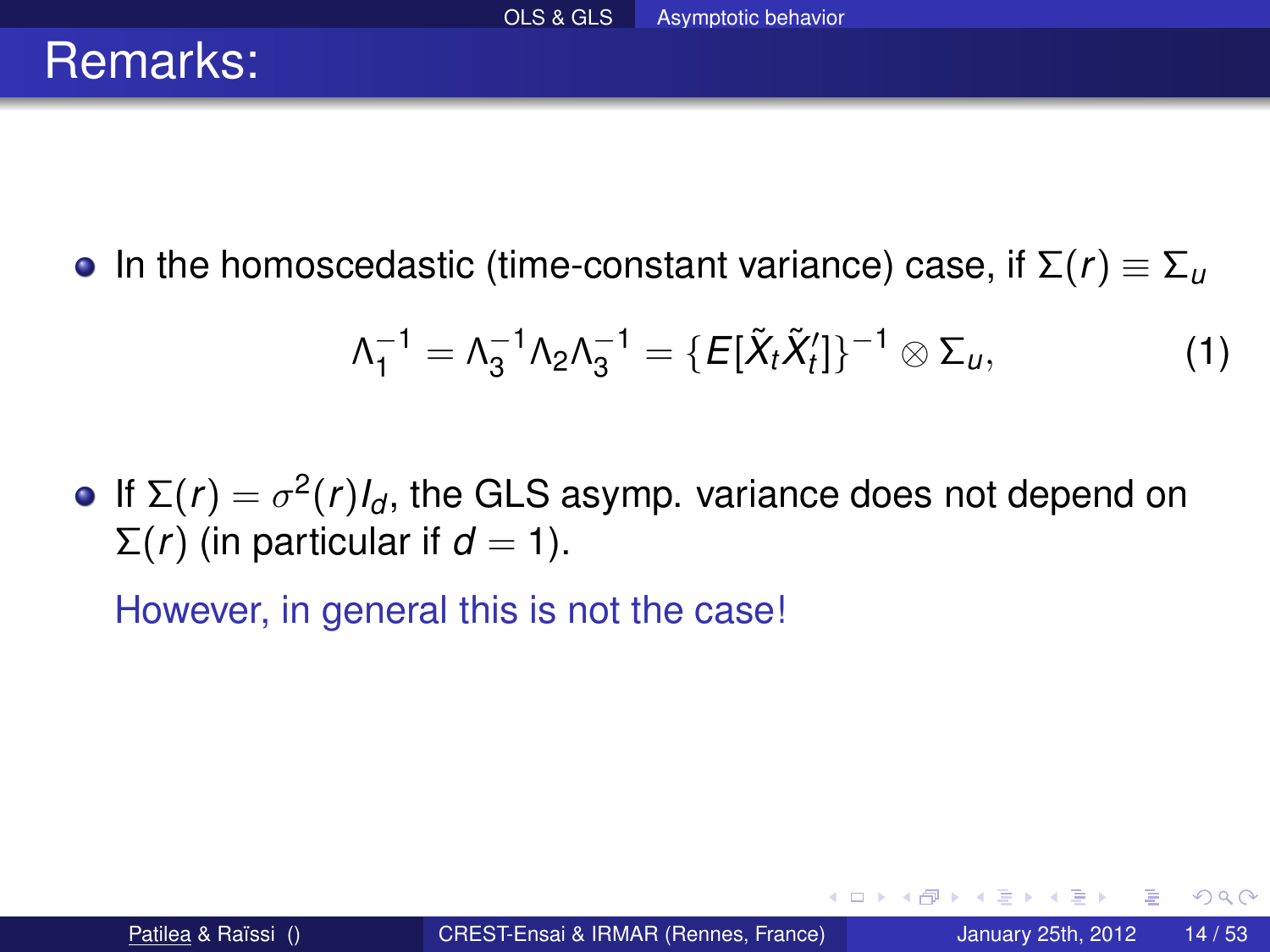**In the homoscedastic (time-constant variance) case, if**  $\Sigma(r) \equiv \Sigma_u$ 

$$
\Lambda_1^{-1} = \Lambda_3^{-1} \Lambda_2 \Lambda_3^{-1} = \{ E[\tilde{X}_t \tilde{X}_t'] \}^{-1} \otimes \Sigma_u,
$$
 (1)

If  $\Sigma(r) = \sigma^2(r)I_d$ , the GLS asymp. variance does not depend on  $\Sigma(r)$  (in particular if *d* = 1).

However, in general this is not the case!

• In the case  $d = 1$  we recover the results of Xu & Phillips (2008).

 $\Omega$ 

 $\leftarrow$   $\leftarrow$   $\leftarrow$   $\leftarrow$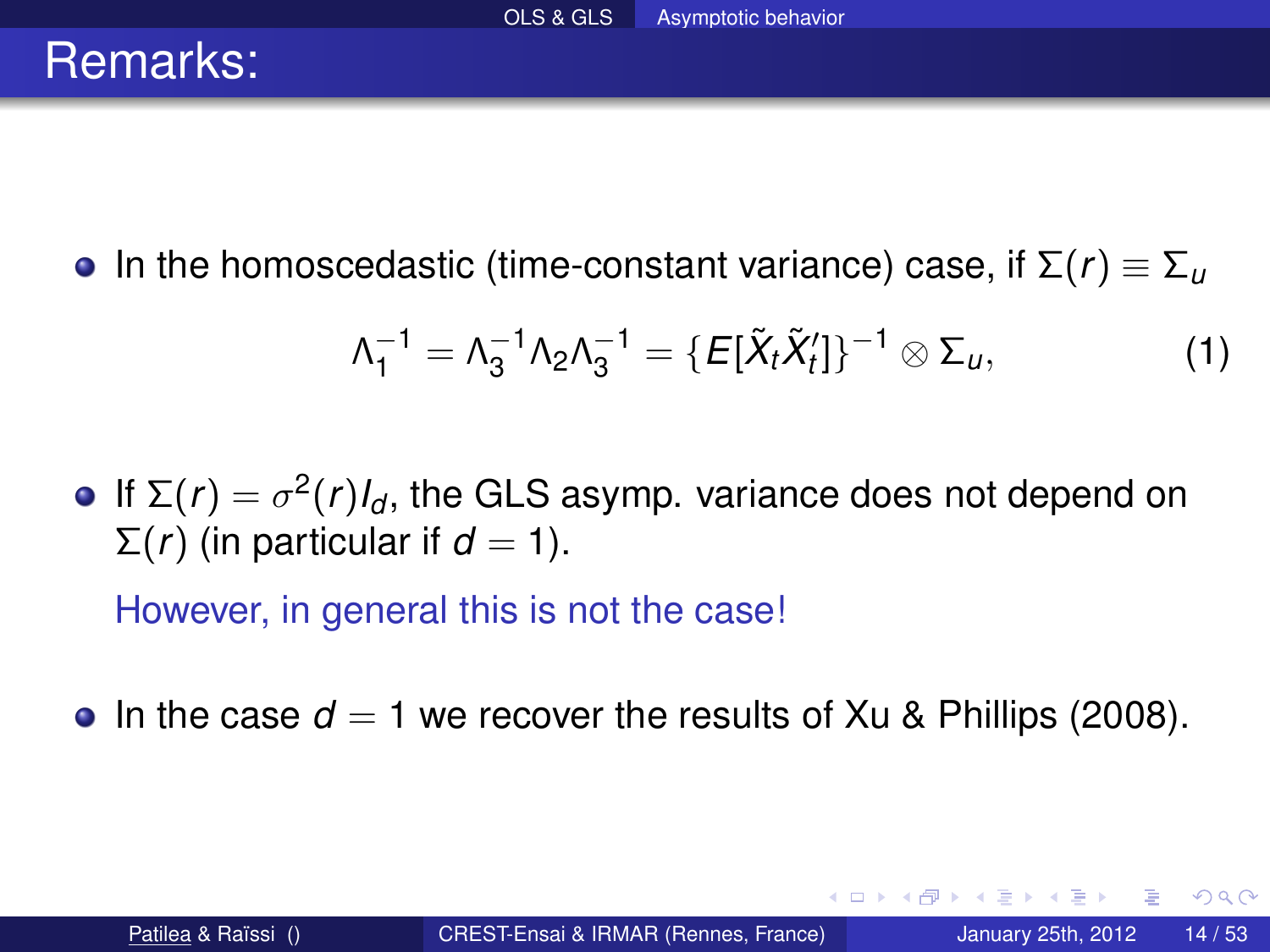### Proposition

*Under Assumption* **A1**, if  $\hat{u}_t$  denotes OLS residuals

$$
\hat{\Lambda}_2 := \mathcal{T}^{-1} \sum_{t=1}^T \tilde{X}_{t-1} \tilde{X}'_{t-1} \otimes \hat{u}_t \hat{u}'_t = \Lambda_2 + o_p(1),
$$

$$
\hat{\Lambda}_3:=T^{-1}\sum_{t=1}^T\tilde{X}_{t-1}\tilde{X}_{t-1}'\otimes I_d=\Lambda_3+o_p(1).
$$

4 0 8

n → 1

Þ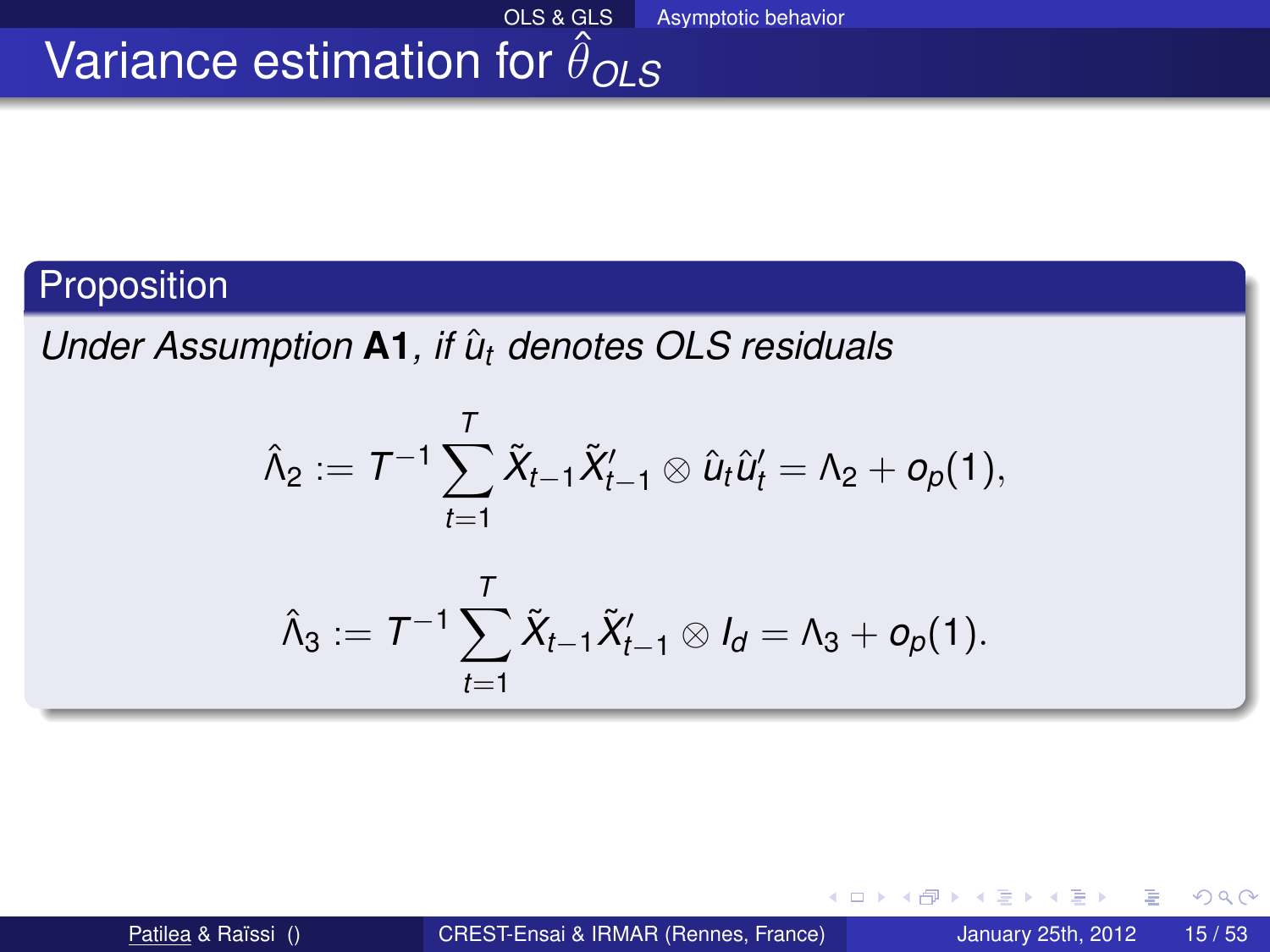# **Outline**



- [Least squares parameter estimation](#page-15-0)
- [Adaptive Least Squares parameter estimation](#page-30-0) **• [The ALS estimator](#page-30-0)**
- [Application: testing for linear Granger causality in mean](#page-48-0)
- [Application: portmanteau tests](#page-71-0)

4 0 8

<span id="page-30-0"></span>4 m →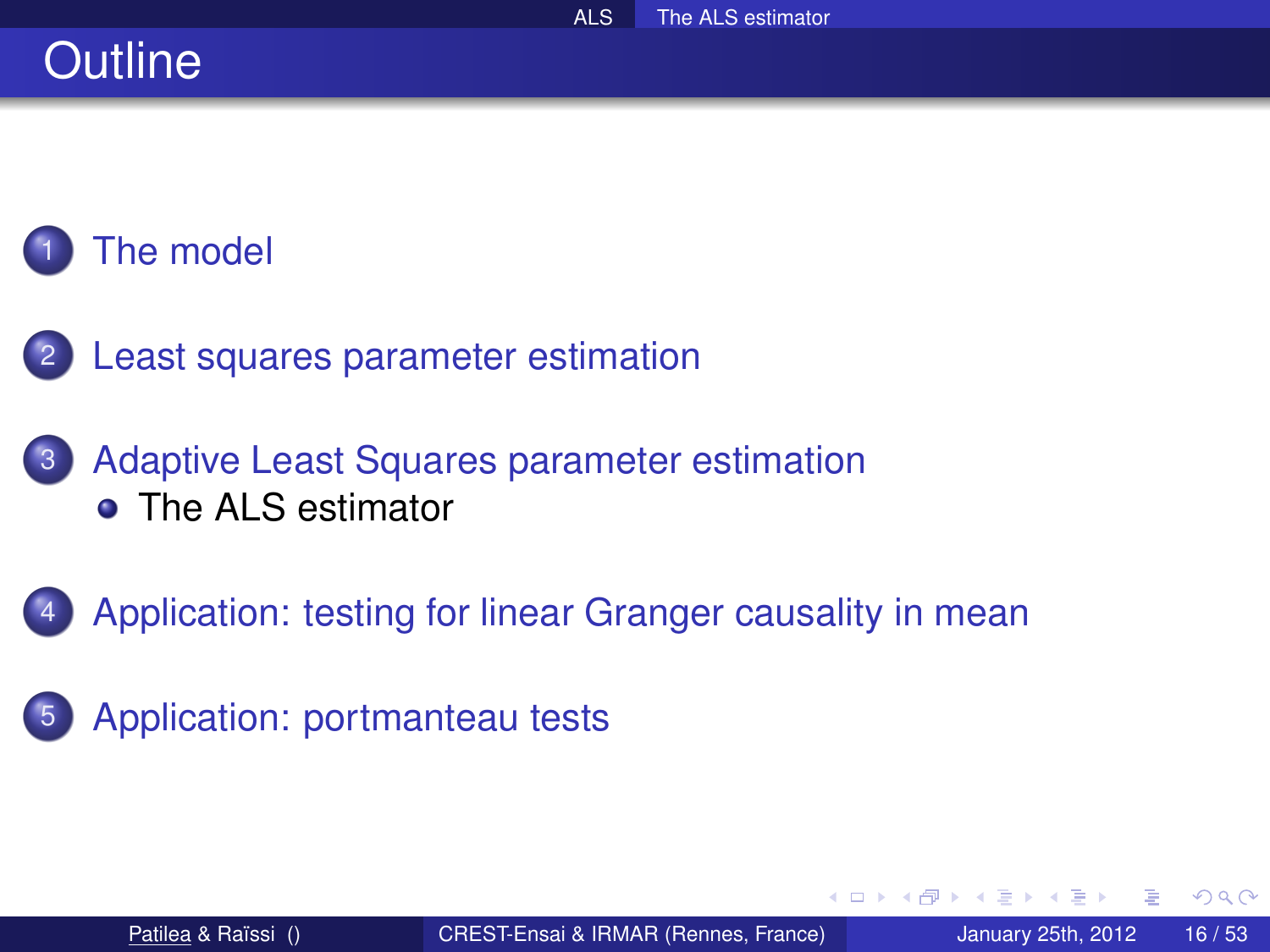#### GLS estimator is generally infeasible

4 0 8

4 同 下

 $\sim$ ∍  $\sim$  重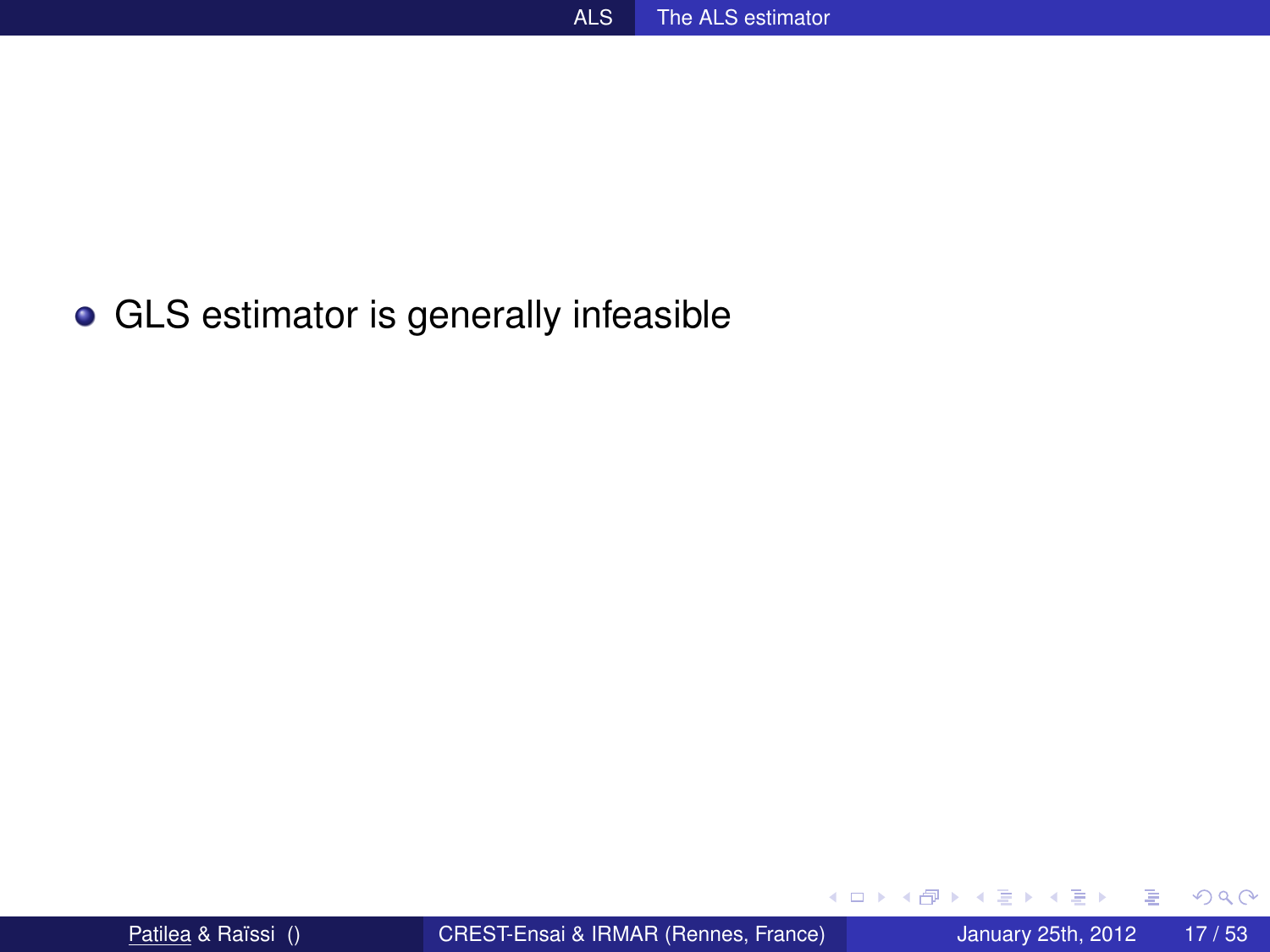- GLS estimator is generally infeasible
- Idea: consider a nonparametric estimation of the volatility function

4 0 8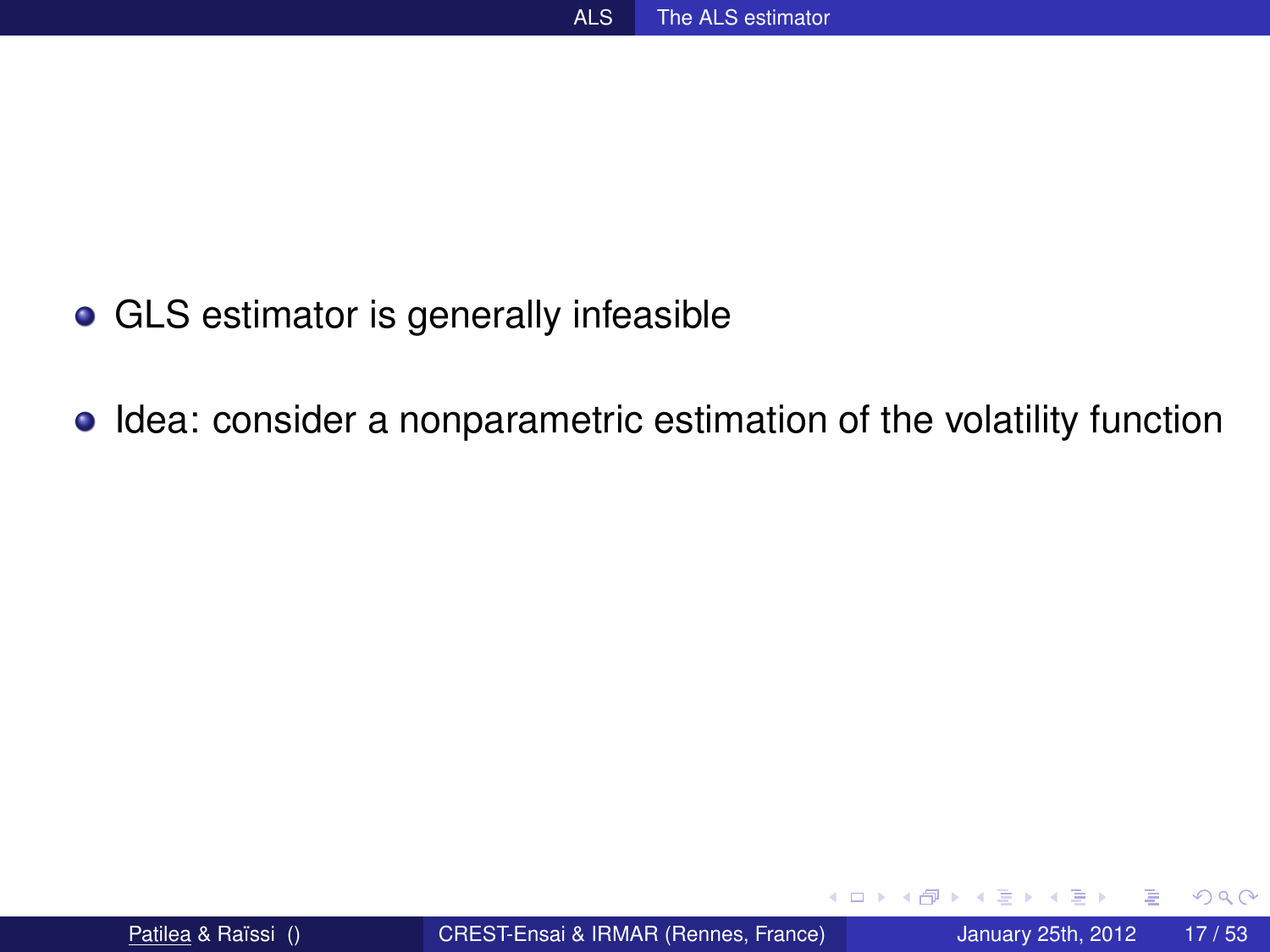- GLS estimator is generally infeasible
- **•** Idea: consider a nonparametric estimation of the volatility function
- Xu & Phillips (2008) proposed this approach in the case  $d = 1$

4 17 18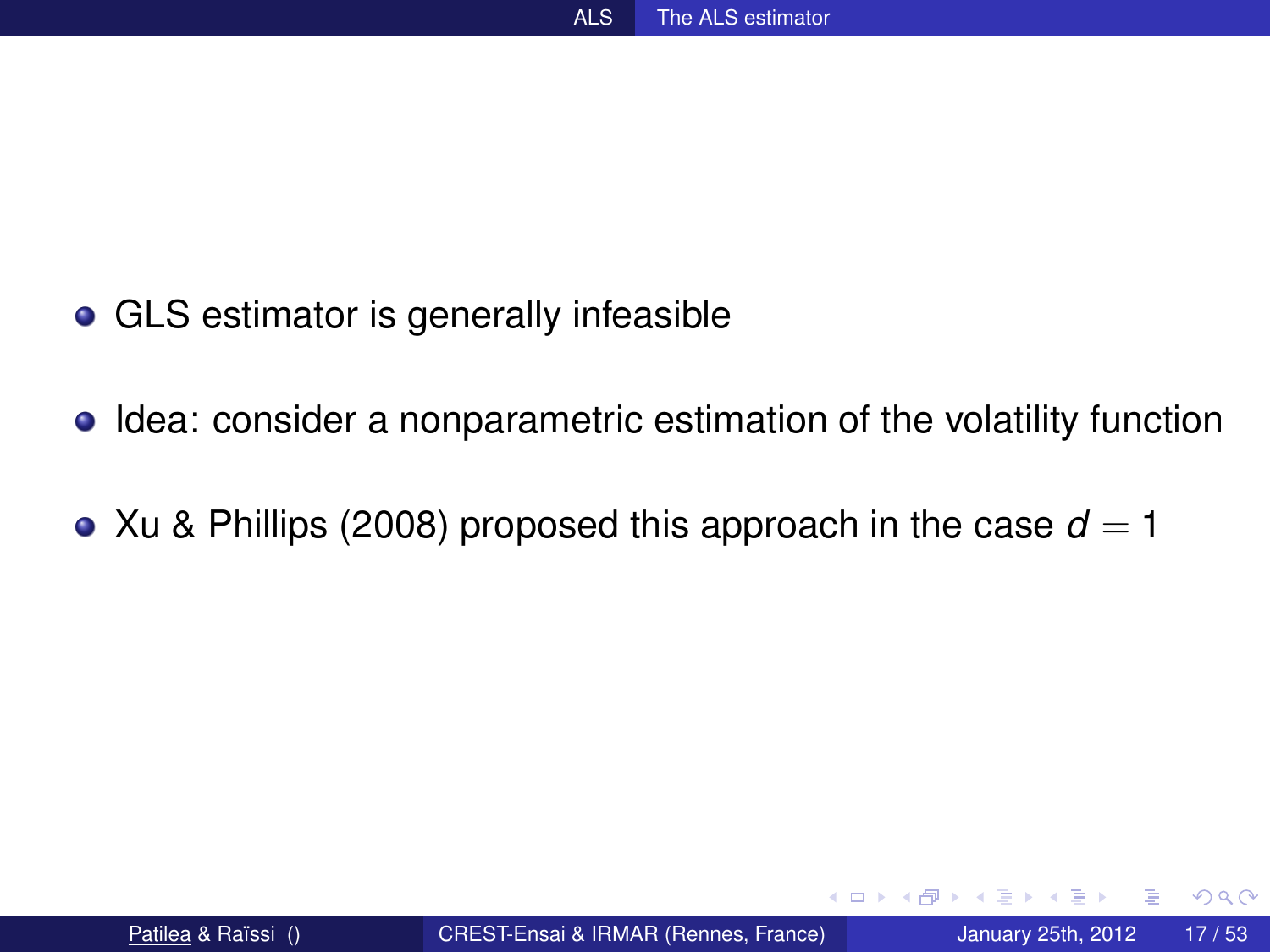• Define the symmetric matrix

$$
\check{\Sigma}_t^0 = \sum_{i=1}^T w_{ti} \odot \hat{u}_i \hat{u}'_i,
$$

where

重

 $299$ 

イロトメ 倒 トメ 差 トメ 差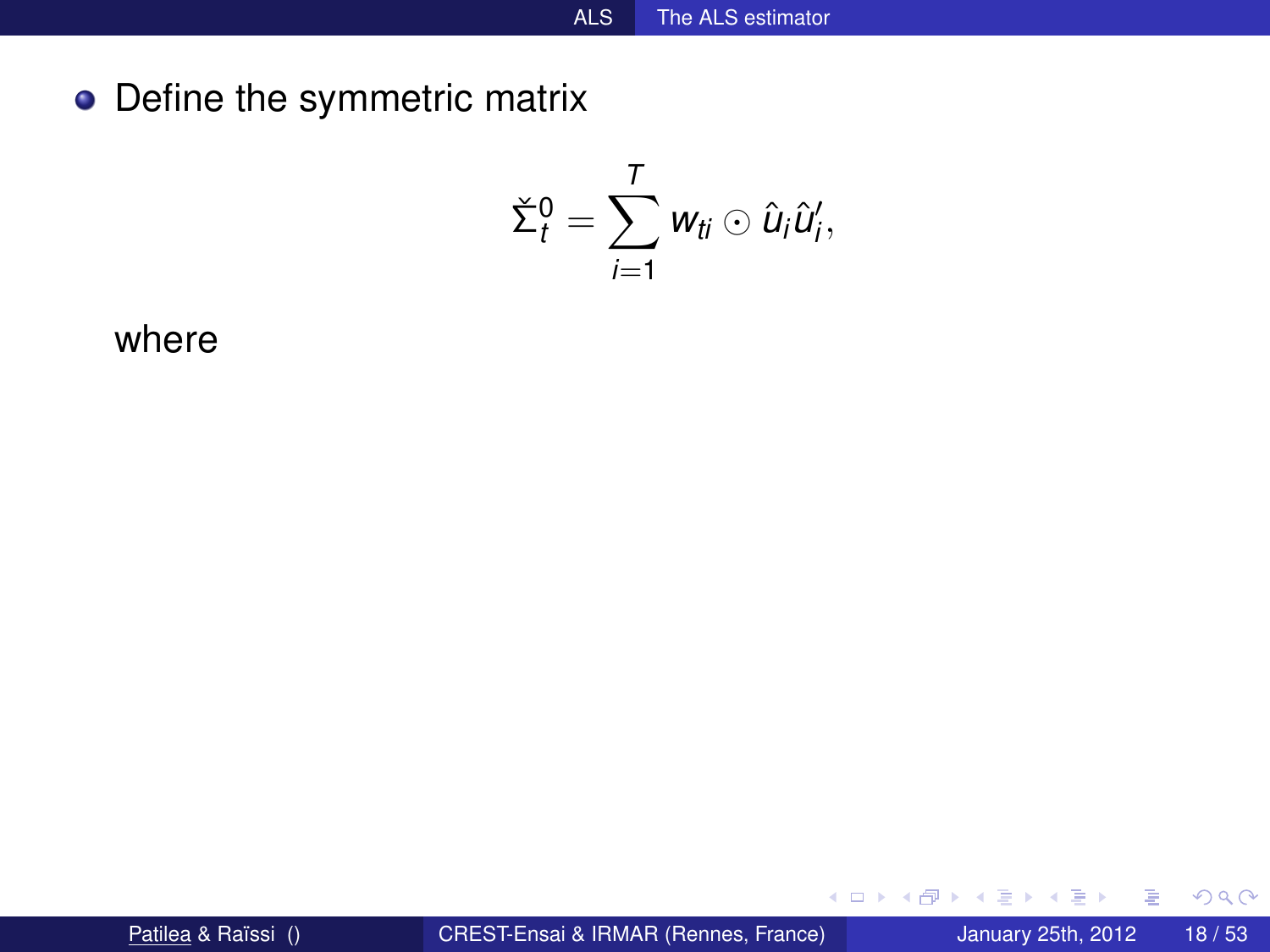Define the symmetric matrix

$$
\check{\Sigma}_t^0 = \sum_{i=1}^T w_{ti} \odot \hat{u}_i \hat{u}'_i,
$$

where

 $\hat{u}_i$ 's are the OLS residuals

4 0 8

 $\mathbf{A} \oplus \mathbf{B}$   $\mathbf{A} \oplus \mathbf{B}$ 

 $-4$ ∍ 重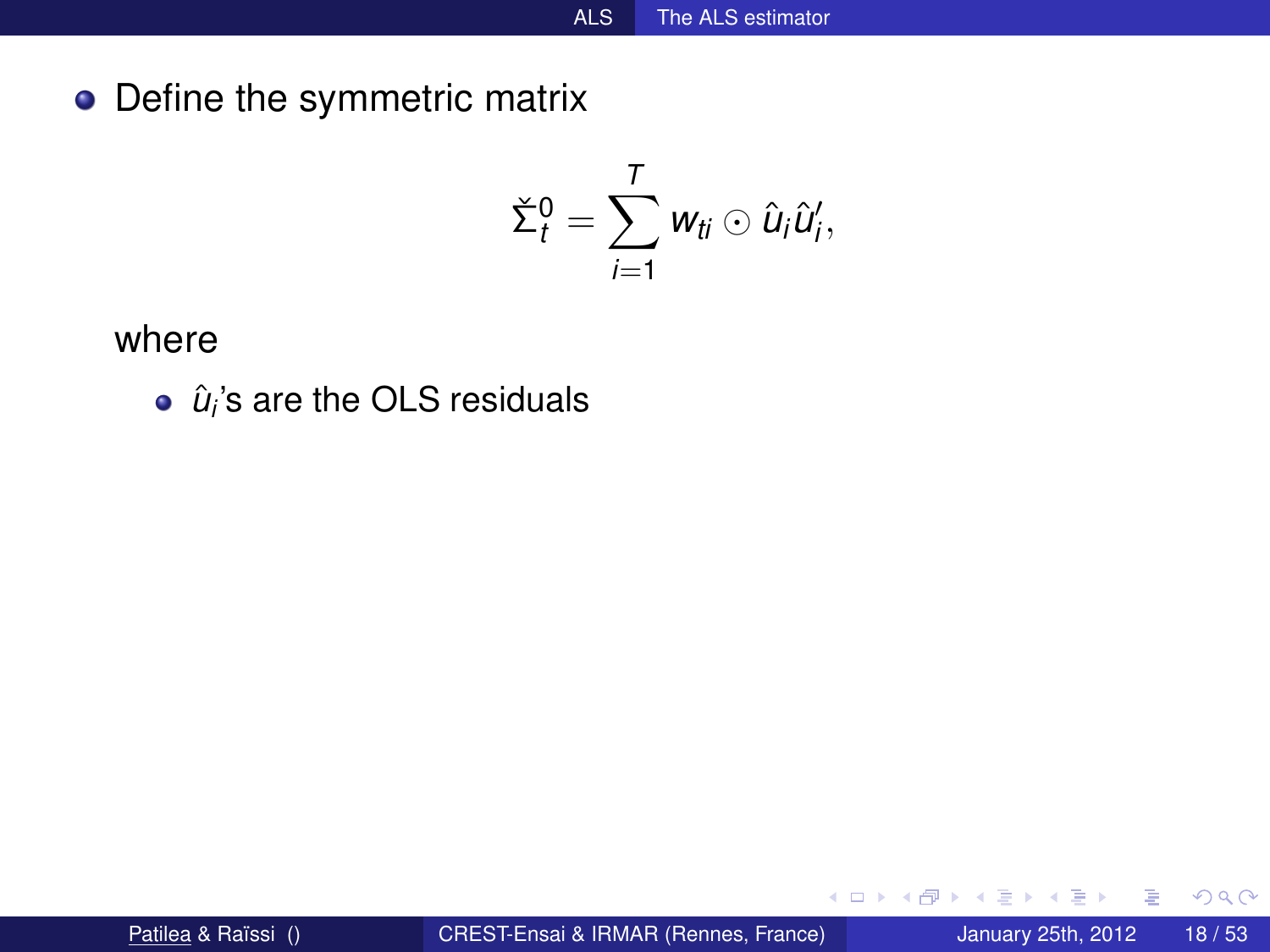• Define the symmetric matrix

$$
\check{\Sigma}_t^0 = \sum_{i=1}^T w_{ti} \odot \hat{u}_i \hat{u}'_i,
$$

where

- $\hat{u}_i$ 's are the OLS residuals
- $\bullet$   $\odot$  denotes the Hadamard (entrywise) product

4 0 8

A F -4 B +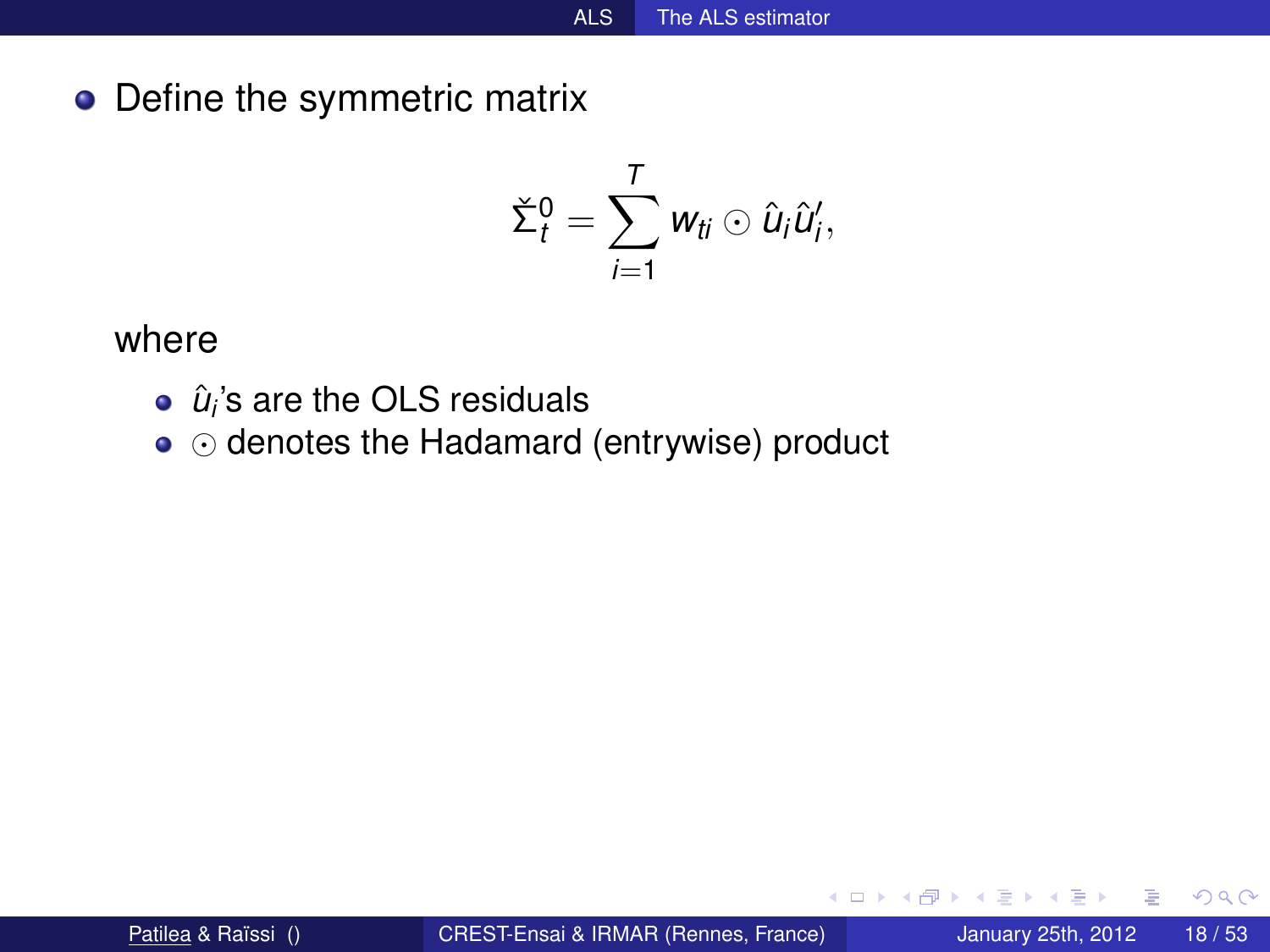• Define the symmetric matrix

$$
\check{\Sigma}_t^0 = \sum_{i=1}^T w_{ti} \odot \hat{u}_i \hat{u}'_i,
$$

#### where

- $\hat{u}_i$ 's are the OLS residuals
- $\bullet$   $\odot$  denotes the Hadamard (entrywise) product
- the *kl*−element, *k* ≤ *l*, of the *d* × *d* weight matrix *wti* is

$$
w_{ti}(b_{ki}) = \left(\sum_{i=1}^T K_{ti}(b_{ki})\right)^{-1} K_{ti}(b_{ki}),
$$

with  $b_k$  the bandwidth and

$$
\mathcal{K}_{ti}(b_{kl}) = \left\{\begin{array}{cc} \mathcal{K}(\frac{t-i}{\mathcal{I}b_{kl}}) & \text{if} \quad t \neq i, \\ 0 & \text{if} \quad t = i. \end{array}\right.
$$

4 0 8

**B** K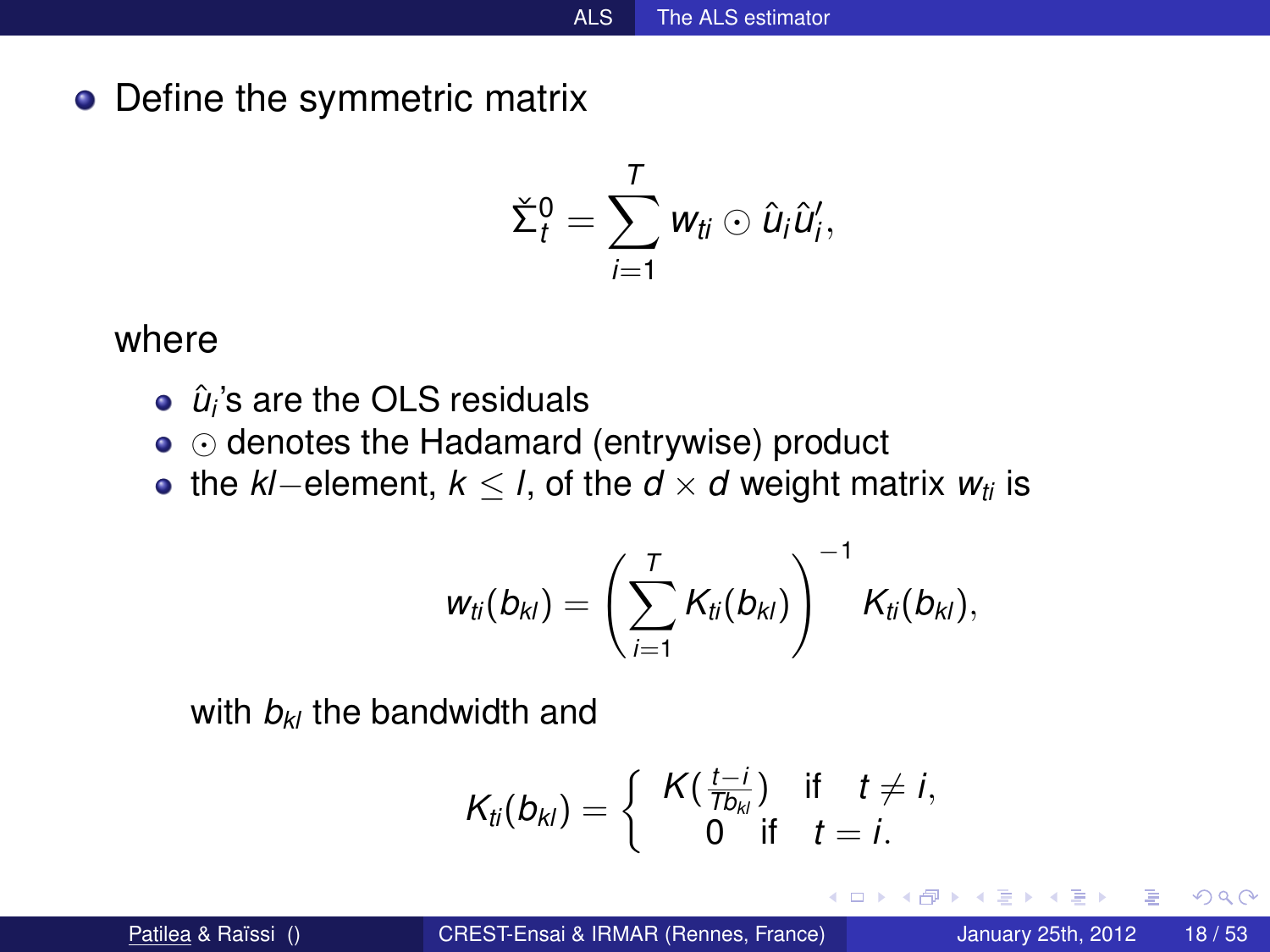#### The kernel is a bounded density satisfying mild conditions

4 0 8  $\leftarrow$   $\leftarrow$   $\leftarrow$ 

 $-4$ ∋⇒ 重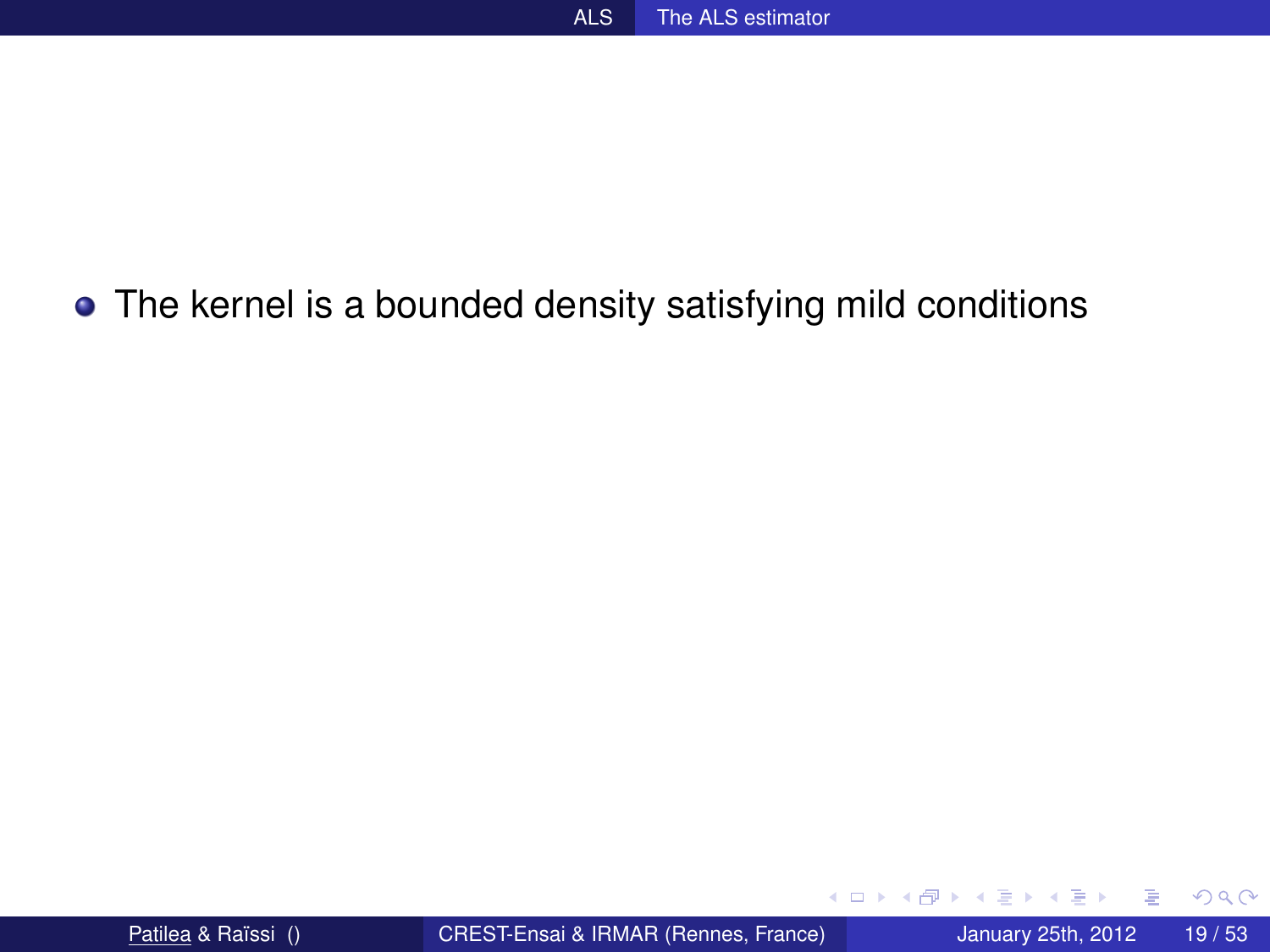- The kernel is a bounded density satisfying mild conditions
- The bandwidths can be different from cell to cell

4 0 8

 $\sim$ ∋⇒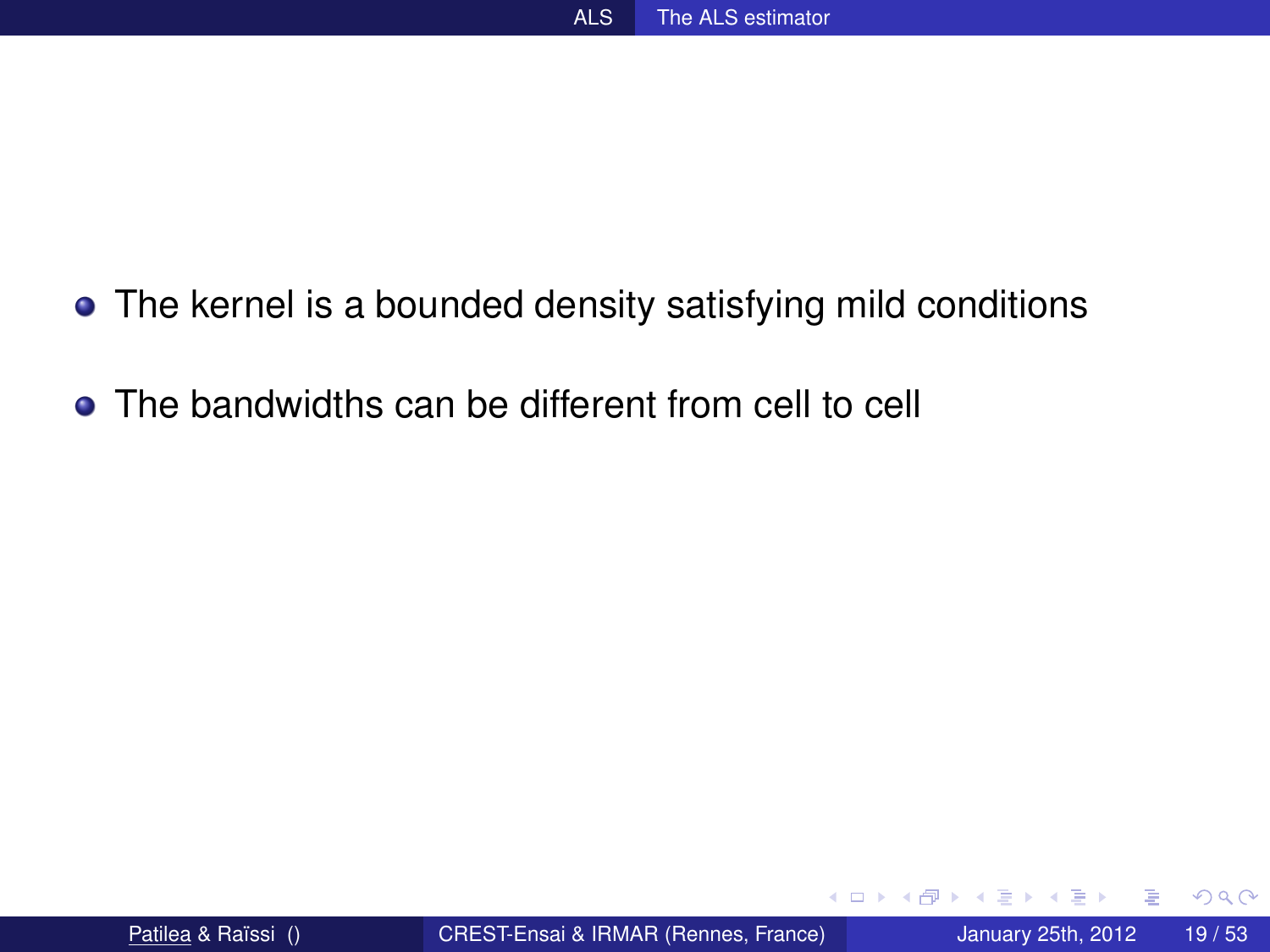- The kernel is a bounded density satisfying mild conditions
- The bandwidths can be different from cell to cell
	- $\bullet$  *b*<sub>*kl*</sub> ∈ B<sub>*T*</sub>, 1 ≤ *k* ≤ *l* ≤ *d*, where B<sub>*T*</sub> = [ $c_{min}$ *b<sub>T</sub></sub>*,  $c_{max}$ *b*<sub>*T*</sub>] with  $0 < c_{min} < c_{max} < \infty$
	- For some  $\gamma > 0$ ,  $b_T + 1/Tb_T^{2+\gamma} \to 0$  as  $T \to \infty$ .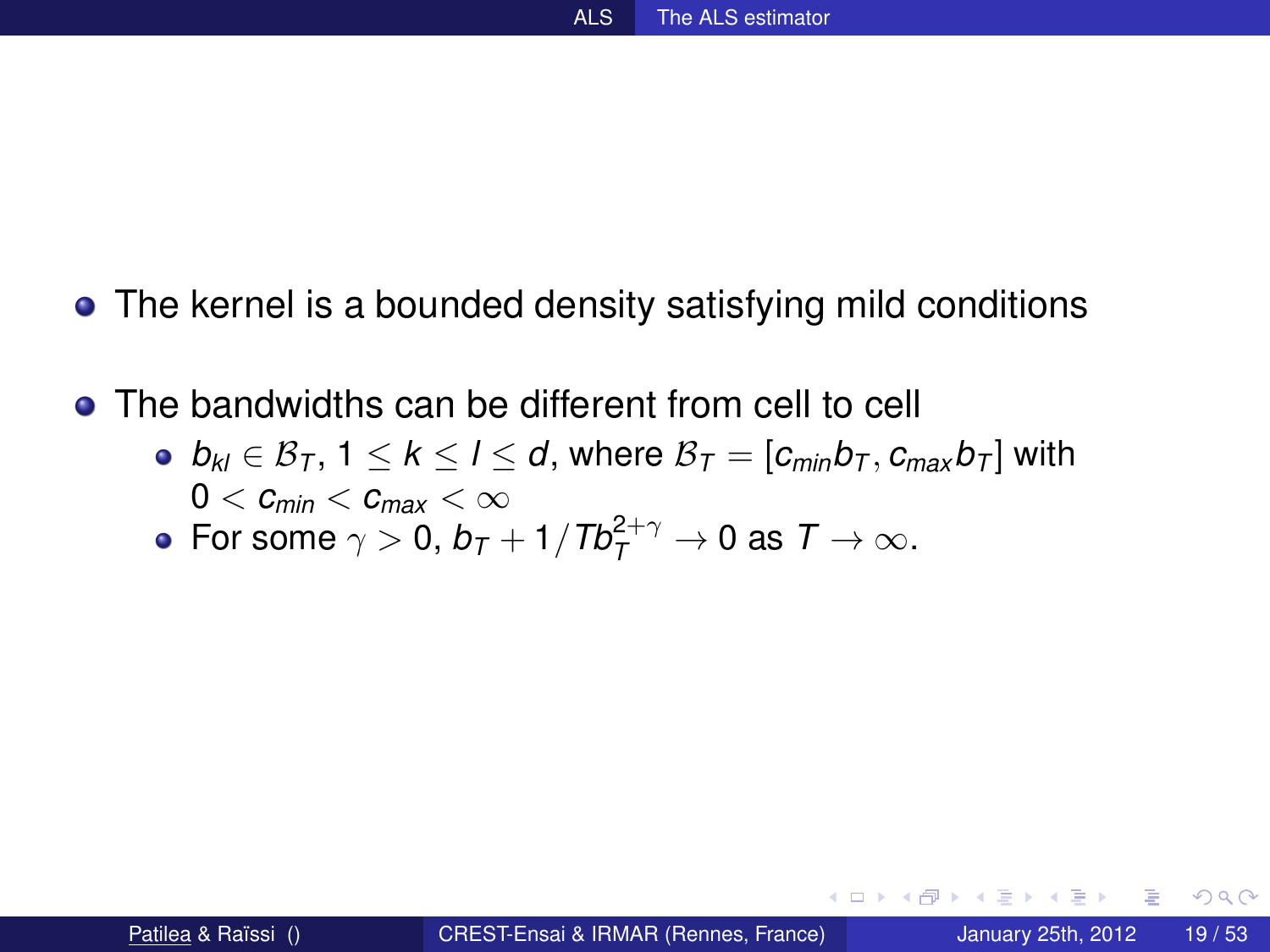### Bandwidth practical issues

• The bandwidths  $b_{kl}$  can be chosen by CV, i.e. minimization of

$$
\sum_{t=1}^T \parallel \check{\Sigma}_t - \hat{u}_t \hat{u}'_t \parallel^2,
$$

w.r.t. all  $b_{kl} \in B_T$ ,  $1 \le k \le l \le d$ , where  $\|\cdot\|$  is the Frobenius norm.

4 0 5

4 A + 4 E +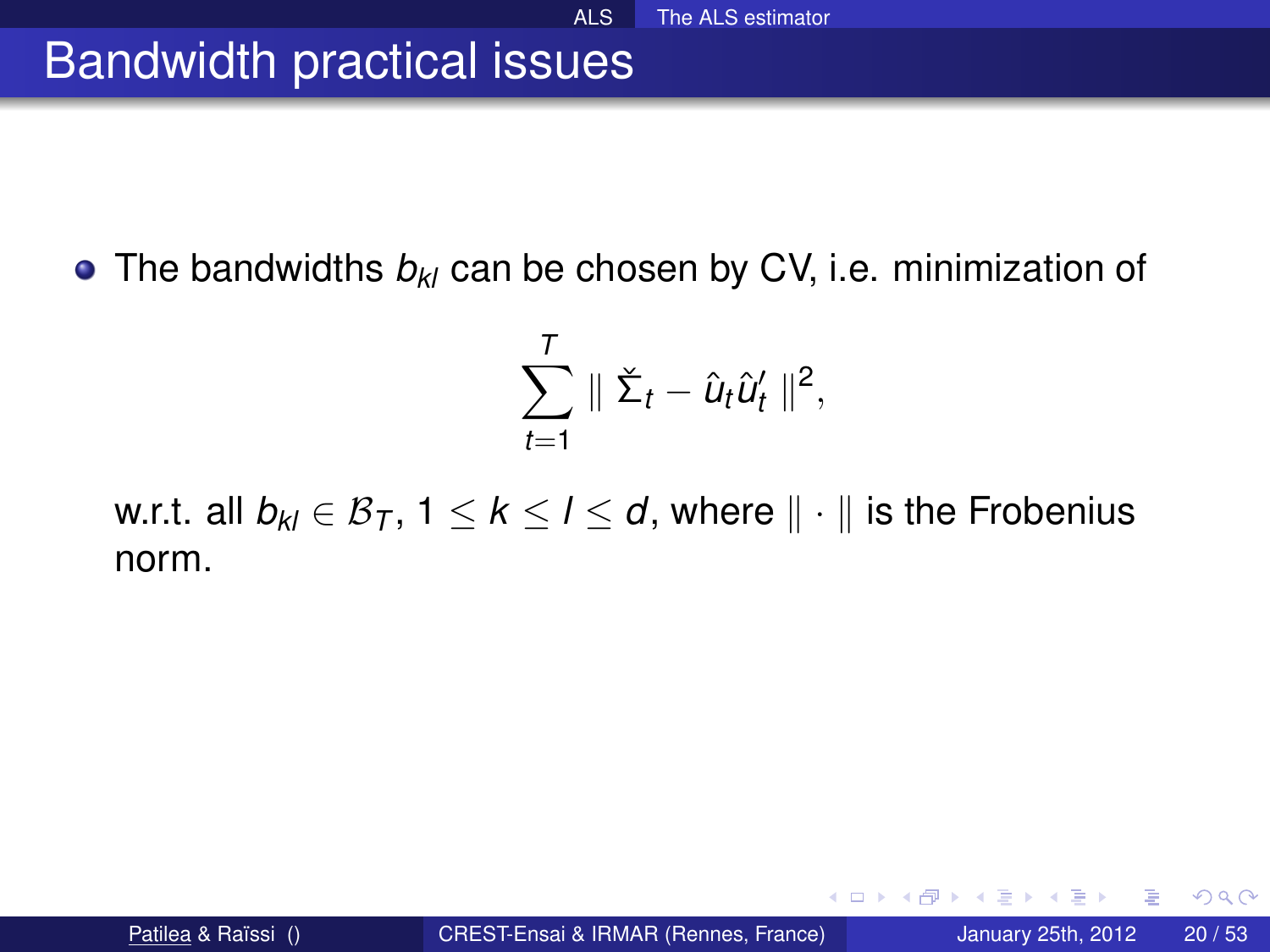### Bandwidth practical issues

**•** The bandwidths  $b_{kl}$  can be chosen by CV, i.e. minimization of

$$
\sum_{t=1}^T \parallel \check{\Sigma}_t - \hat{u}_t \hat{u}'_t \parallel^2,
$$

w.r.t. all  $b_{kl} \in B_T$ ,  $1 \le k \le l \le d$ , where  $\|\cdot\|$  is the Frobenius norm.

**•** Theoretical results will be obtained uniformly w.r.t.  $b_{kl}$  ∈  $B_{\tau}$ 

4 F + 4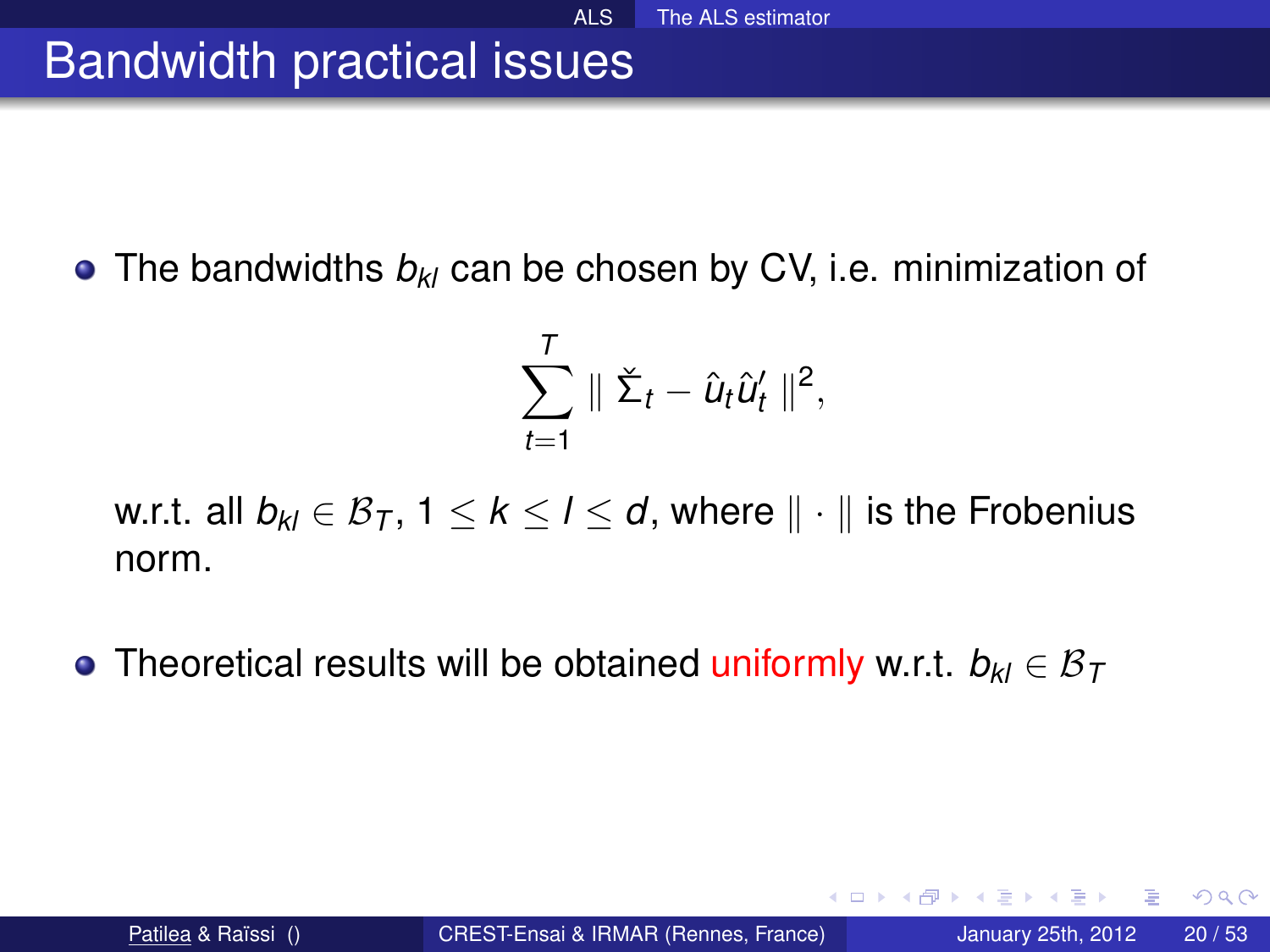### Bandwidth practical issues

**•** The bandwidths  $b_{kl}$  can be chosen by CV, i.e. minimization of

$$
\sum_{t=1}^T \parallel \check{\Sigma}_t - \hat{u}_t \hat{u}'_t \parallel^2,
$$

w.r.t. all  $b_{kl} \in B_T$ ,  $1 \le k \le l \le d$ , where  $\|\cdot\|$  is the Frobenius norm.

Theoretical results will be obtained uniformly w.r.t. *bkl* ∈ B*<sup>T</sup>*  $\Rightarrow$  iustification of the common cross-validation bandwidth rule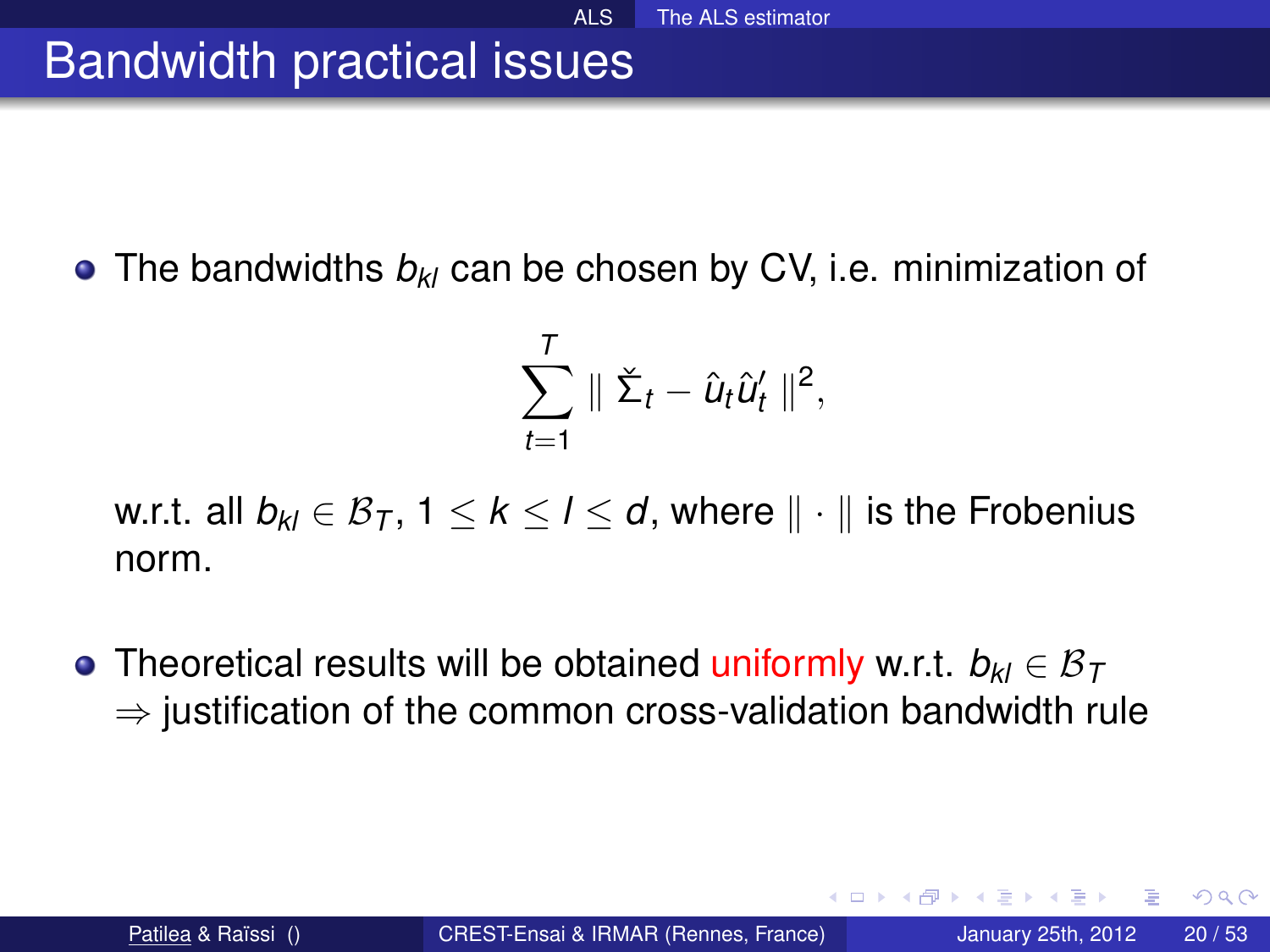### The ALS estimator

 $\bullet$ 

$$
\hat{\theta}_{\text{ALS}} = \check{\Sigma}_{\underline{\tilde{X}}}^{-1} \text{vec}\,\left(\check{\Sigma}_{\underline{X}}\right),
$$

**COLE** 

4 御 → 4 ミ →

 $\left( 1\right)$ 

活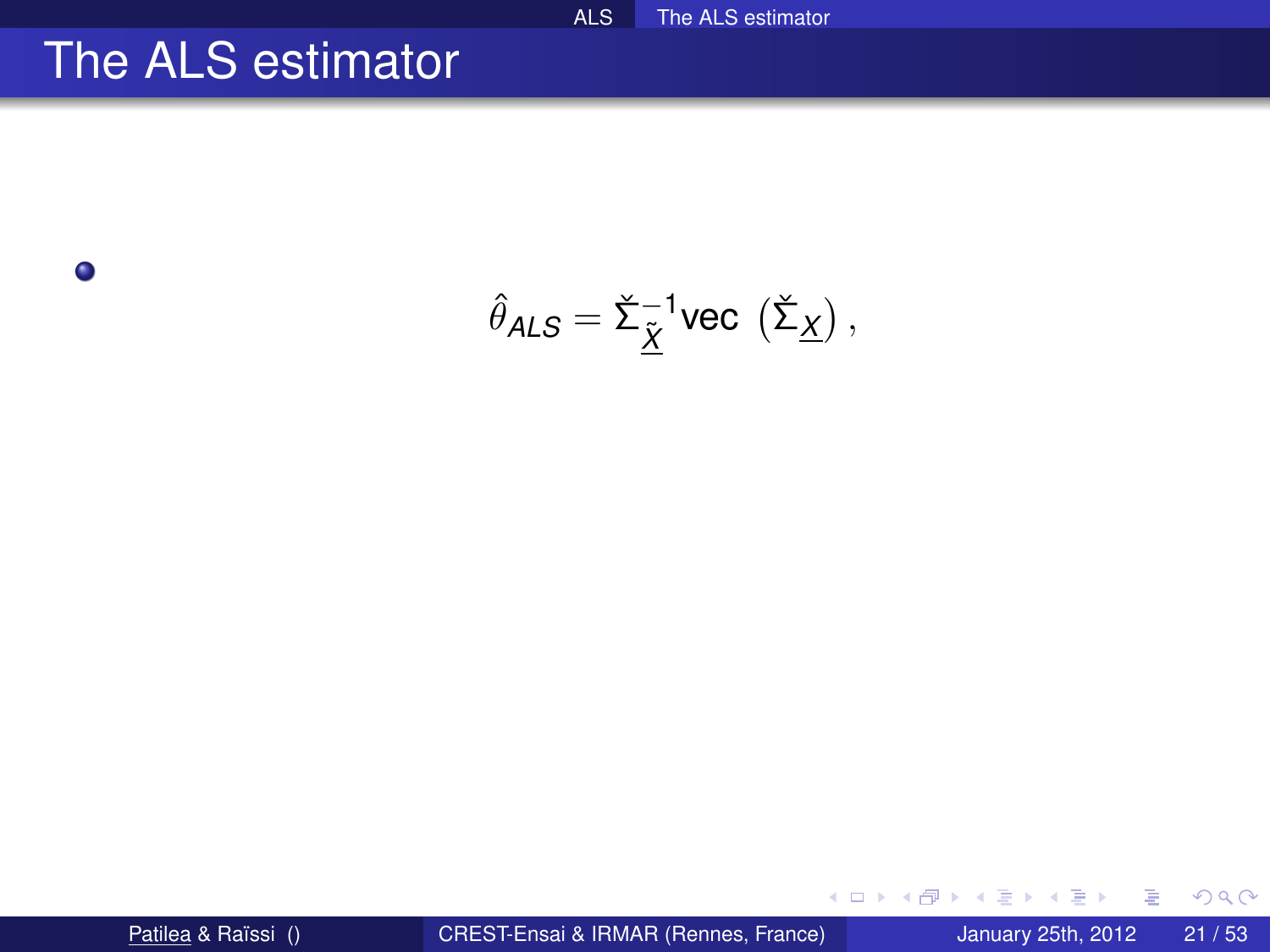## The ALS estimator



活

 $298$ 

イタト イミト イミトー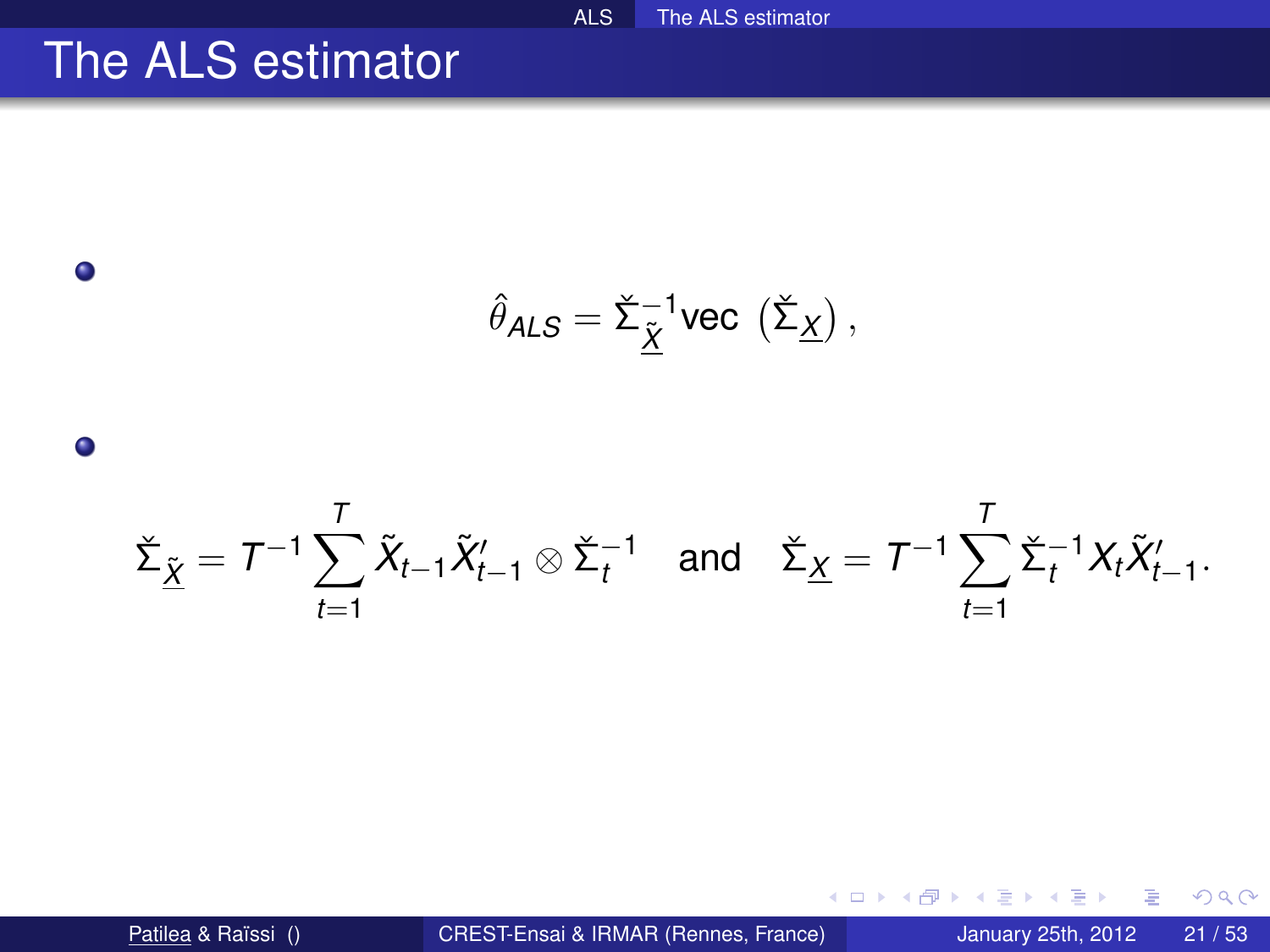## The ALS estimator

 $\bullet$ 

 $\bullet$ 

$$
\hat{\theta}_{\text{ALS}} = \check{\Sigma}_{\underline{\tilde{X}}}^{-1} \text{vec} \, \left( \check{\Sigma}_{\underline{X}} \right),
$$

#### $\check\Sigma_{\tilde \underline X} = {\mathcal T}^{-1} \sum$ *T t*=1  $\tilde{X}_{t-1}\tilde{X}_{t-1}'\otimes \check{\Sigma}_t^{-1}$  and  $\check{\Sigma}_{\underline{X}}=T^{-1}\sum_{i=1}^T\tilde{X}_i$ *T t*=1  $\check{\Sigma}_t^{-1} X_t \tilde{X}'_{t-1}$ .

The ALS estimator  $\hat{\theta}_{\textit{ALS}}$  depends on the bandwidths!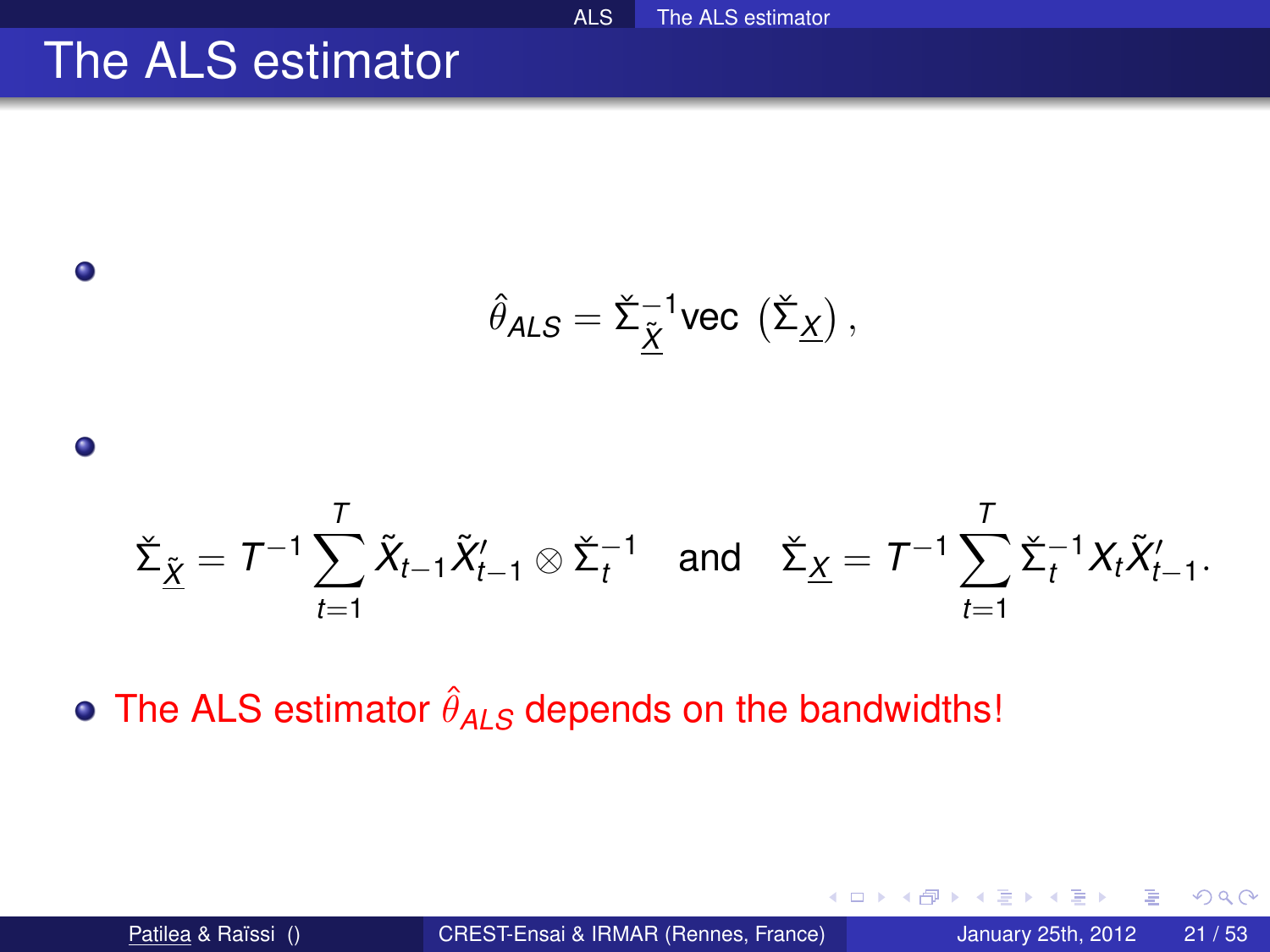#### ALS The ALS estimator Asymptotic normality and variance estimation

#### Theorem

#### *If*

*a strengthened version of Assumption A1 holds true*

*conditions on K*(·) *and bkl hold true*

*then uniformly w.r.t.*  $b_{kl} \in B_T$  *as*  $T \to \infty$ 

$$
\check{\Lambda}_1 = T^{-1} \sum_{t=1}^T \tilde{X}_{t-1} \tilde{X}'_{t-1} \otimes \check{\Sigma}_t^{-1} = \Lambda_1 + o_p(1),
$$

*and*

$$
\sqrt{T}(\hat{\theta}_{ALS} - \hat{\theta}_{GLS}) = o_p(1).
$$

Þ

 $\Omega$ 

 $\leftarrow$   $\leftarrow$   $\leftarrow$   $\leftarrow$   $\leftarrow$ 

**B** K -4 B

4 D.K.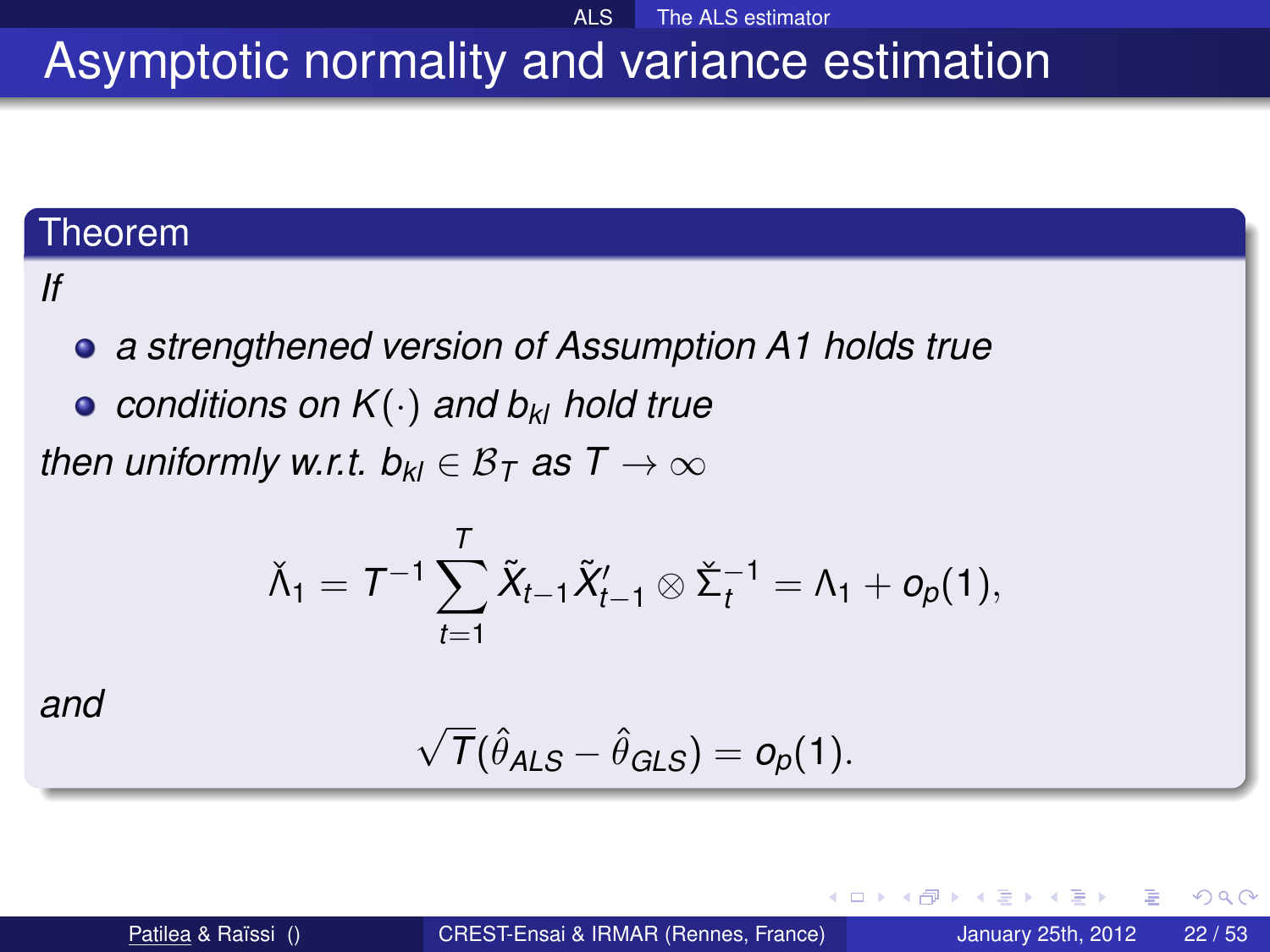# **Outline**



- [Least squares parameter estimation](#page-15-0)
- [Adaptive Least Squares parameter estimation](#page-30-0)

#### 4 [Application: testing for linear Granger causality in mean](#page-48-0)

#### • [The problem](#page-48-0)

- [OLS-based Wald tests](#page-55-0)
- [GLS-based Wald tests](#page-59-0)
- <span id="page-48-0"></span>**• [Real data illustration](#page-65-0)**

#### [Application: portmanteau tests](#page-71-0)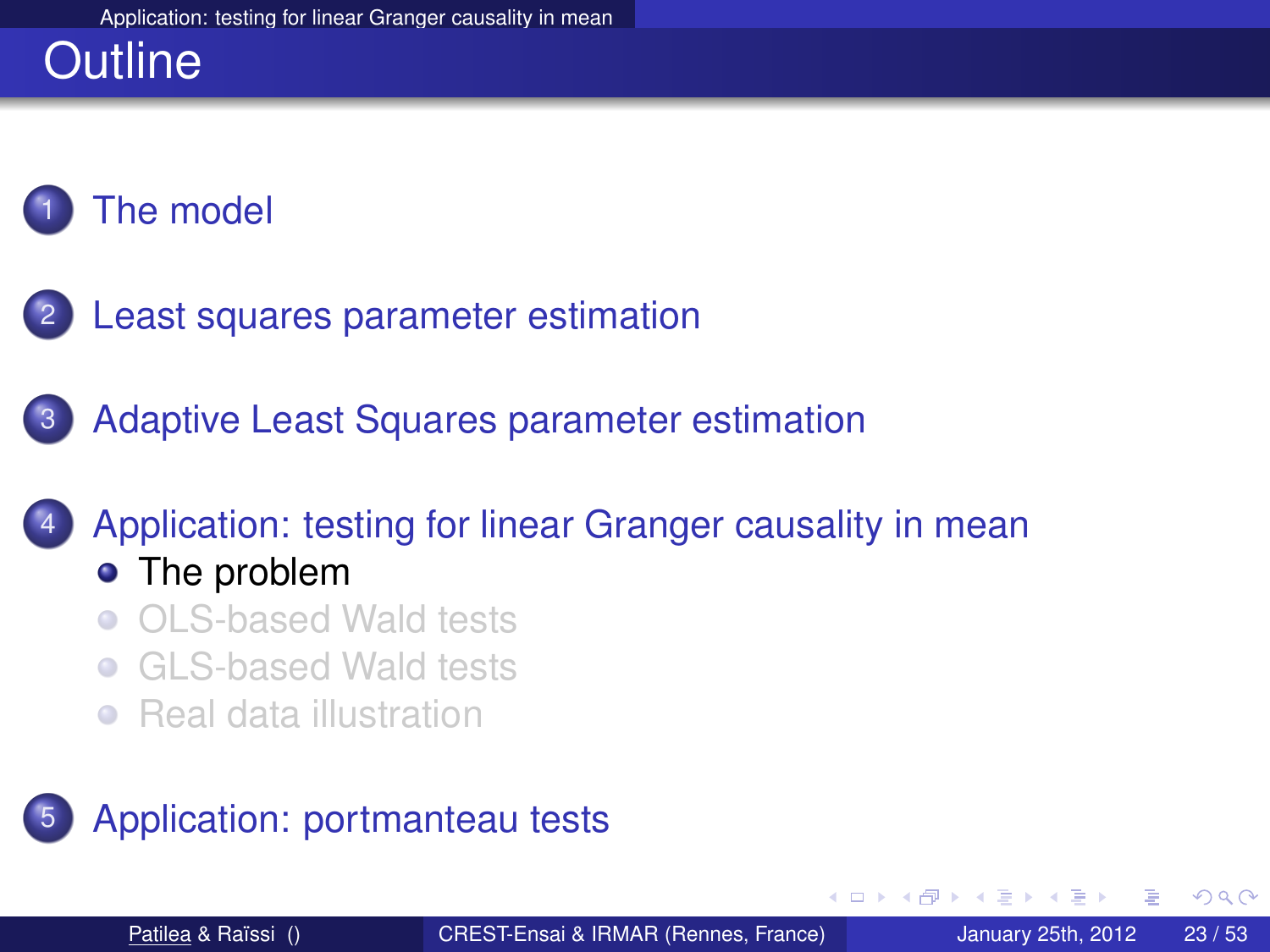Consider  $X_t = (X'_{1,t}, X'_{2,t})'$  where

- $X_{1,t}$  is of dimension  $d_1 < d$ ,
- $X_{2,t}$  of dimension  $d_2 = d d_1$ .

4 0 8

A > + 3 +

君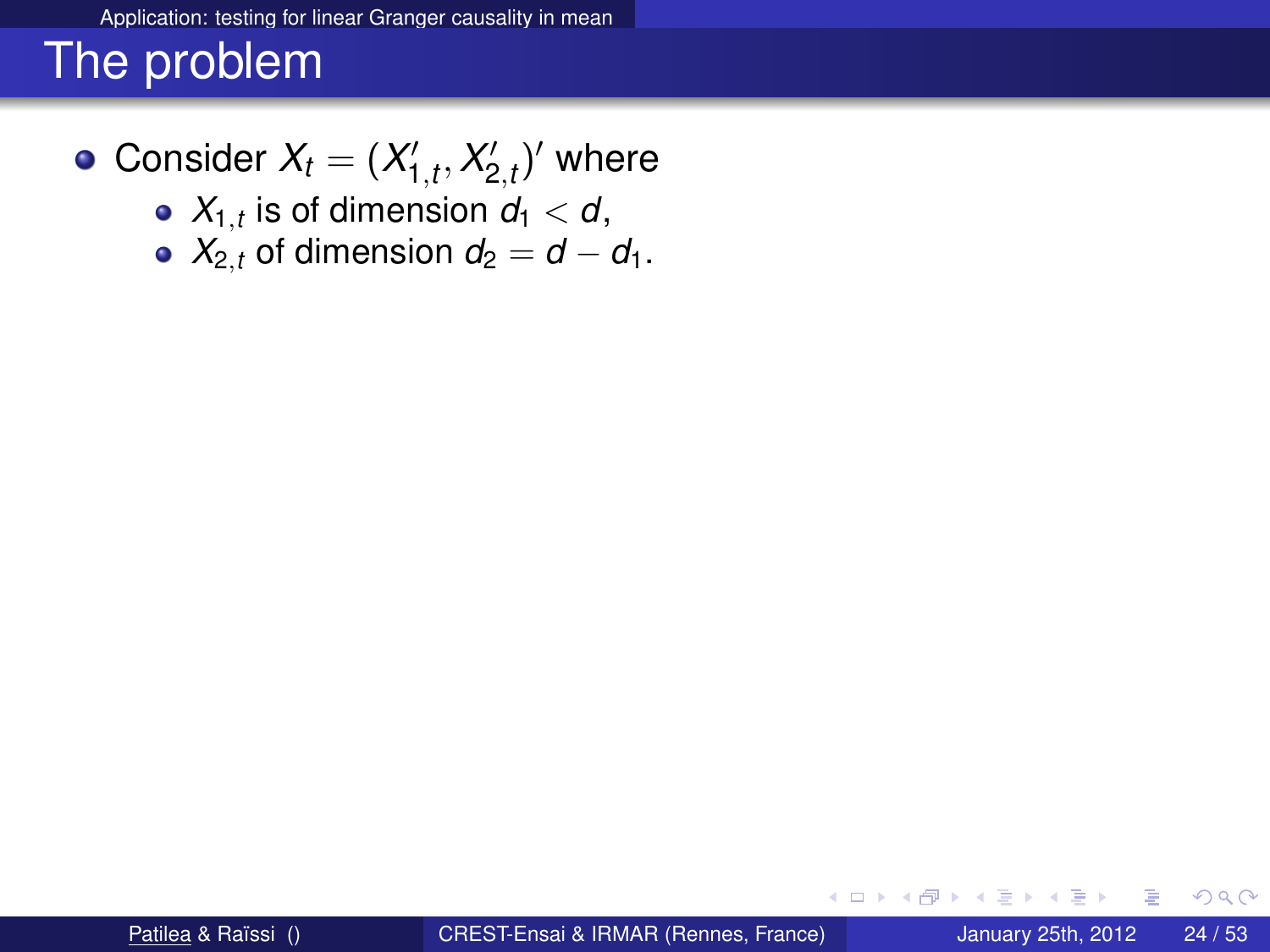Consider  $X_t = (X'_{1,t}, X'_{2,t})'$  where

- $X_{1,t}$  is of dimension  $d_1 < d$ ,
- $X_{2,t}$  of dimension  $d_2 = d d_1$ .

 $\bullet$  It is said that  $(X_{2,t})$  does not cause (linearly)  $(X_{1,t})$  in mean if

$$
E(X_{1,t} | X_{1,t-1}, \dots) = E(X_{1,t} | X_{1,t-1}, X_{2,t-1}, \dots).
$$

4 0 5

4 F + 4

つへへ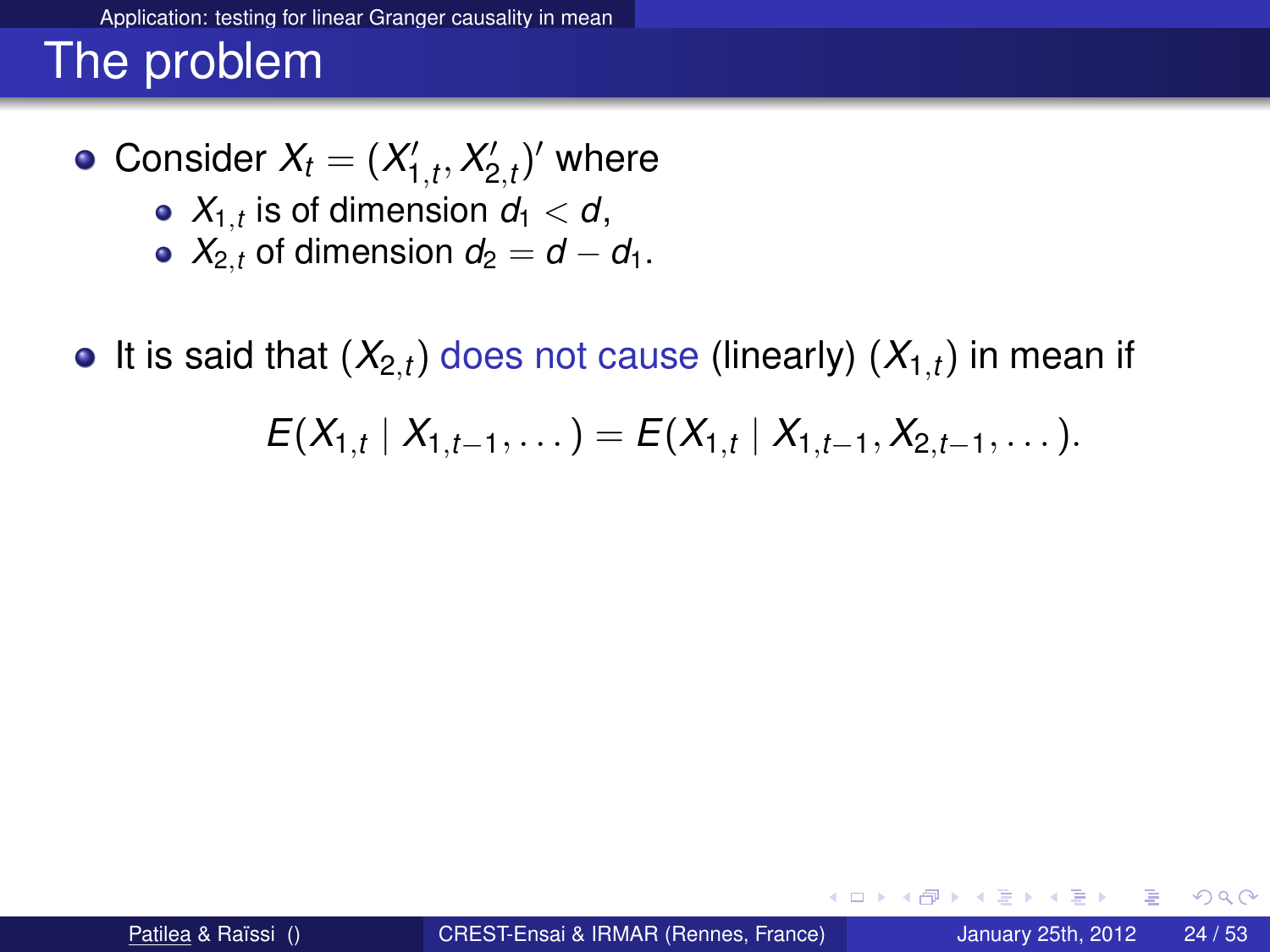Consider  $X_t = (X'_{1,t}, X'_{2,t})'$  where

- $X_{1,t}$  is of dimension  $d_1 < d$ ,
- $X_{2,t}$  of dimension  $d_2 = d d_1$ .
- $\bullet$  It is said that  $(X_{2,t})$  does not cause (linearly)  $(X_{1,t})$  in mean if  $E(X_{1,t} | X_{1,t-1}, \dots) = E(X_{1,t} | X_{1,t-1}, X_{2,t-1}, \dots).$
- The problem: check  $(X_{2,t})$  does not Granger cause  $(X_{1,t})$  in mean.

 $\Omega$ 

 $A \cap \overline{B} \rightarrow A \Rightarrow A \Rightarrow A \Rightarrow B$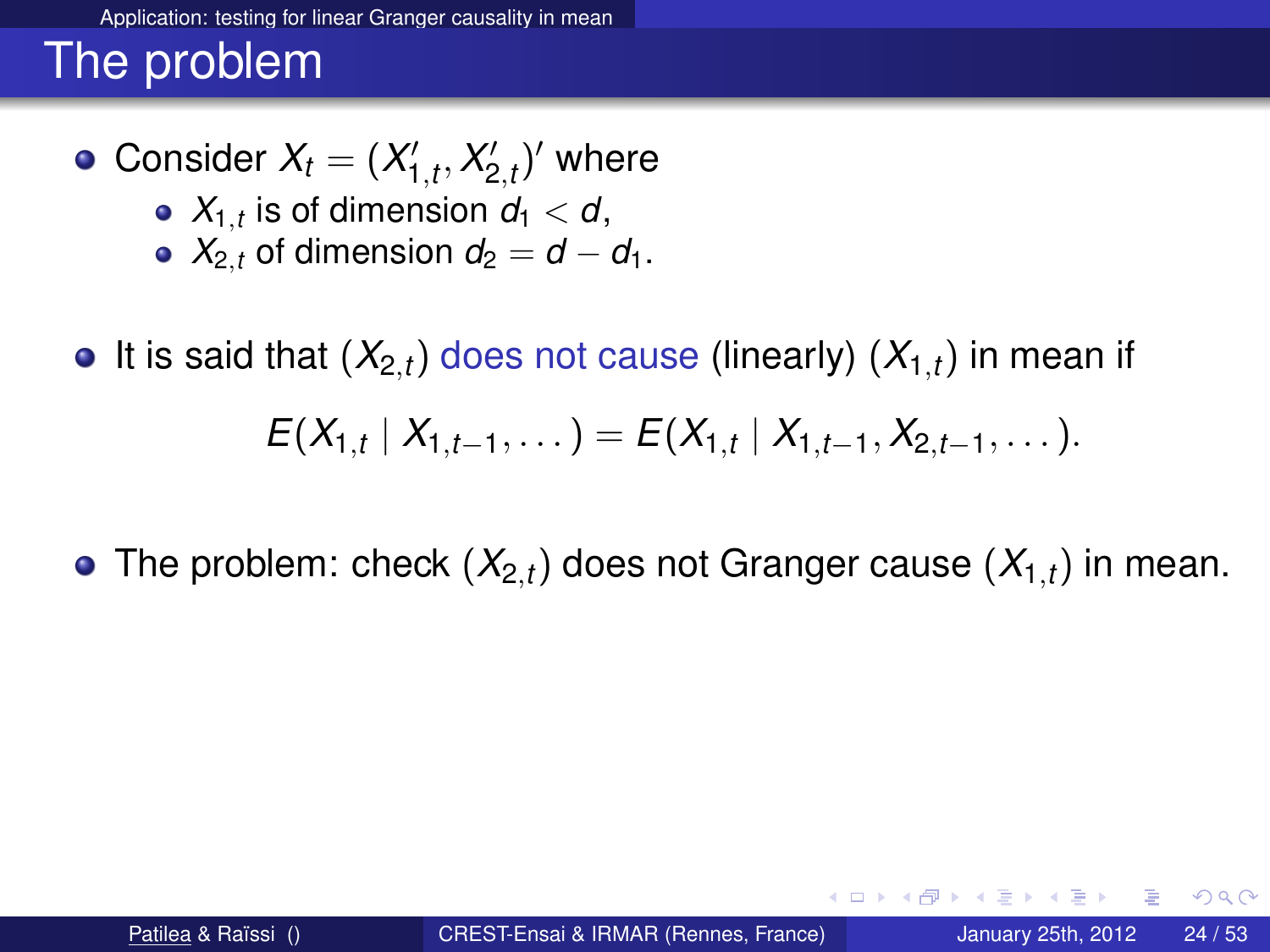- Consider  $X_t = (X'_{1,t}, X'_{2,t})'$  where
	- $X_{1,t}$  is of dimension  $d_1 < d$ ,
	- $X_{2,t}$  of dimension  $d_2 = d d_1$ .
- $\bullet$  It is said that  $(X_{2,t})$  does not cause (linearly)  $(X_{1,t})$  in mean if  $E(X_{1,t} | X_{1,t-1}, \dots) = E(X_{1,t} | X_{1,t-1}, X_{2,t-1}, \dots).$
- The problem: check  $(X_{2,t})$  does not Granger cause  $(X_{1,t})$  in mean.
- In the VAR setup this amounts to test

$$
\mathcal{H}_0: A_{i,12} = 0 \text{ for all } 1 \leq i \leq p,
$$

where the  $A_{i,12}$ 's are the matrices given by the  $d_1$  first rows and  $d_2$ last columns of the *A<sup>i</sup>* 's イロト イ押ト イヨト イヨ  $QQ$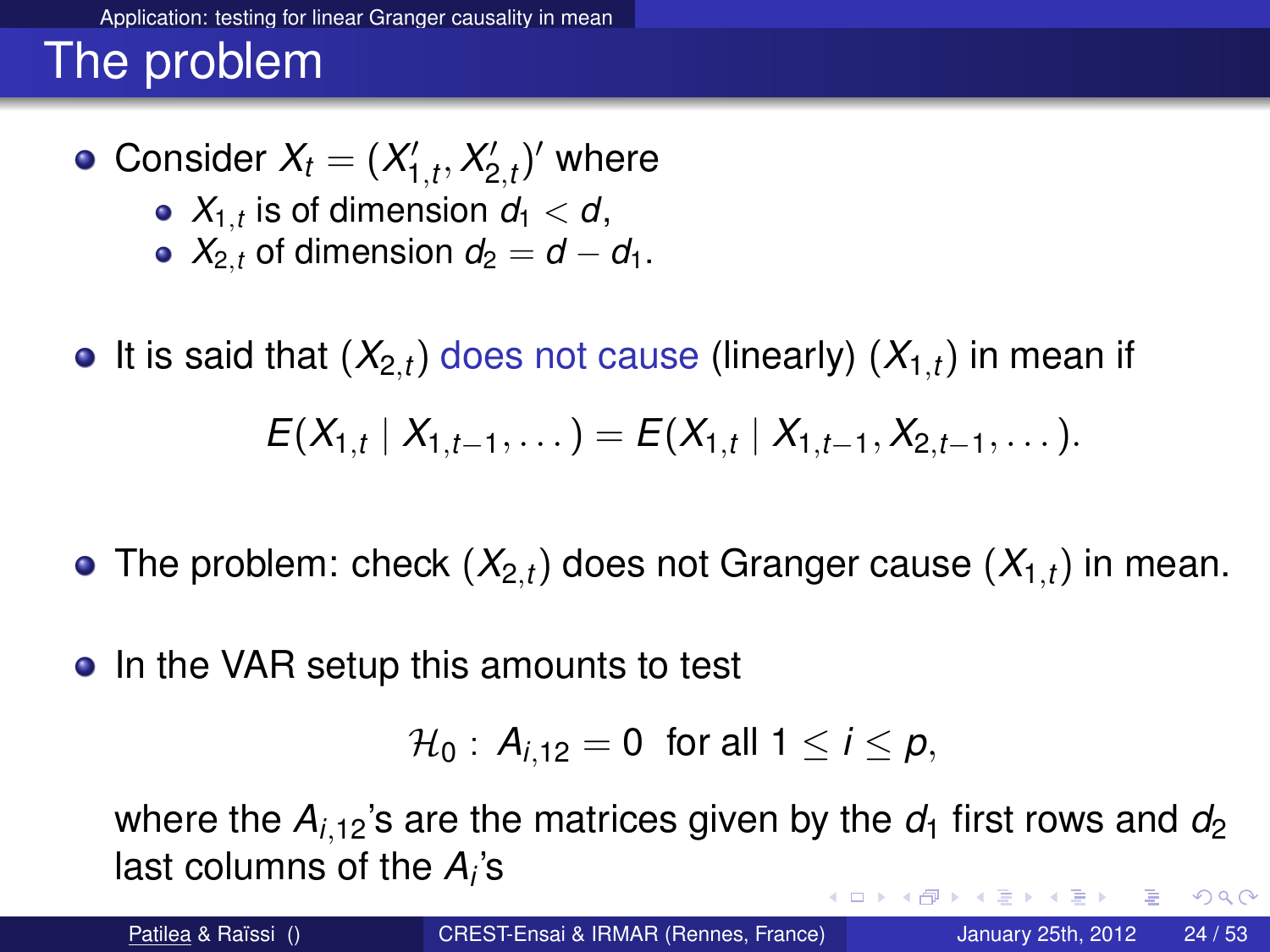### The problem restated

- Let *R* be a  $pd_1d_2 \times pd^2$  matrix
- Therefore the null hypothesis can be restated

$$
\mathcal{H}_0: R\theta_0 = \mathsf{0}_{\rho d_1 d_2}.
$$

4 17 18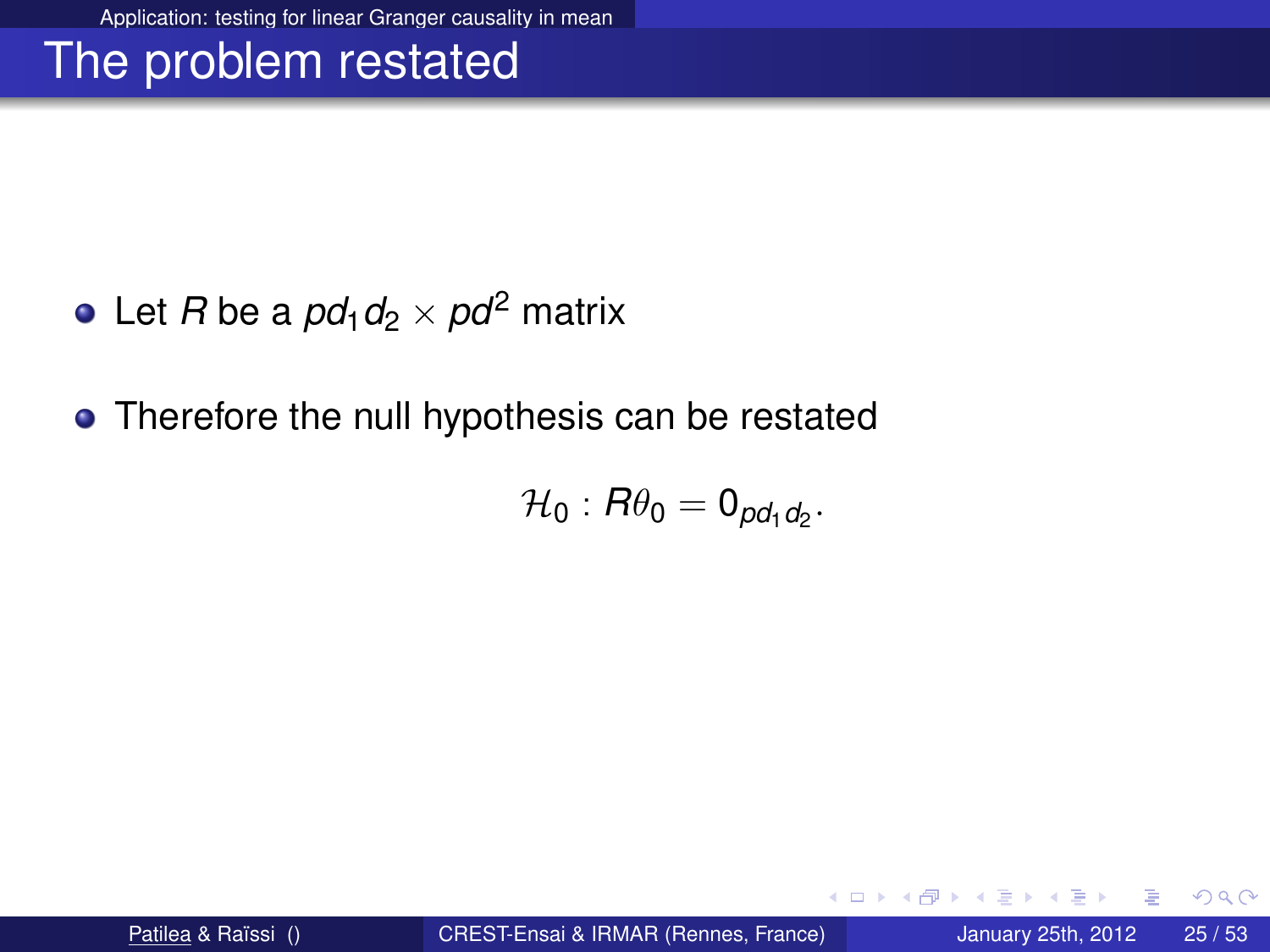### The problem restated

- Let *R* be a  $pd_1d_2 \times pd^2$  matrix
- Therefore the null hypothesis can be restated

$$
\mathcal{H}_0: R\theta_0 = 0_{\rho d_1 d_2}.
$$

• Convenient approach: Wald tests.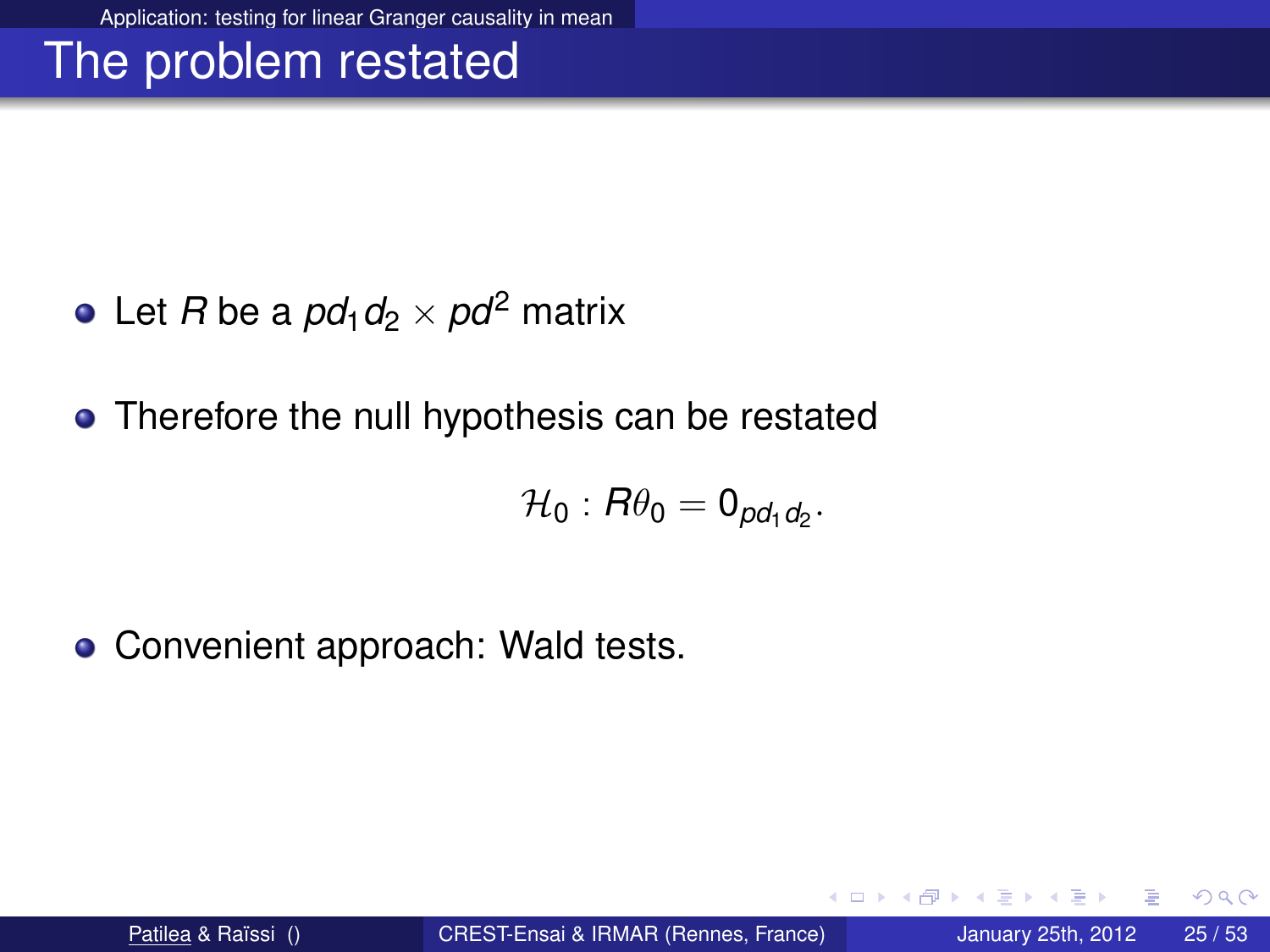# **Outline**



- [Least squares parameter estimation](#page-15-0)
- [Adaptive Least Squares parameter estimation](#page-30-0)

#### 4 [Application: testing for linear Granger causality in mean](#page-48-0)

- [The problem](#page-48-0)
- **o** [OLS-based Wald tests](#page-55-0)
- [GLS-based Wald tests](#page-59-0)
- <span id="page-55-0"></span>**• [Real data illustration](#page-65-0)**

#### [Application: portmanteau tests](#page-71-0)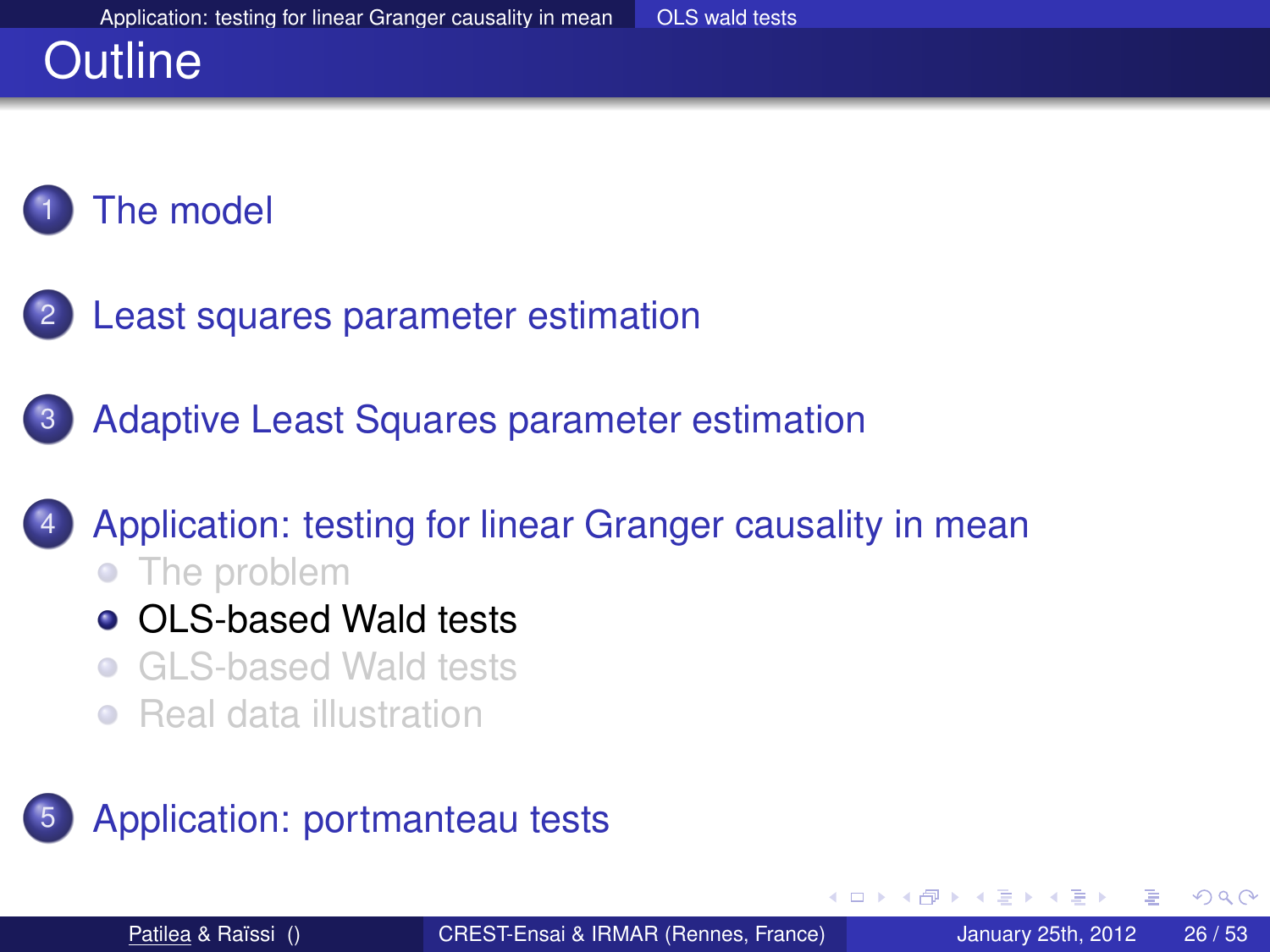Application: testing for linear Granger causality in mean **OLS** wald tests

## The standard OLS-based procedure

The commonly used Wald test statistic

$$
Q_S = T \hat{\theta}'_{OLS} R'(R \hat{J}^{-1} R')^{-1} R \hat{\theta}_{OLS},
$$

with

$$
\hat{J} = \left\{ T^{-1} \sum_{t=1}^{T} \tilde{X}_{t-1} \tilde{X}'_{t-1} \right\} \otimes \hat{\Omega}_3^{-1}
$$

and

$$
\hat{\Omega}_3:=\,\mathcal{T}^{-1}\sum_{t=1}^T\hat{\mathcal{U}}_t\hat{\mathcal{U}}_t'=\Omega_3+o_p(1),
$$

 $4.11 +$ 

∋⇒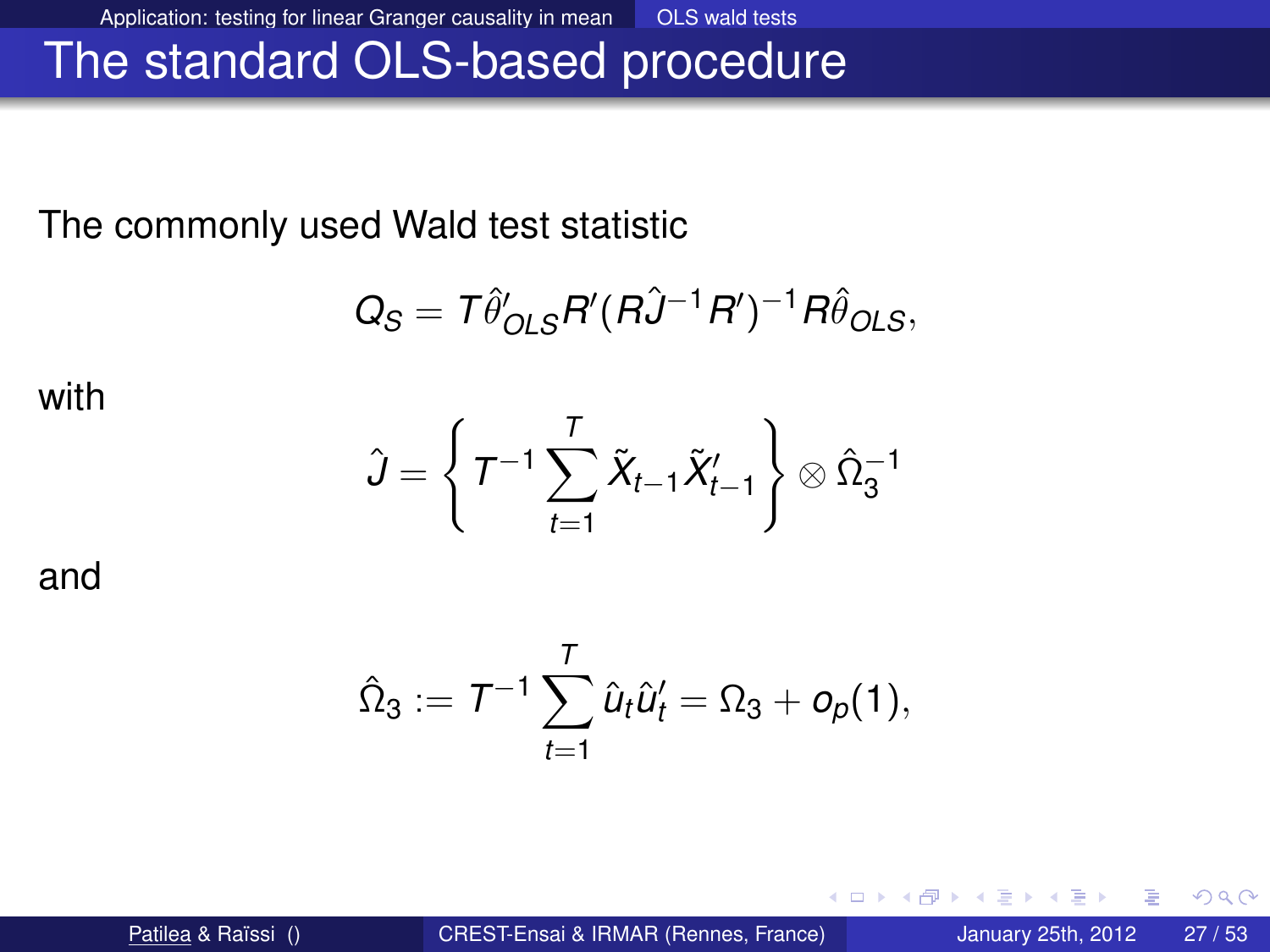Application: testing for linear Granger causality in mean **OLS** wald tests

## The modified OLS-based procedure

We propose

$$
Q_{OLS} = T\hat{\theta}_{OLS}' R'(R\hat{\lambda}_3^{-1}\hat{\lambda}_2 \hat{\lambda}_3^{-1}R')^{-1} R\hat{\theta}_{OLS},
$$

where, recall

$$
\begin{aligned}\n\hat{\Lambda}_2 &:= \mathcal{T}^{-1} \sum_{t=1}^T \tilde{X}_{t-1} \tilde{X}_{t-1}' \otimes \hat{u}_t \hat{u}_t' = \Lambda_2 + o_p(1), \\
\hat{\Lambda}_3 &:= \mathcal{T}^{-1} \sum_{t=1}^T \tilde{X}_{t-1} \tilde{X}_{t-1}' \otimes I_d = \Lambda_3 + o_p(1).\n\end{aligned}
$$

 $4.11 +$ 

× ∋⇒ 重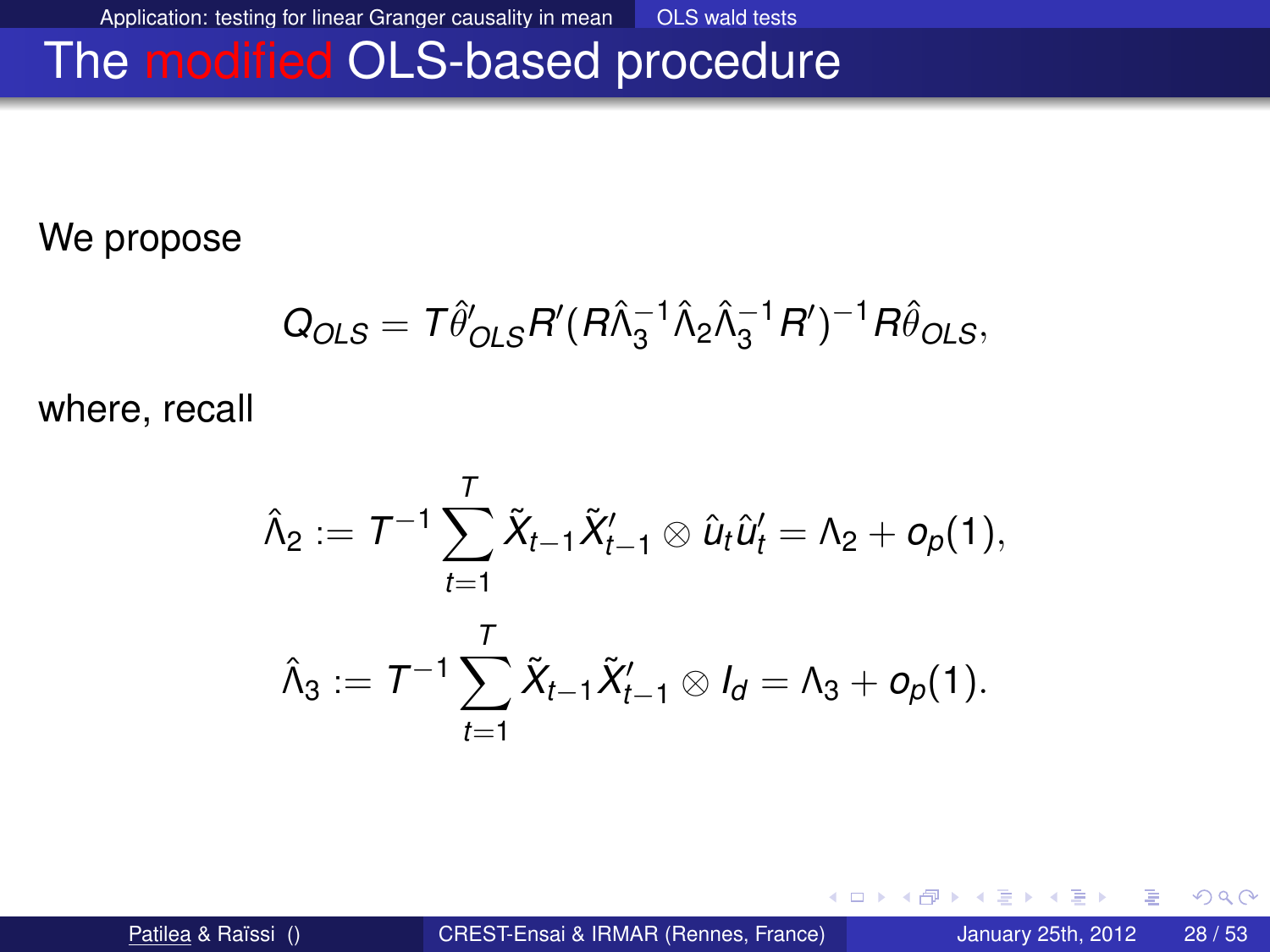*Under suitable assumptions, if*  $H_0$  *holds true, as T*  $\rightarrow \infty$ 

$$
Q_{OLS} \Rightarrow \chi^2_{pd_1d_2},
$$

*while*

$$
Q_S \Rightarrow Z(\delta) := \sum_{i=1}^{pd_1d_2} \kappa_i Z_i^2, \qquad (2)
$$

 $\overline{1}$ 

**+ DP** 

where the  $Z_i$ 's are independent  $\mathcal{N}(0,1)$  variables,  $\delta = (\kappa_1,\ldots,\kappa_{\textit{pd}_1\textit{d}_2})'$ *is the vector of the eigenvalues of the matrix*

$$
\Psi = (RJ^{-1}R')^{-\frac{1}{2}}(R\Lambda_3^{-1}\Lambda_2\Lambda_3^{-1}R')(RJ^{-1}R')^{-\frac{1}{2}}, \tag{3}
$$

*with*

$$
J=\int_0^1 \sum_{i=0}^\infty \left\{ \tilde{\psi}_i(\mathbf{1}_{p\times p}\otimes \Sigma(r))\tilde{\psi}'_i \right\} dr\otimes \Omega_3^{-1}.
$$

 $\vee$  ) Q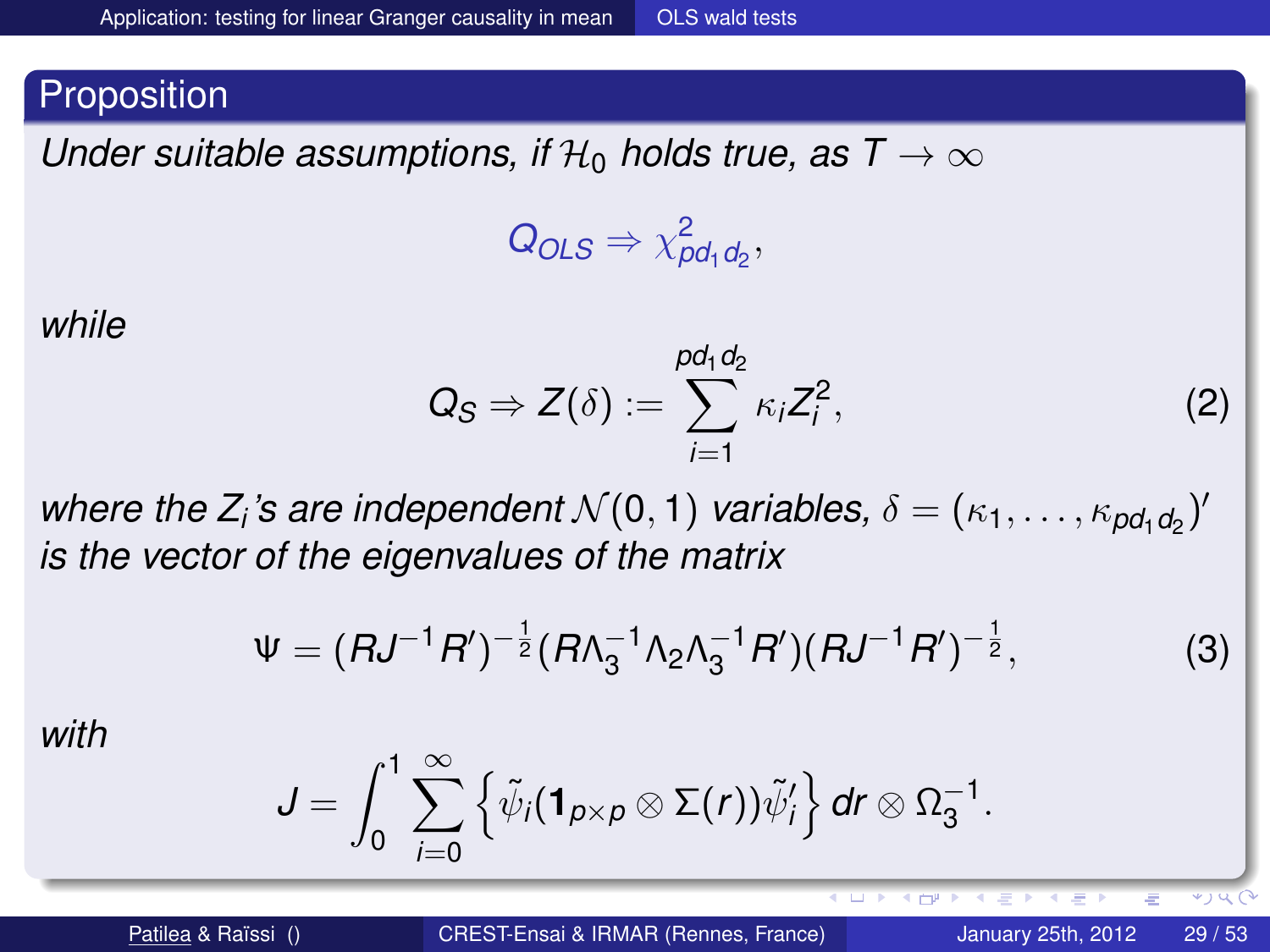# **Outline**



- [Least squares parameter estimation](#page-15-0)
- [Adaptive Least Squares parameter estimation](#page-30-0)

#### 4 [Application: testing for linear Granger causality in mean](#page-48-0)

- [The problem](#page-48-0)
- [OLS-based Wald tests](#page-55-0)
- **Cal S-based Wald tests**
- <span id="page-59-0"></span>**• [Real data illustration](#page-65-0)**

#### [Application: portmanteau tests](#page-71-0)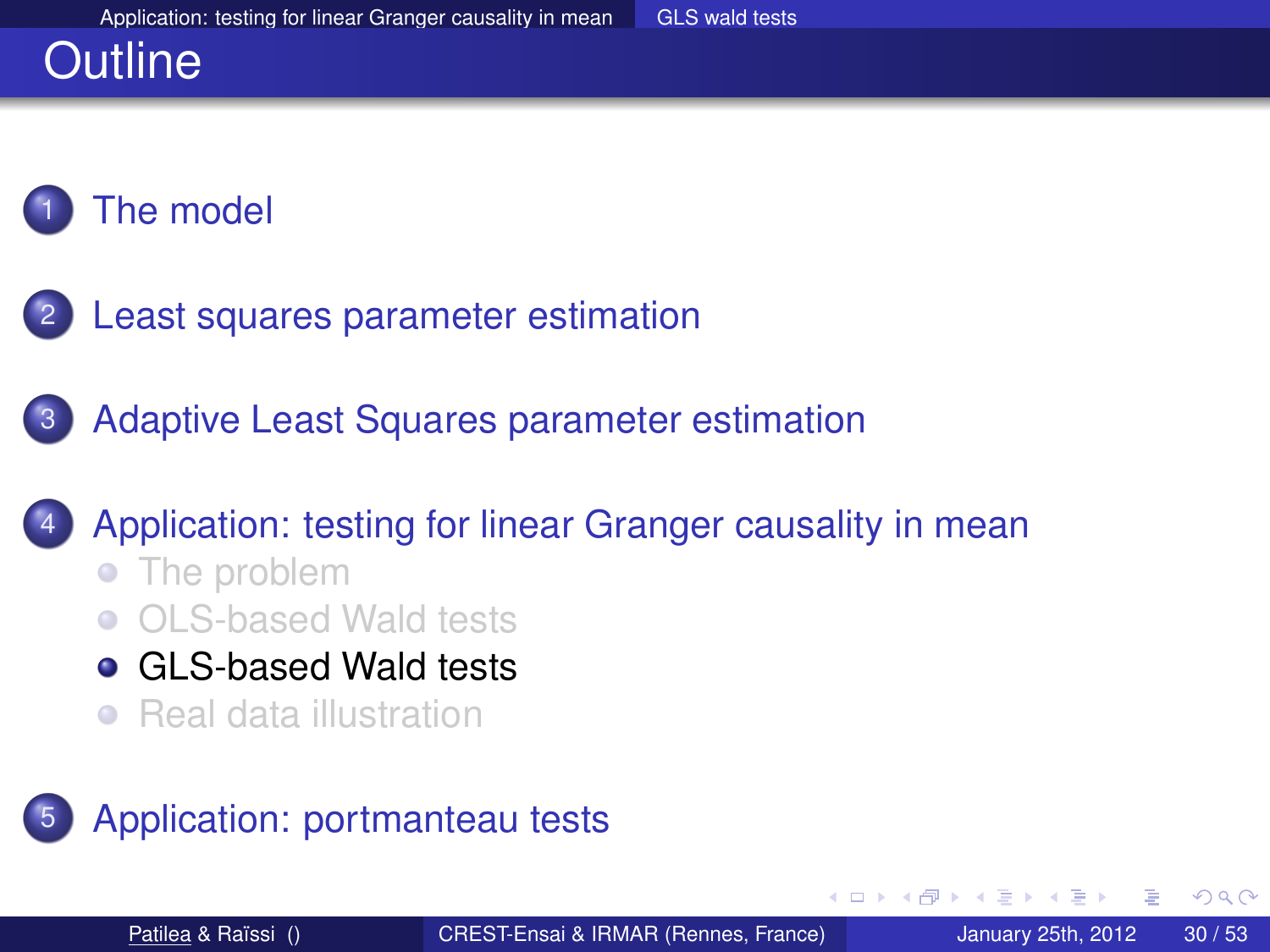Application: testing for linear Granger causality in mean GLS wald tests

### The ALS-based Wald procedure

We propose

$$
Q_{ALS} = T \hat{\theta}'_{ALS} R'(R\check{\Lambda}_1^{-1}R')^{-1} R \hat{\theta}_{ALS},
$$

where, recall

$$
\check{\Lambda}_1 = T^{-1}\sum_{t=1}^T \tilde{X}_{t-1}\tilde{X}_{t-1}' \otimes \check{\Sigma}_t^{-1} = \Lambda_1 + o_p(1),
$$

Patilea & Raïssi () **[CREST-Ensai & IRMAR \(Rennes, France\)](#page-0-0)** January 25th, 2012 31/53

4 0 8

A F

∋⇒

э

重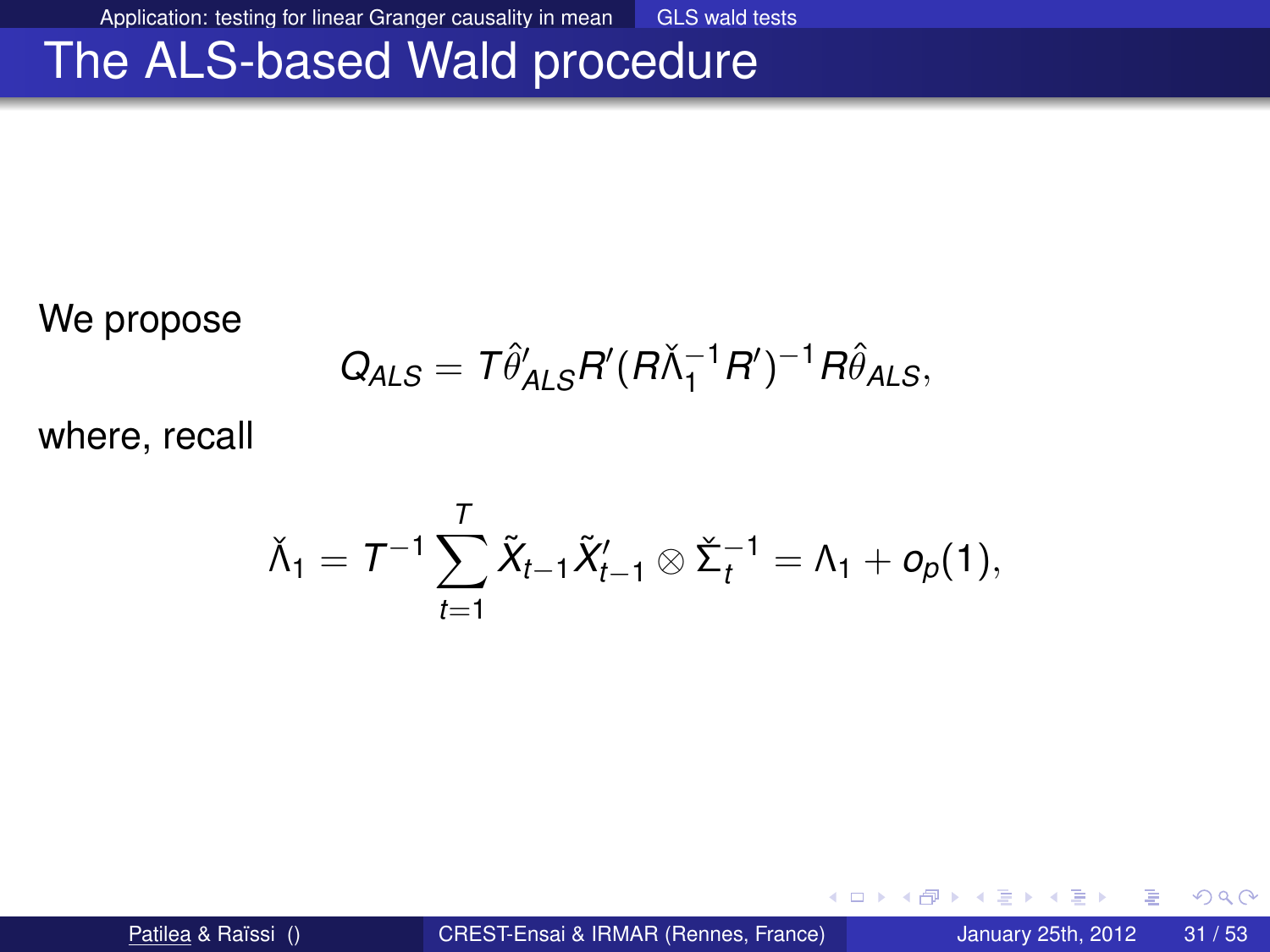*Under suitable assumptions, if*  $H_0$  *holds true, uniformly w.r.t.*  $b_{kl} \in B_T$ *as*  $T \rightarrow \infty$ 

$$
Q_{ALS} \Rightarrow \chi^2_{pd_1d_2},
$$

活

 $298$ 

イロト イ押ト イヨト イヨ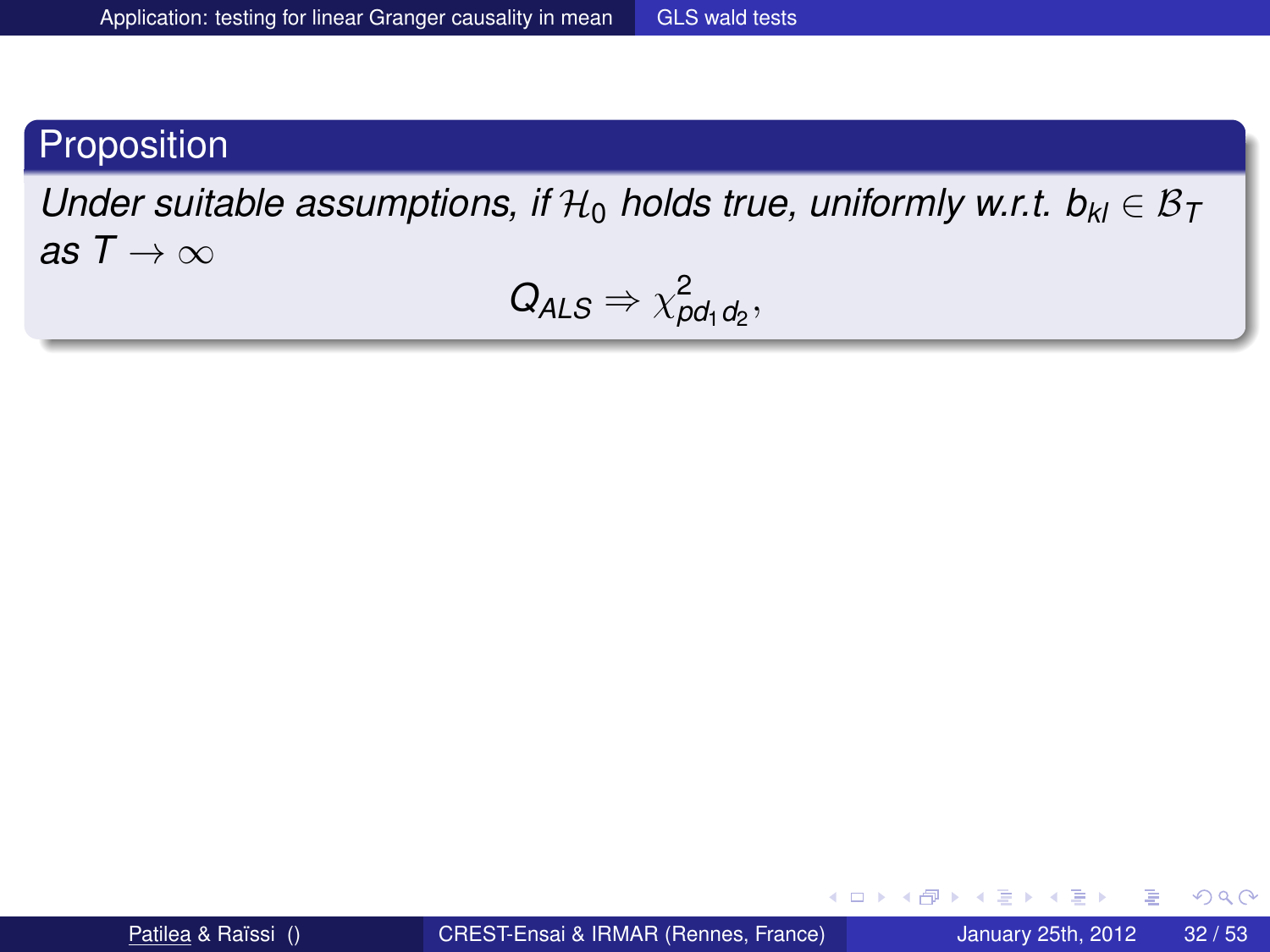*Under suitable assumptions, if*  $H_0$  *holds true, uniformly w.r.t.*  $b_{kl} \in B_T$ *as*  $T \rightarrow \infty$ 

 $Q_{ALS} \Rightarrow \chi^2_{pd_1d_2},$ 

If if  $\mathcal{H}_0$  holds true, the (corrected) OLS approach and the ALS approach lead to test statistics with  $\chi^2_{\rho d_1 d_2}$  asymptotic laws.

4 D.K.

4 F + 4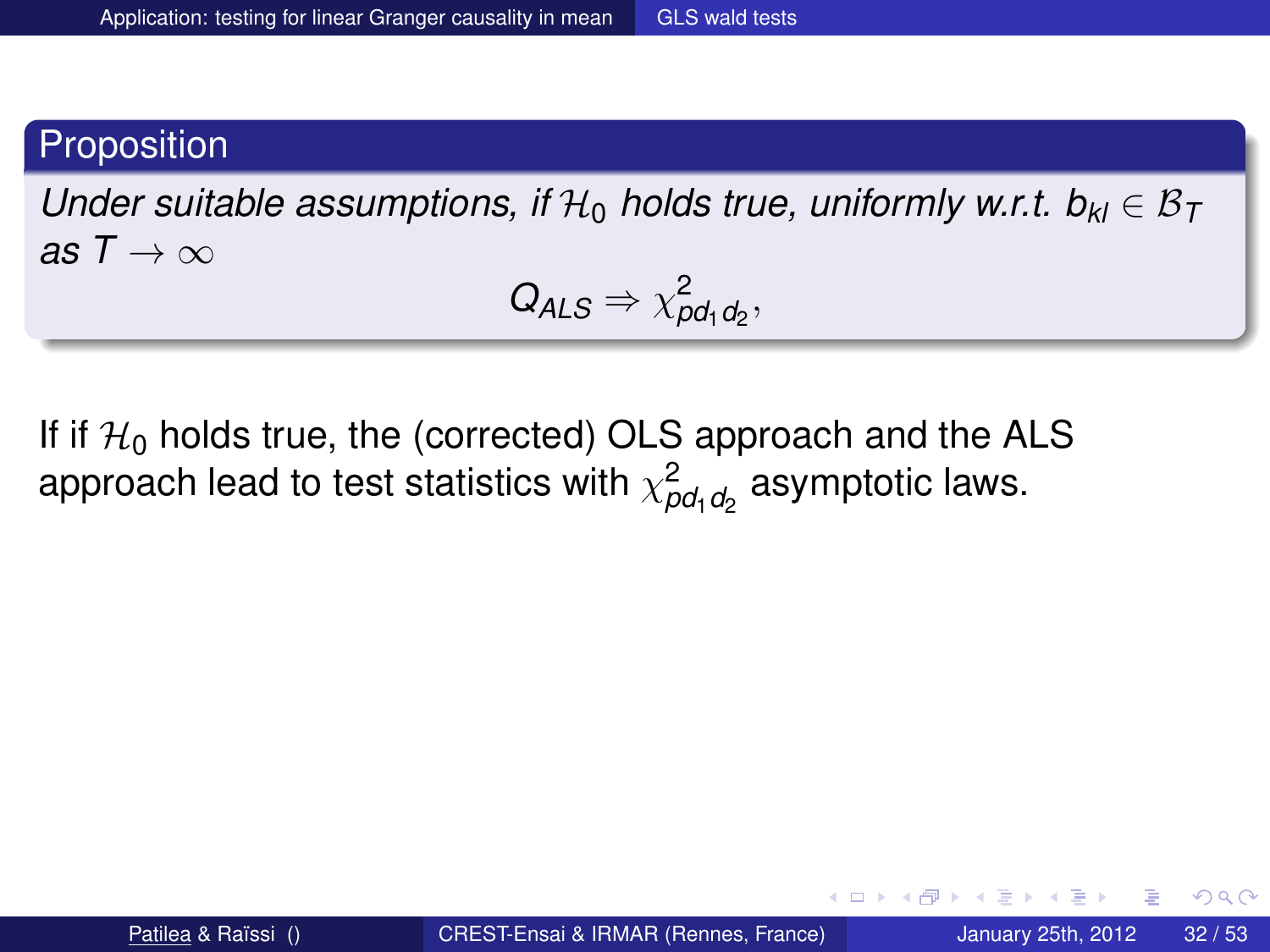*Under suitable assumptions, if*  $H_0$  *holds true, uniformly w.r.t.*  $b_{kl} \in B_T$ *as*  $T \rightarrow \infty$ 

 $Q_{ALS} \Rightarrow \chi^2_{pd_1d_2},$ 

If if  $\mathcal{H}_0$  holds true, the (corrected) OLS approach and the ALS approach lead to test statistics with  $\chi^2_{\rho d_1 d_2}$  asymptotic laws.

Which one is 'better'?

4 0 8

 $\leftarrow$   $\leftarrow$   $\leftarrow$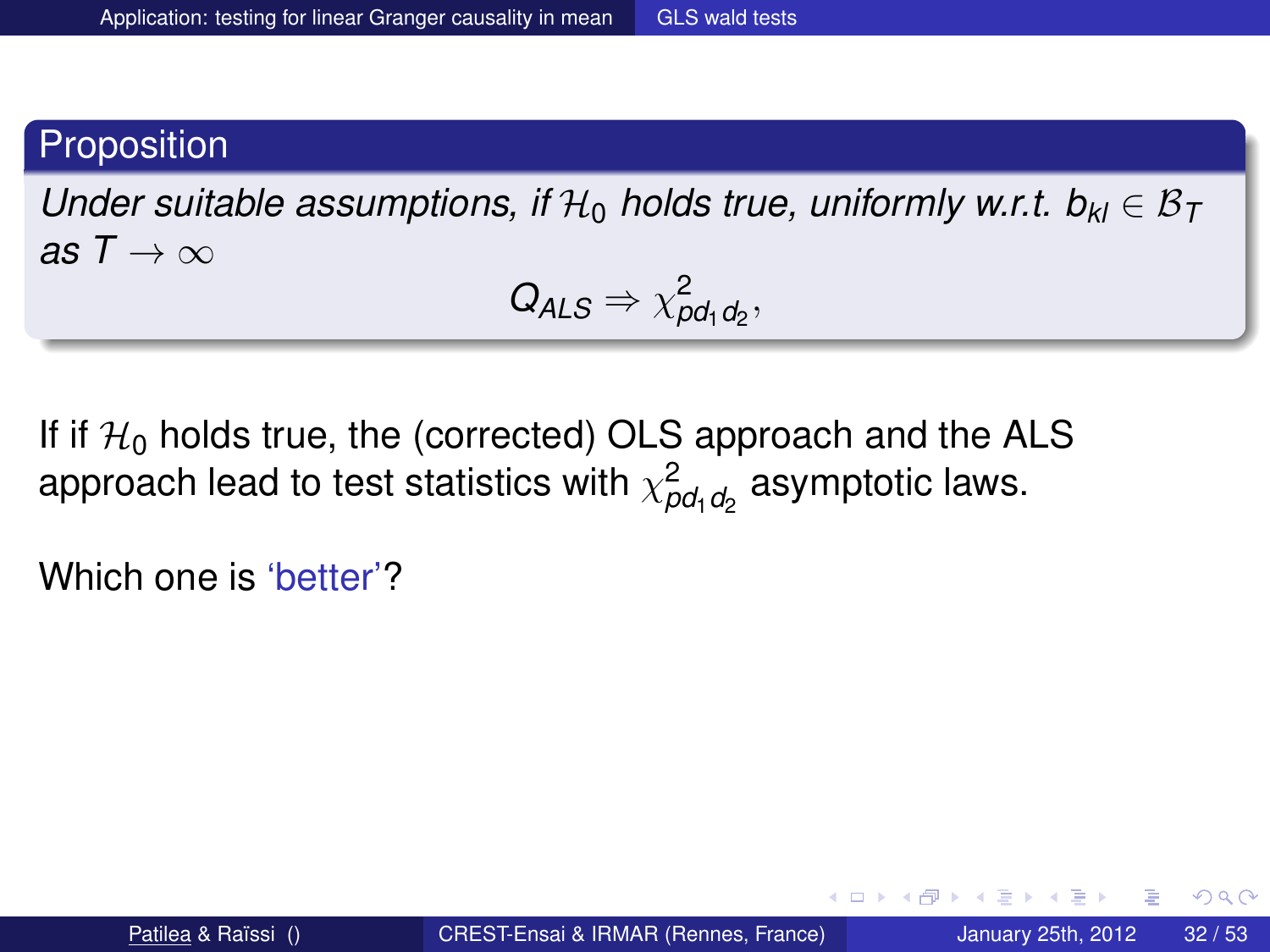*Under suitable assumptions, if*  $H_0$  *holds true, uniformly w.r.t.*  $b_{kl} \in B_T$ *as*  $T \rightarrow \infty$ 

 $Q_{ALS} \Rightarrow \chi^2_{pd_1d_2},$ 

If if  $\mathcal{H}_0$  holds true, the (corrected) OLS approach and the ALS approach lead to test statistics with  $\chi^2_{\rho d_1 d_2}$  asymptotic laws.

Which one is 'better'?

#### **Proposition**

*The relative Bahadur efficiency of the ALS-based test with respect to the OLS-based test is larger or equal to 1 for every fixed alternative.*

в

 $\Omega$ 

イロト イ押ト イヨト イヨトー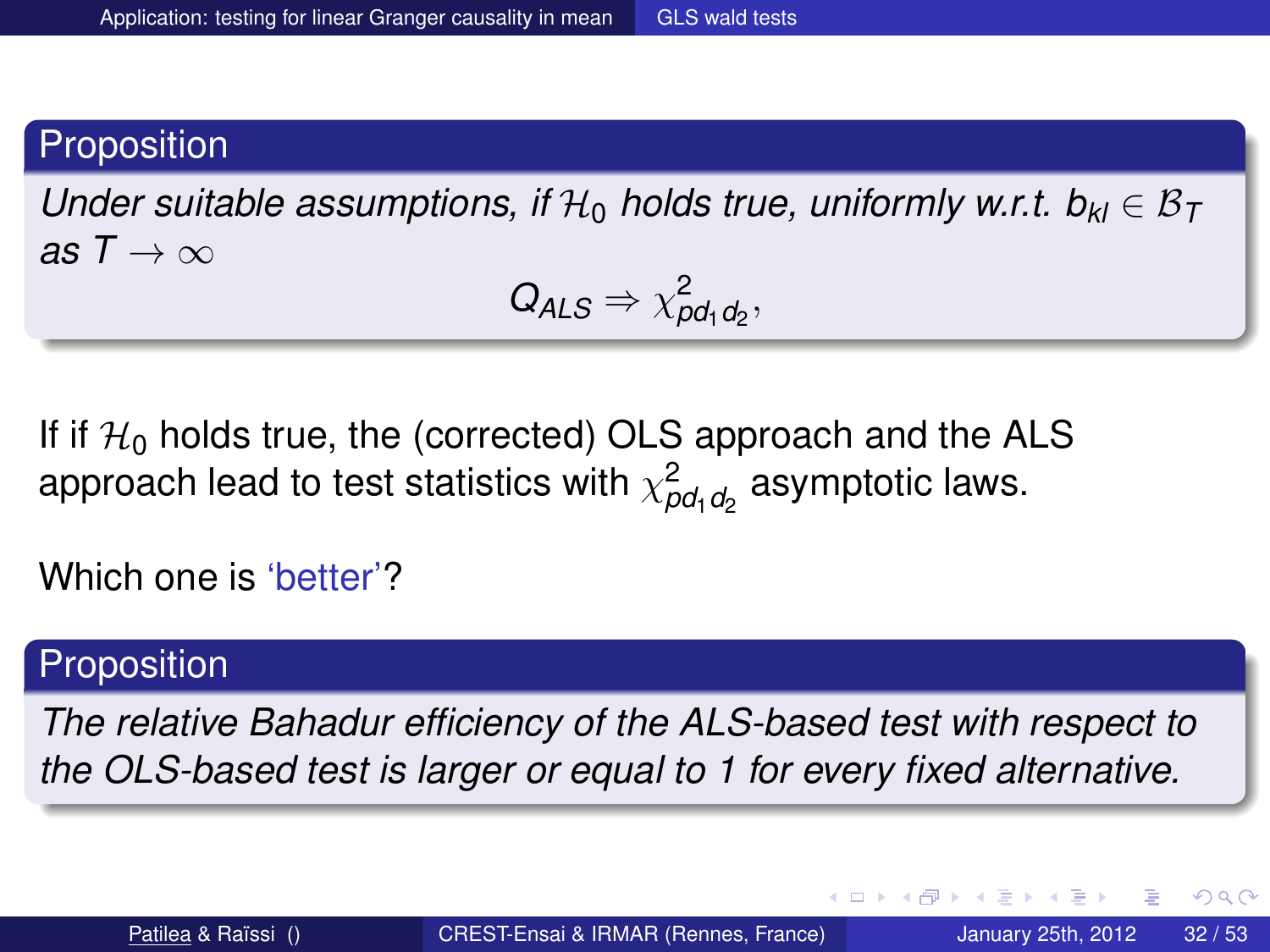# **Outline**

# [The model](#page-6-0)

- [Least squares parameter estimation](#page-15-0)
- [Adaptive Least Squares parameter estimation](#page-30-0)

#### 4 [Application: testing for linear Granger causality in mean](#page-48-0)

- [The problem](#page-48-0)
- [OLS-based Wald tests](#page-55-0)
- **[GLS-based Wald tests](#page-59-0)**
- **[Real data illustration](#page-65-0)**

#### [Application: portmanteau tests](#page-71-0)

<span id="page-65-0"></span>A F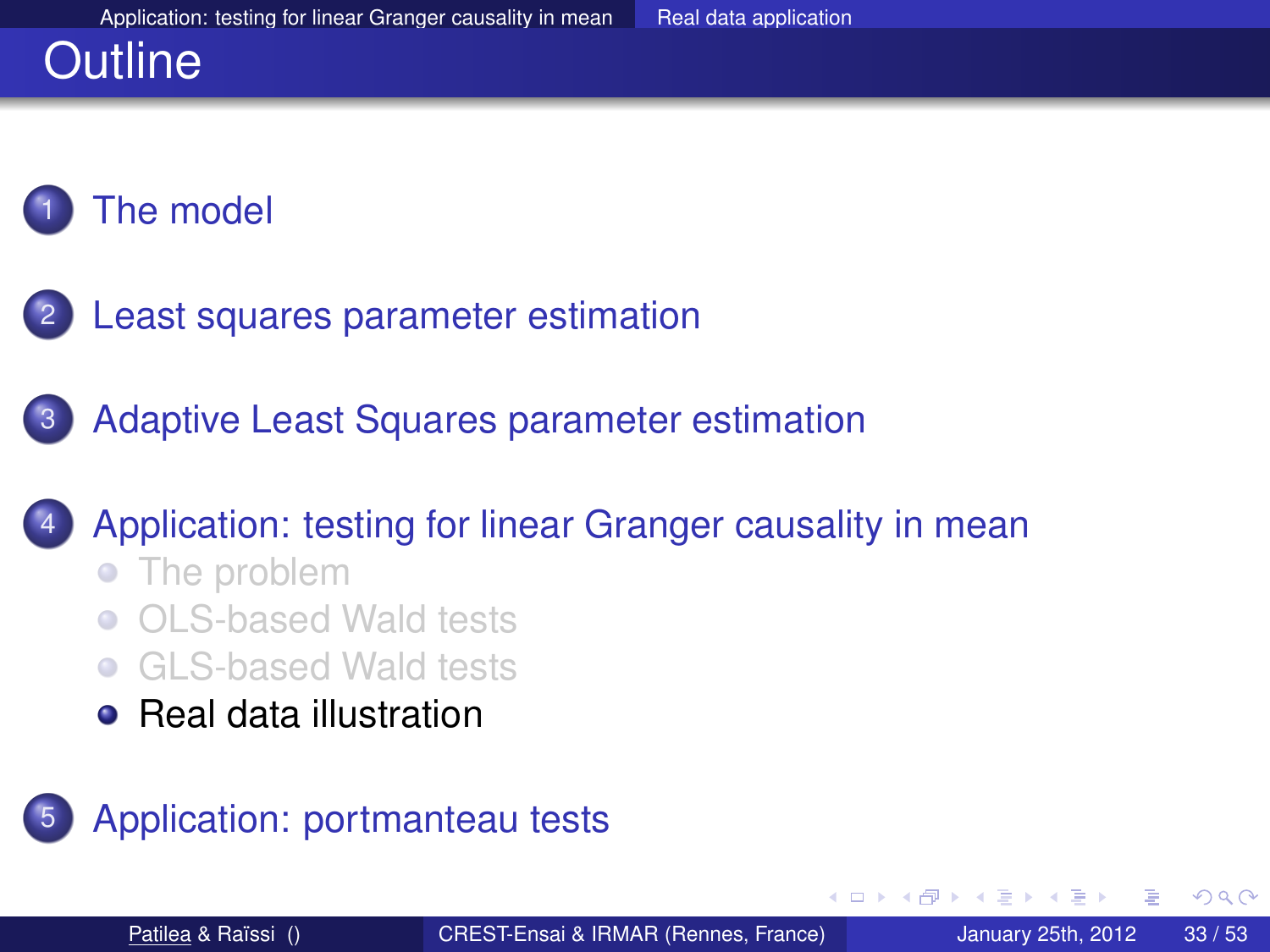## The data

- Quarterly U.S. balance on merchandise trade (left) and balance on services (right) in bln. USD
- Period: from January 1st, 1970 to October 1st, 2009.
- The series are seasonally adjusted

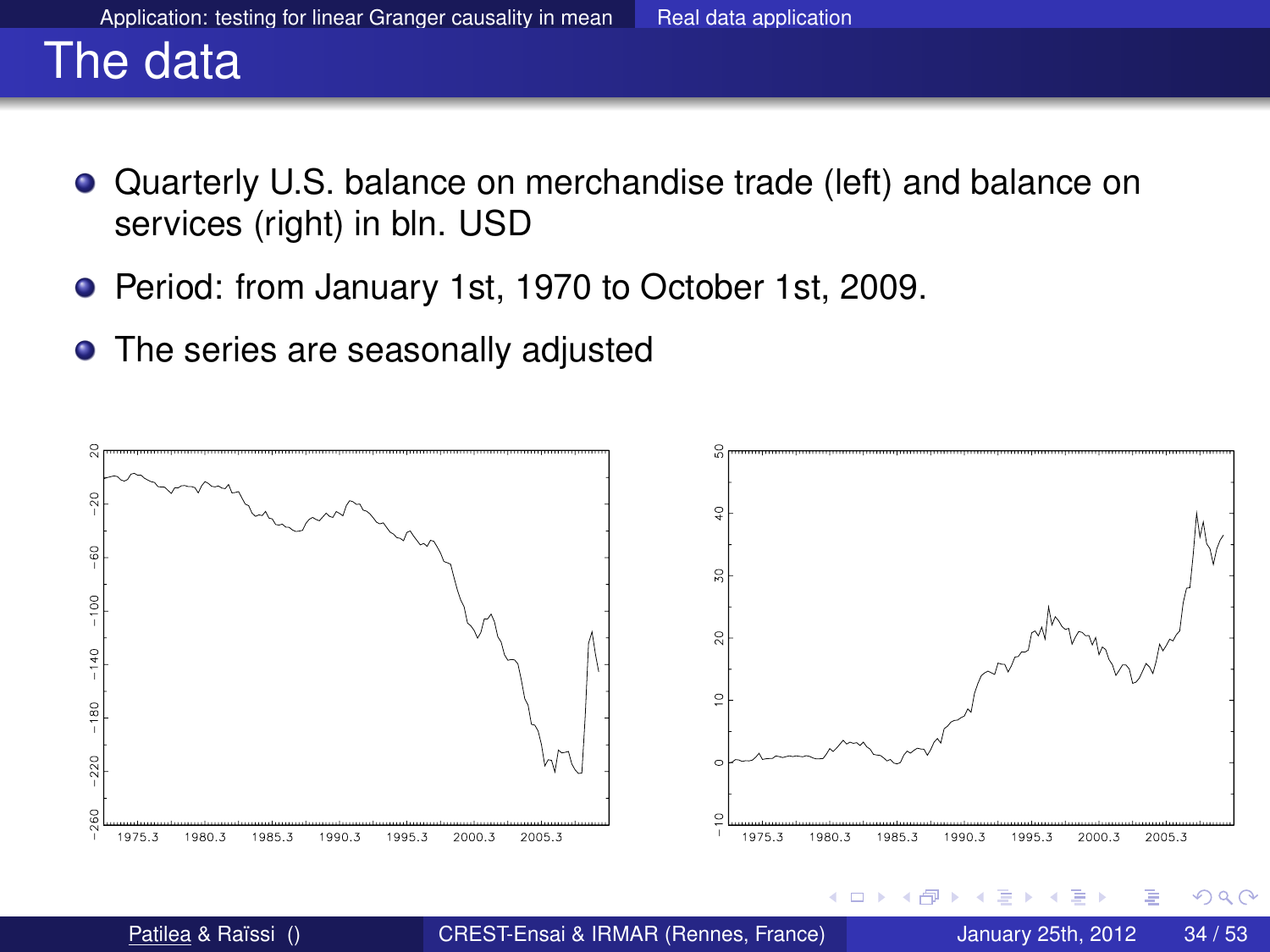- **•** Presence of unit roots
- $\bullet$  Study the series of differences  $T = 159$



4 0 8

4 F  $\sim$ ∍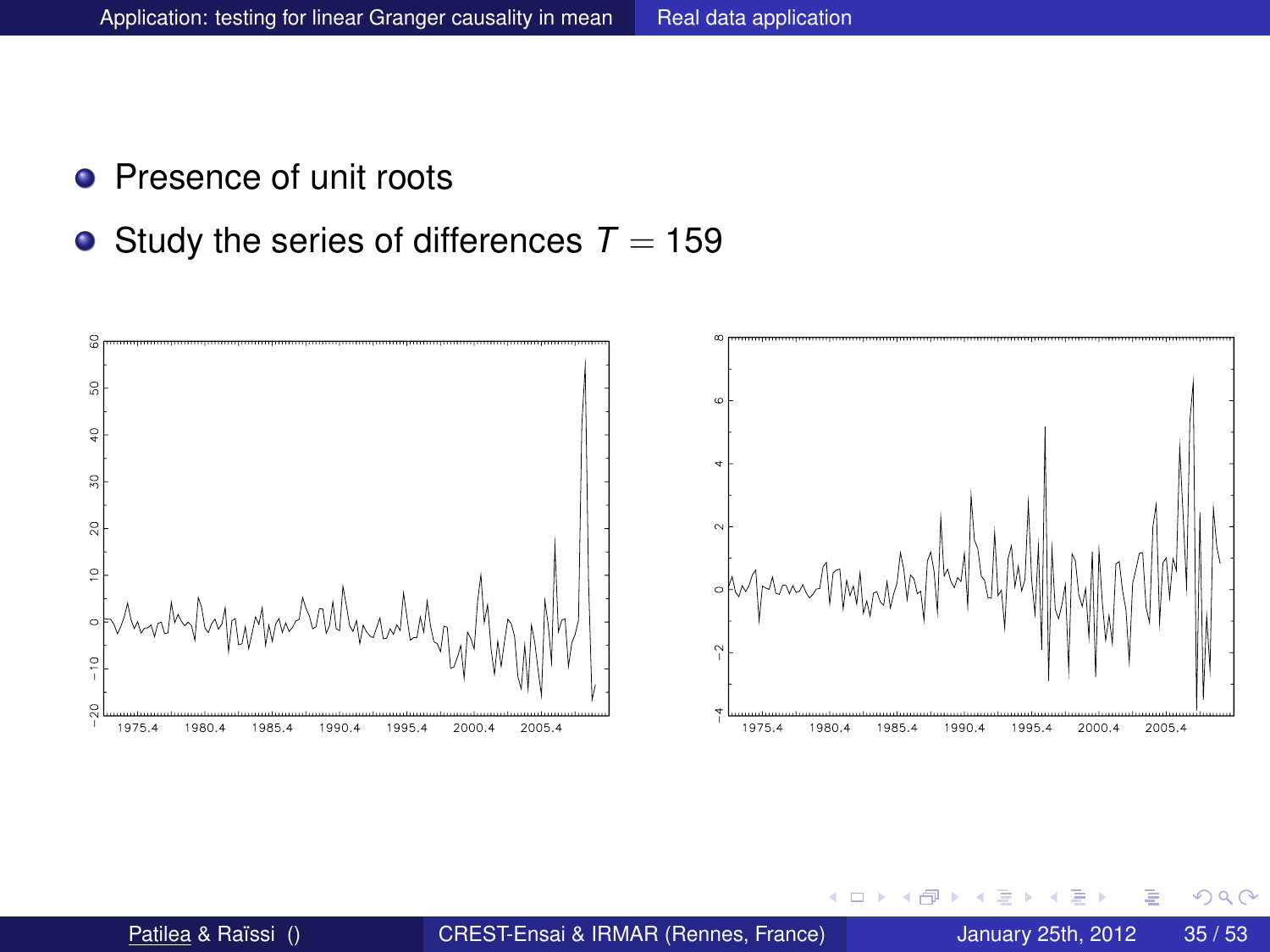#### • OLS residuals



重

 $299$ 

E K  $\mathcal{A}$  .

 $\sim$ 

(ロ) (伊)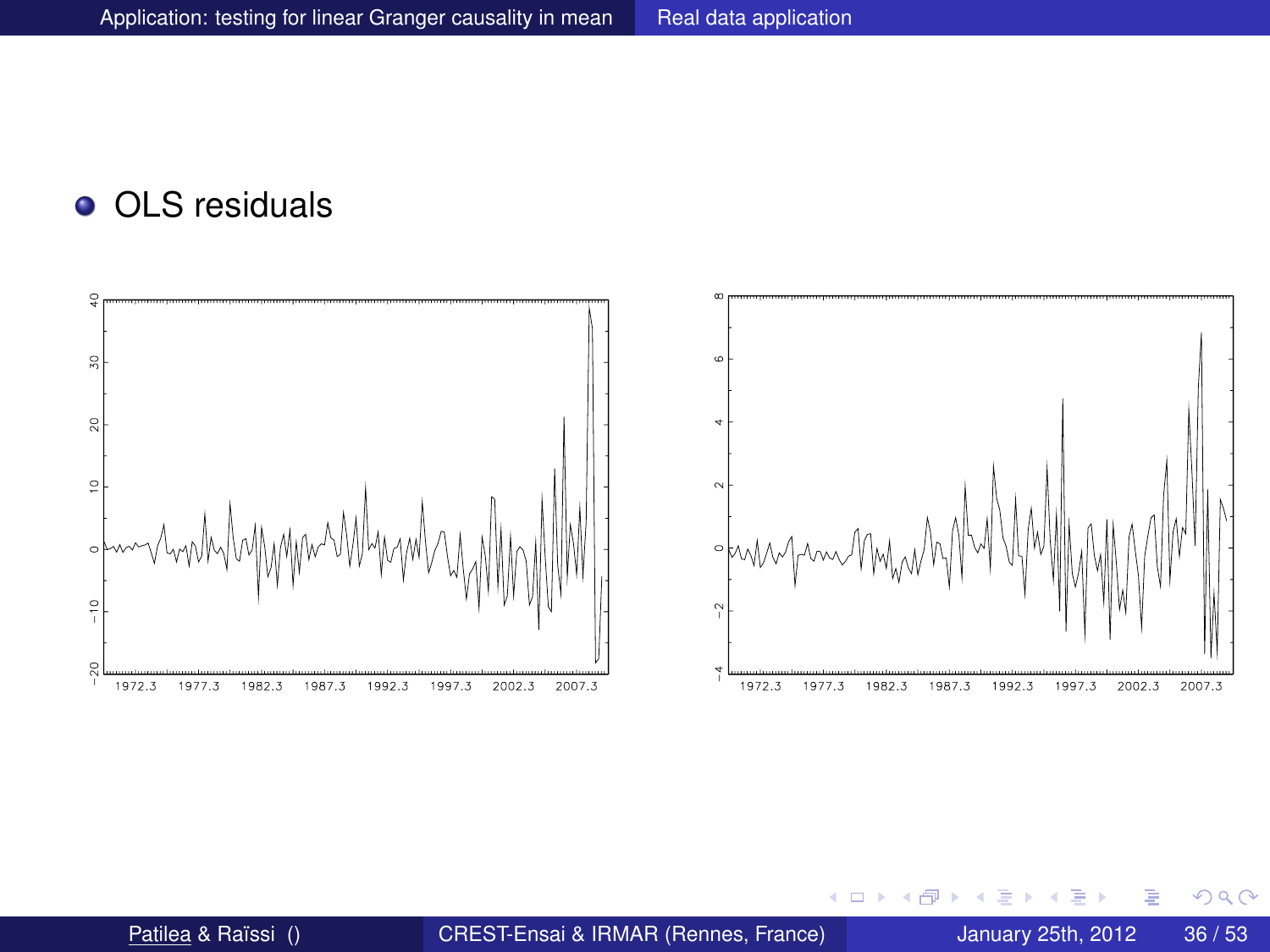#### **•** ALS residuals



重

 $299$ 

一 三

**K ロ ⊁ K 倒 ≯ K ミ ≯**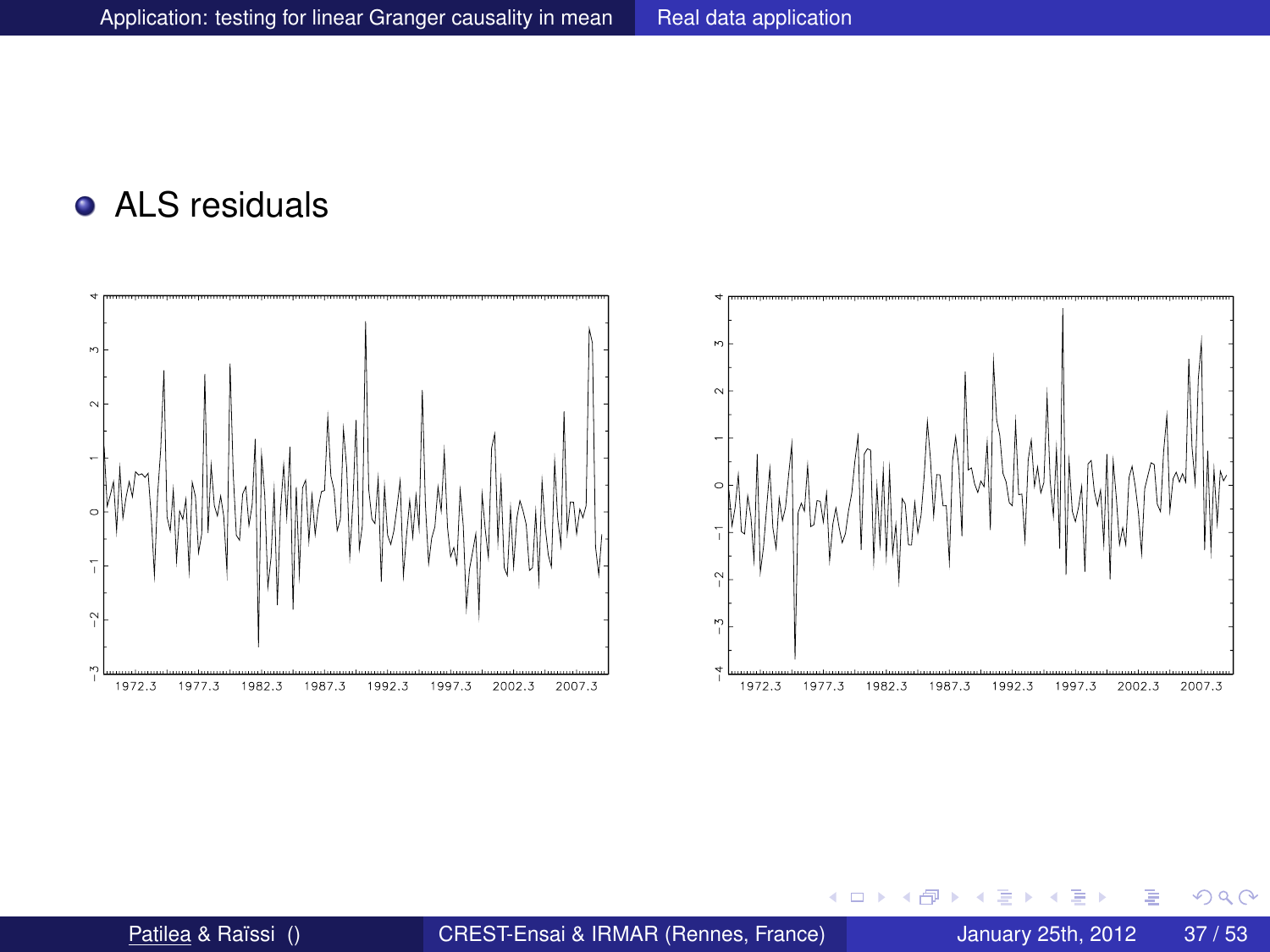The p-values of the Wald tests for Granger causality in mean (in %) from the U.S. balance on services to the U.S. balance on merchandize.

| $W_{OLS}$   | 8.74  |
|-------------|-------|
| $W_{\rm S}$ | 0.57  |
| $W_{ALS}$   | 25.20 |

4 0 5

E.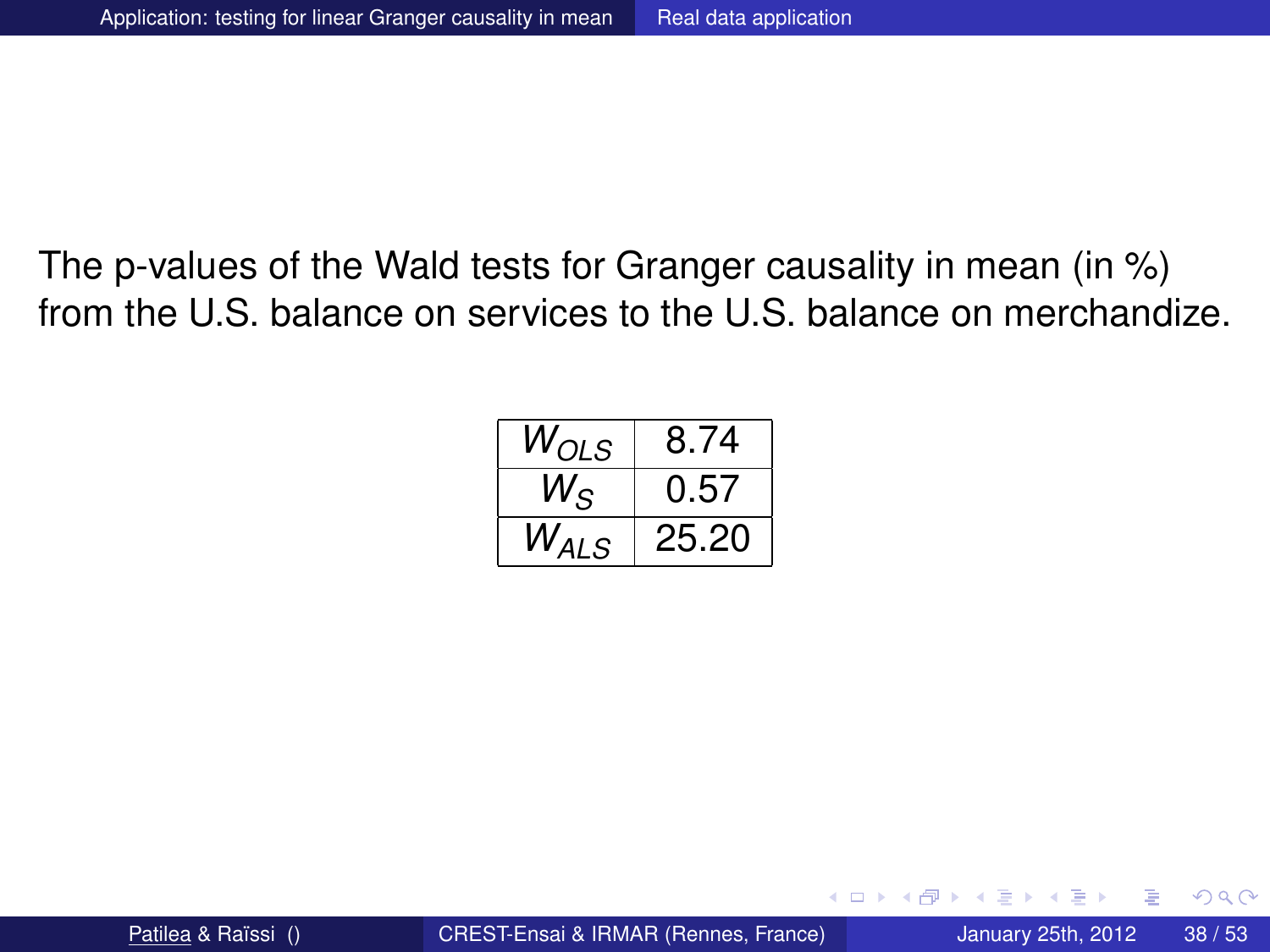# **Outline**

## [The model](#page-6-0)

- [Least squares parameter estimation](#page-15-0)
- [Adaptive Least Squares parameter estimation](#page-30-0)
- [Application: testing for linear Granger causality in mean](#page-48-0)
- [Application: portmanteau tests](#page-71-0) • [The problem](#page-71-0)
	- [OLS, GLS and ALS estimates of the autocovariances](#page-77-0)
	- [Corrected Portmanteau test statistics](#page-91-0)

<span id="page-71-0"></span> $\leftarrow$   $\Box$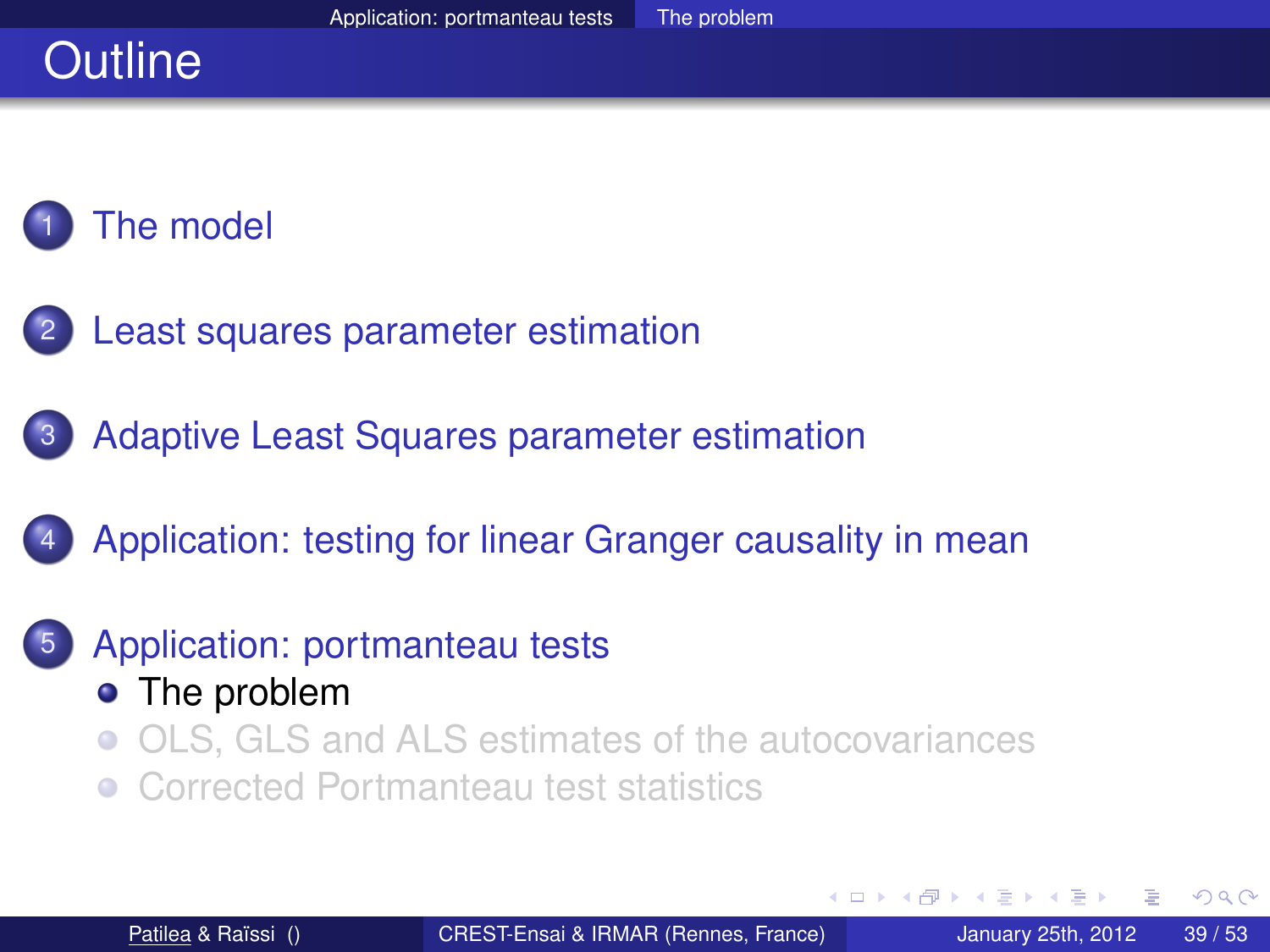#### Test the order of the multivariate linear VAR(p) model

$$
X_t = A_1 X_{t-1} + \cdots + A_p X_{t-p} + u_t
$$
  

$$
u_t = H_t \epsilon_t,
$$

活

 $299$ 

イロト イ押ト イヨト イヨ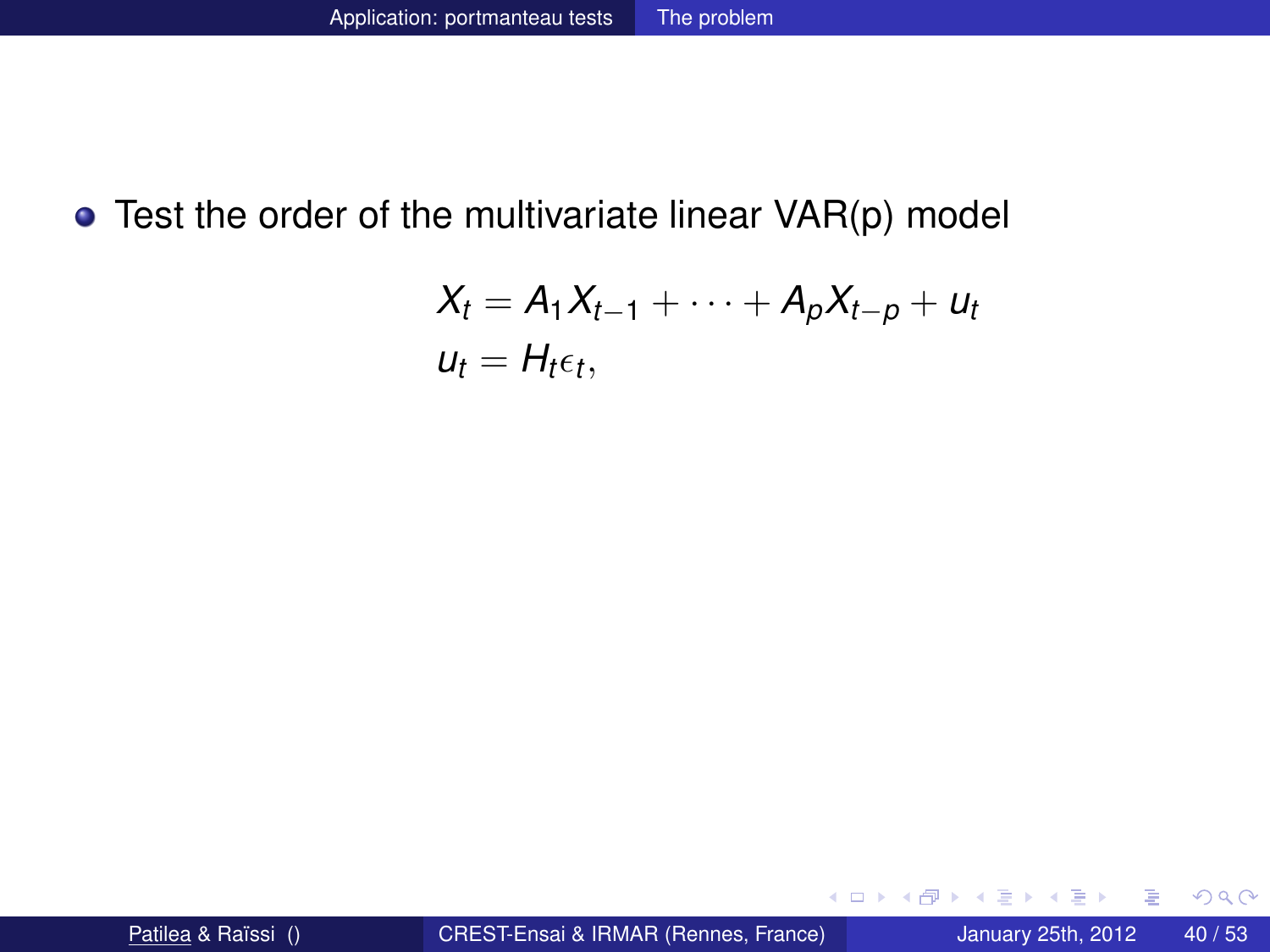• Test the order of the multivariate linear VAR(p) model

$$
X_t = A_1 X_{t-1} + \cdots + A_p X_{t-p} + u_t
$$
  

$$
u_t = H_t \epsilon_t,
$$

 $\bullet$  Usual way: fix an integer  $m > 0$  and test

$$
H_0: \ Cov(u_t, u_{t-h}) = 0, \text{ for all } 0 < h \leq m,
$$

4 0 8

4 ଲ ⊧

 $\rightarrow$   $\equiv$   $\rightarrow$   $\rightarrow$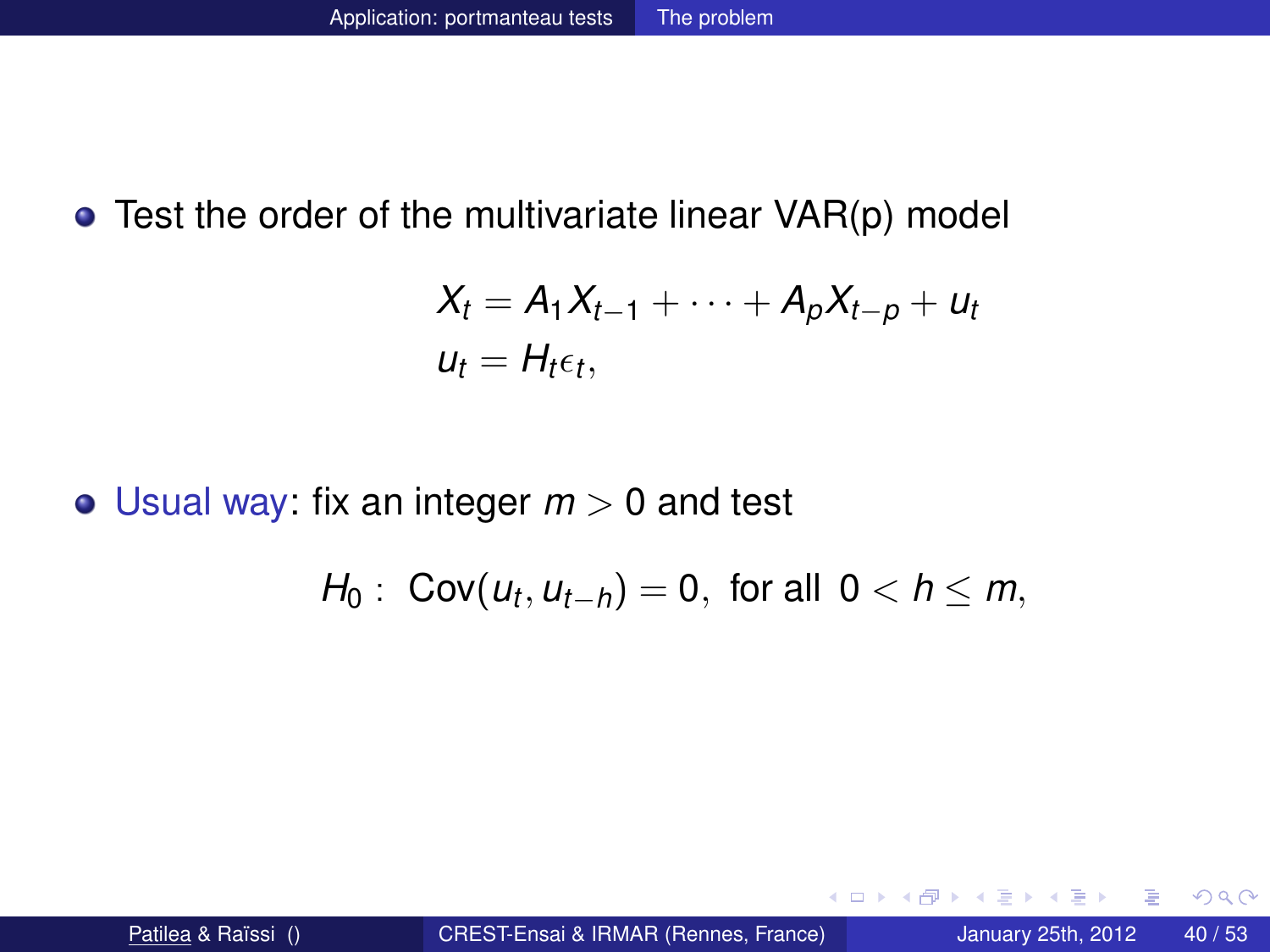• Test the order of the multivariate linear VAR(p) model

$$
X_t = A_1 X_{t-1} + \cdots + A_p X_{t-p} + u_t
$$
  

$$
u_t = H_t \epsilon_t,
$$

 $\bullet$  Usual way: fix an integer  $m > 0$  and test

$$
H_0: \ Cov(u_t, u_{t-h}) = 0, \text{ for all } 0 < h \leq m,
$$

The time-varying variance of  $u_t$  changes the critical values !!

4 0 5

A R

E.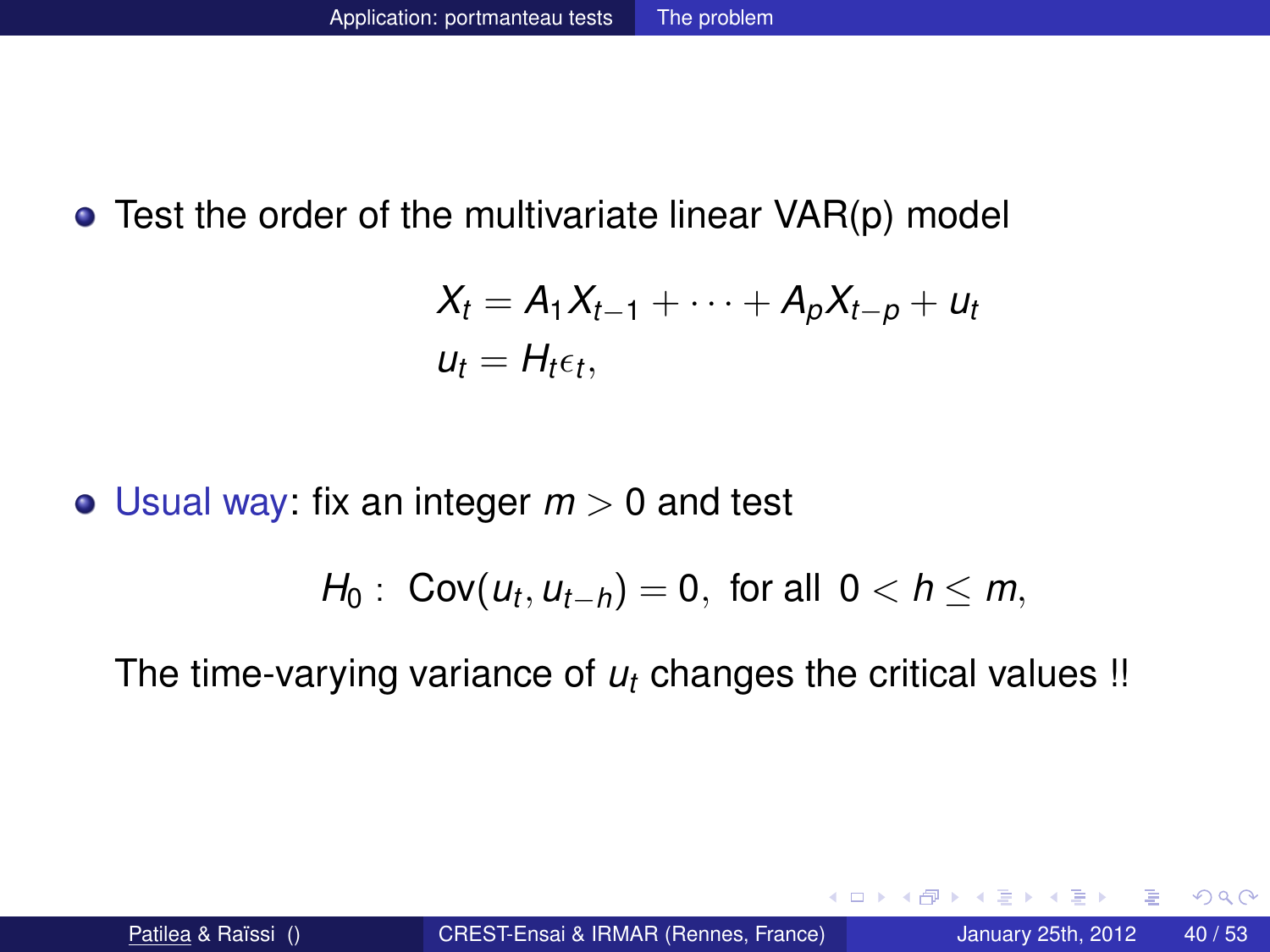Alternative way: test

$$
H_0': \text{ Cov}(\epsilon_t,\epsilon_{t-h})=0, \text{ for all } 0
$$

重

 $299$ 

イロト イ部 トイモト イモト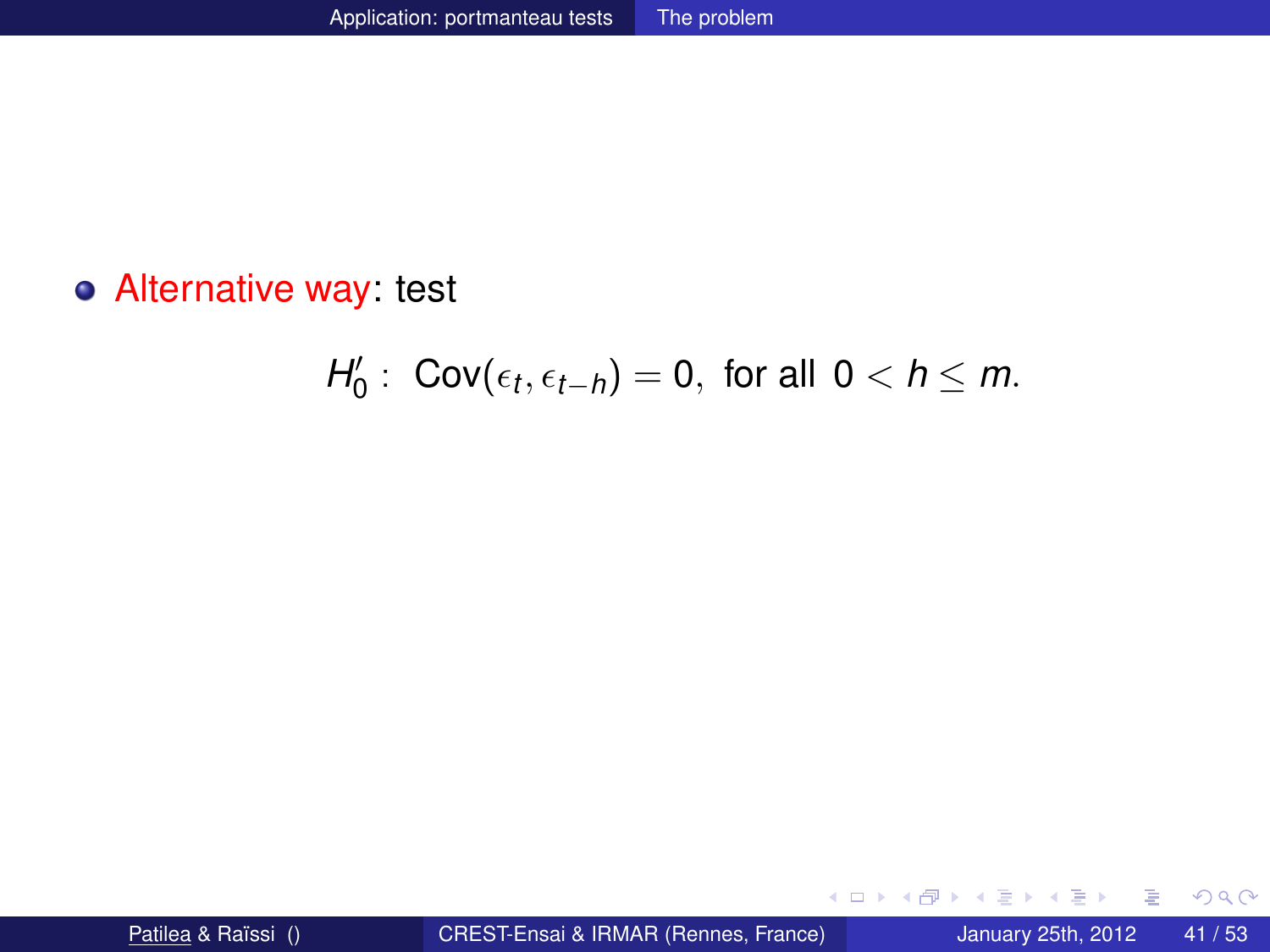Alternative way: test

$$
H_0': \text{ Cov}(\epsilon_t,\epsilon_{t-h})=0, \text{ for all } 0
$$

 $\bullet$  The values  $\epsilon_t$  are approximated using a nonparametric estimate of the deterministic function *H<sup>t</sup>*

4 0 8

A F ÷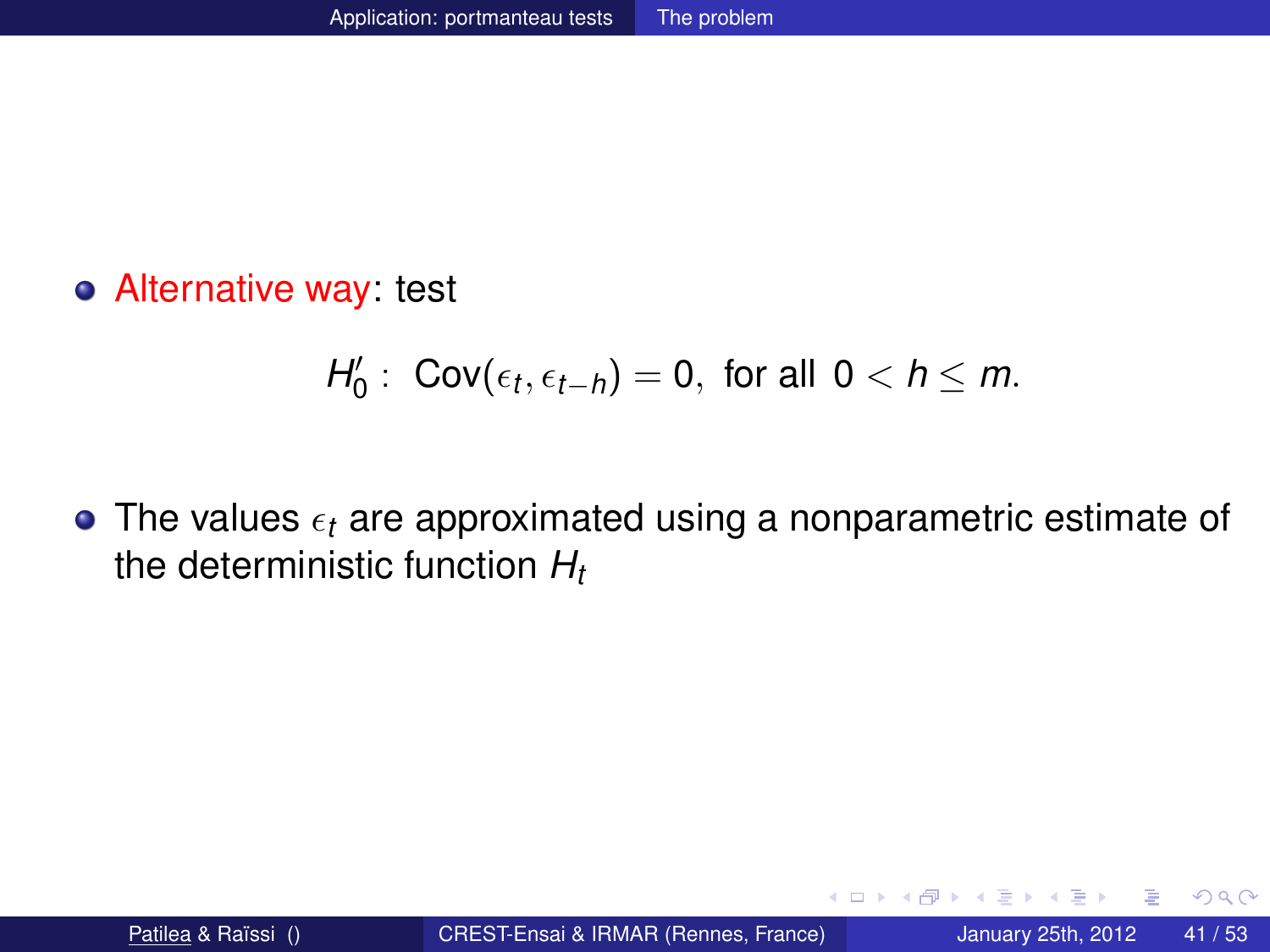# **Outline**

#### [The model](#page-6-0)

- [Least squares parameter estimation](#page-15-0)
- [Adaptive Least Squares parameter estimation](#page-30-0)
- [Application: testing for linear Granger causality in mean](#page-48-0)
- <span id="page-77-0"></span>[Application: portmanteau tests](#page-71-0)
	- [The problem](#page-71-0)
	- [OLS, GLS and ALS estimates of the autocovariances](#page-77-0)
	- [Corrected Portmanteau test statistics](#page-91-0)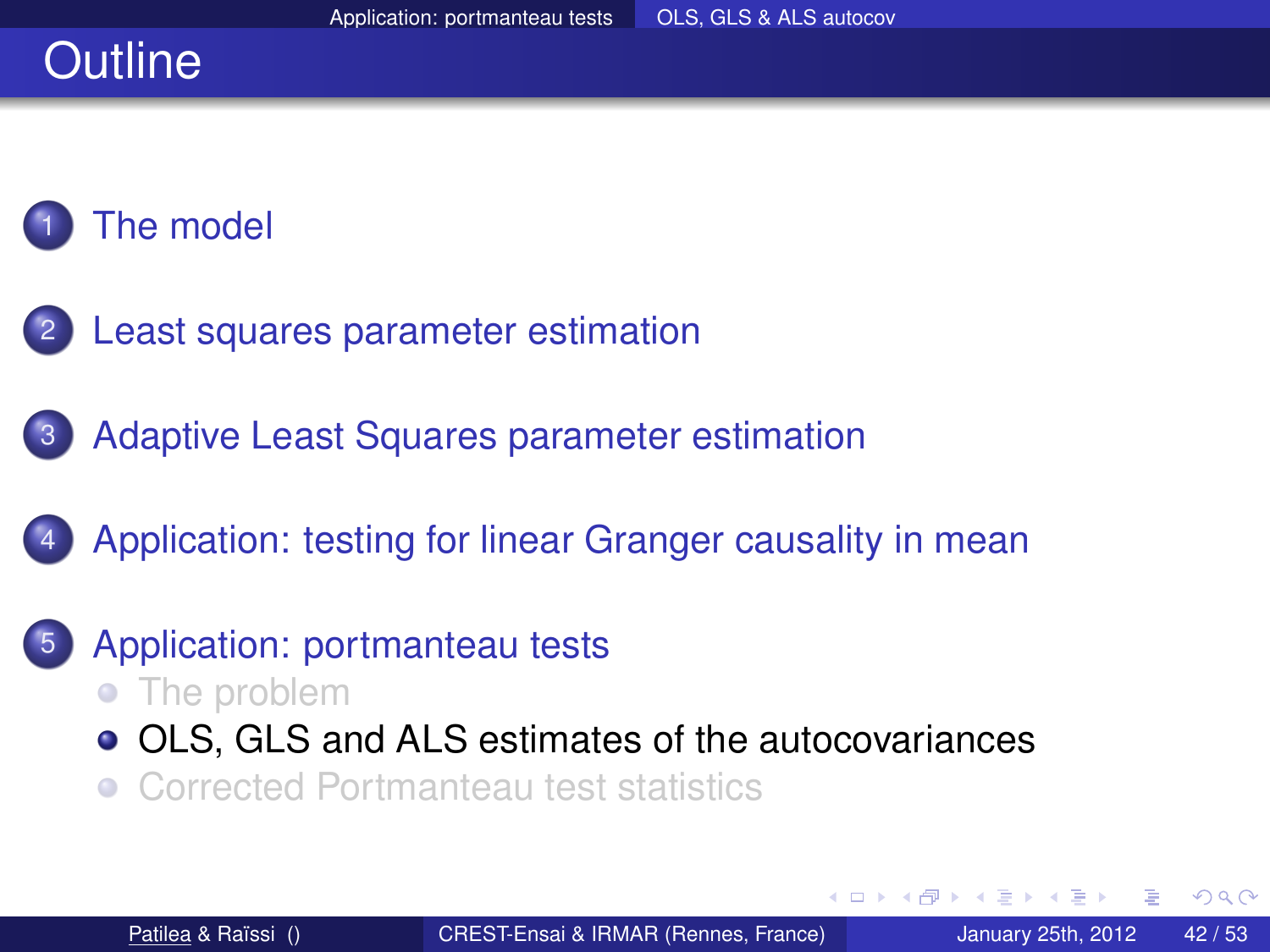# OLS-based procedure(1/3)

OLS-based estimates of *u<sup>t</sup>*

$$
\hat{u}_t = X_t - (\tilde{X}'_{t-1} \otimes I_d)\hat{\theta}_{OLS}
$$

4 0 8

活

 $299$ 

 $\mathbf{A} \oplus \mathbf{B}$   $\mathbf{A} \oplus \mathbf{B}$   $\mathbf{A} \oplus \mathbf{B}$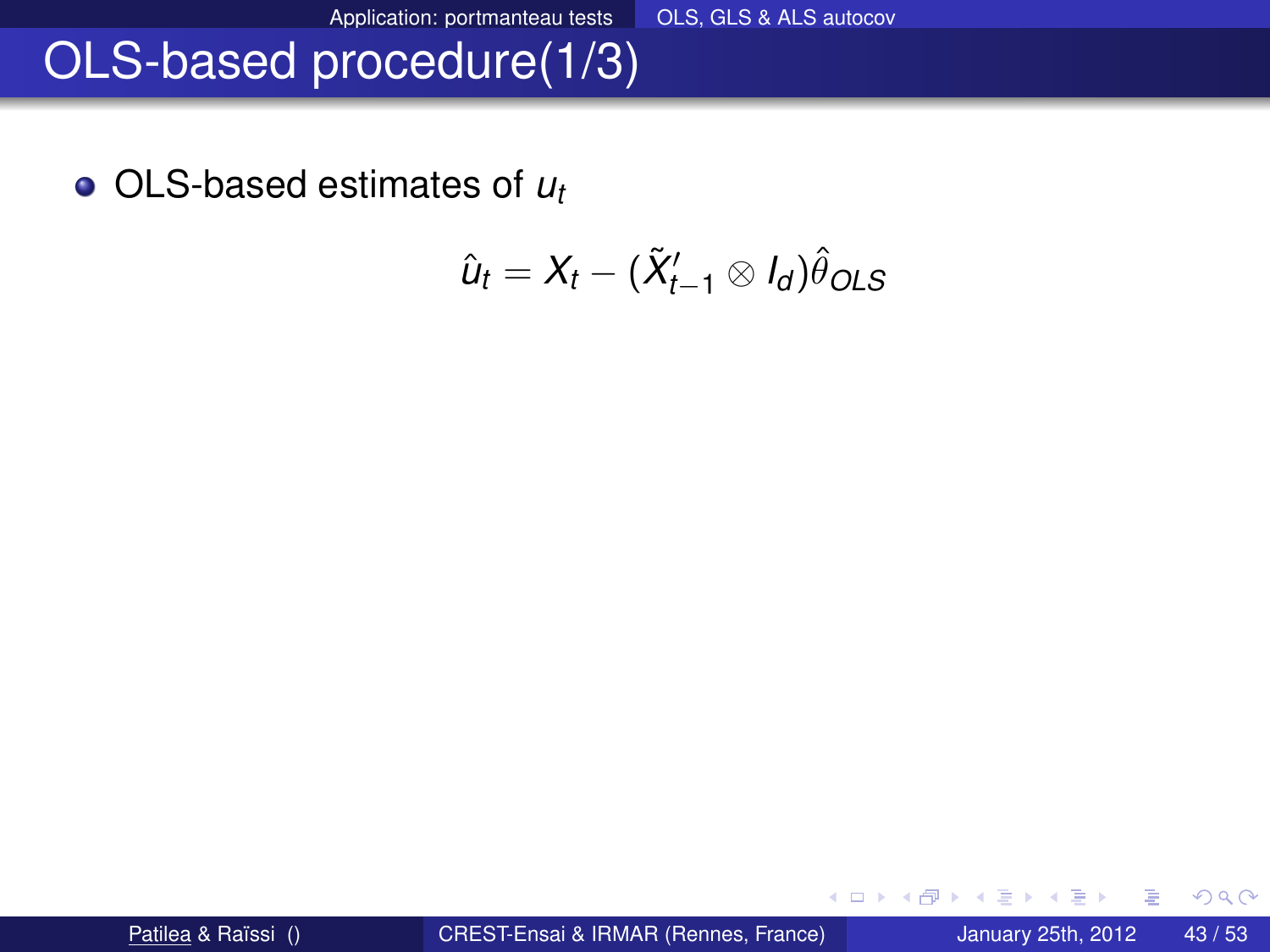# OLS-based procedure(1/3)

OLS-based estimates of *u<sup>t</sup>*

$$
\hat{u}_t = X_t - (\tilde{X}'_{t-1} \otimes I_d)\hat{\theta}_{OLS}
$$

Corresponding residual autocovariances

$$
\hat{\Gamma}^u_{OLS}(h) = T^{-1} \sum_{t=h+1}^T \hat{u}_t \hat{u}'_{t-h}.
$$

 $(1 - 1)$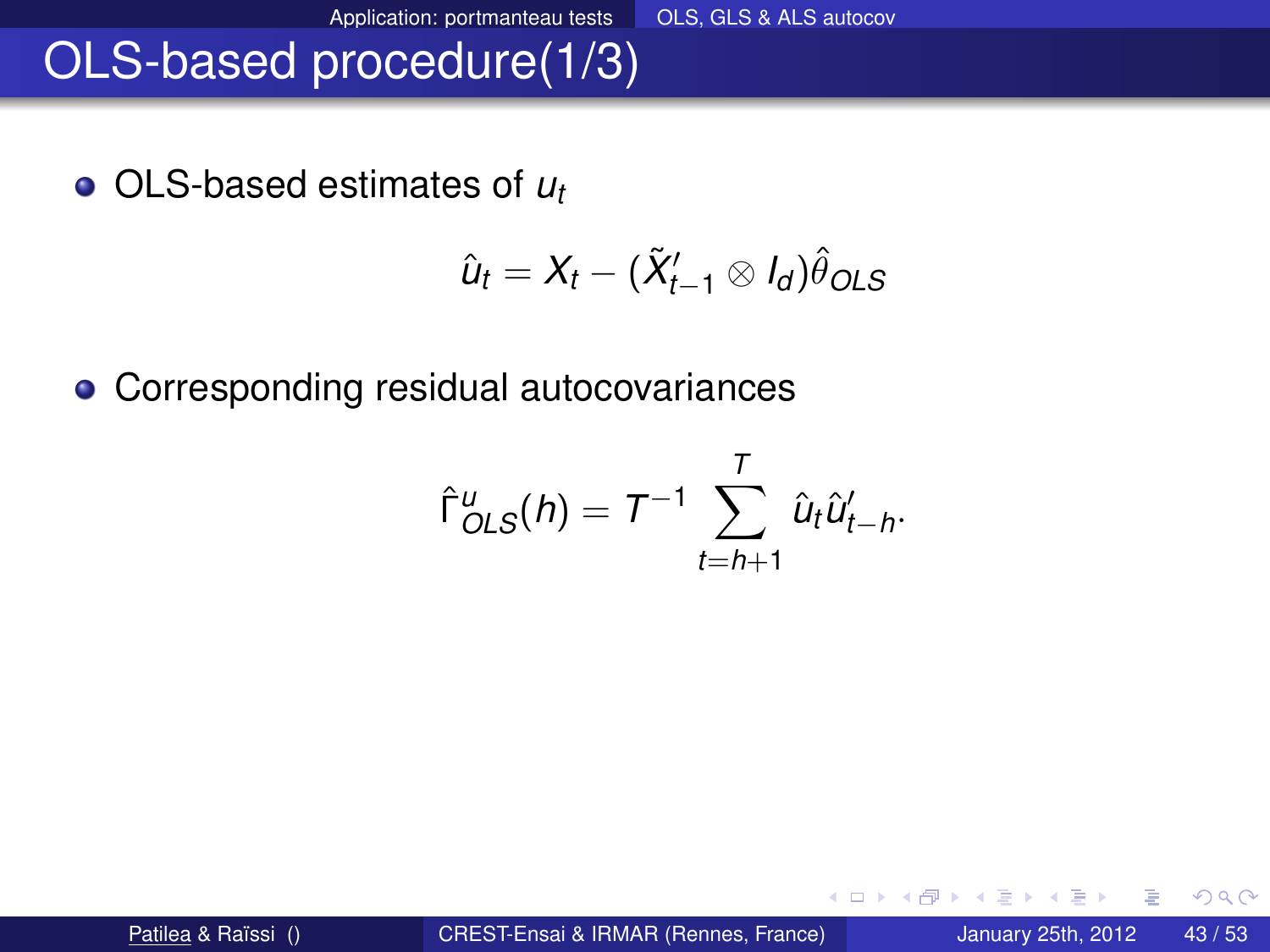# OLS-based procedure(1/3)

OLS-based estimates of *u<sup>t</sup>*

$$
\hat{u}_t = X_t - (\tilde{X}'_{t-1} \otimes I_d)\hat{\theta}_{OLS}
$$

Corresponding residual autocovariances

$$
\hat{\Gamma}_{OLS}^u(h) = T^{-1} \sum_{t=h+1}^T \hat{u}_t \hat{u}_{t-h}^{\prime}.
$$

The estimates of the first *m* (*m* ≥ 1) residual autocovariances

$$
\hat{\gamma}_m^{u,OLS} = \text{vec}\left\{ \left( \hat{\Gamma}_{OLS}^u(1), \ldots, \hat{\Gamma}_{OLS}^u(m) \right) \right\}
$$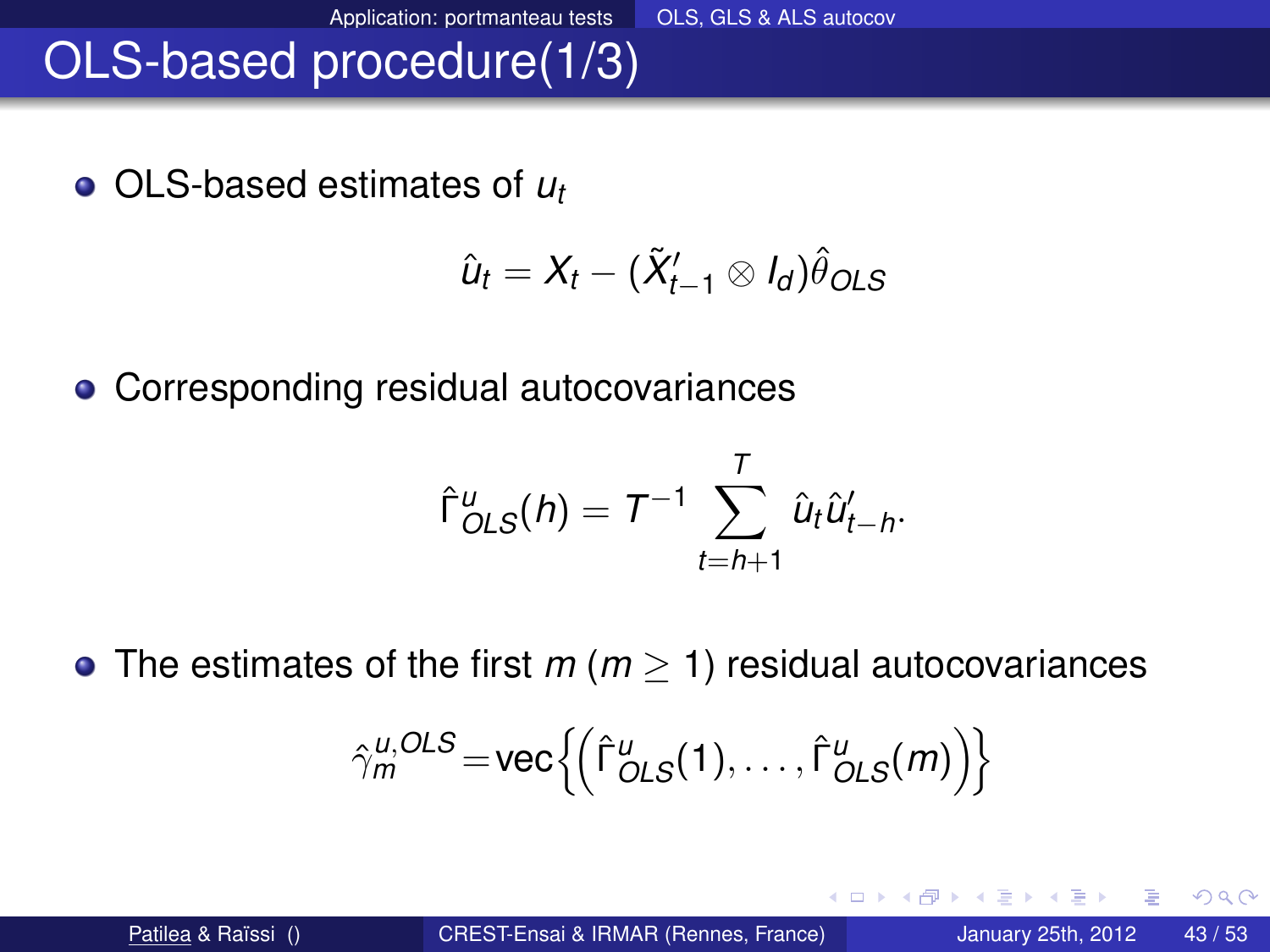# OLS-based procedure (2/3)

$$
\bullet \ \Sigma_G = \int_0^1 \Sigma(r) dr, \ \Sigma_{G^{\otimes 2}} = \int_0^1 \Sigma(r)^{\otimes 2} dr,
$$

$$
\Phi_m^u = \sum_{i=0}^{m-1} \left\{ e_m(i+1) e_p(1)' \otimes \Sigma_G \right\} \left\{ K^{i'} \otimes I_d \right\},\
$$

$$
\Lambda_m^{u,\theta}=\sum_{i=0}^{m-1}\left\{e_m(i+1)e_p(1)'\otimes \Sigma_{G^{\otimes 2}}\right\}\left\{(K^{i'}\otimes I_d\right\},\right\}
$$

$$
\Lambda_m^{u,u}=I_m\otimes \Sigma_{G^{\otimes 2}},
$$

4 0 8

where  $e_m(j) \in \mathbb{R}^m$  is the vector with *j*th component equal to one and zero elsewhere.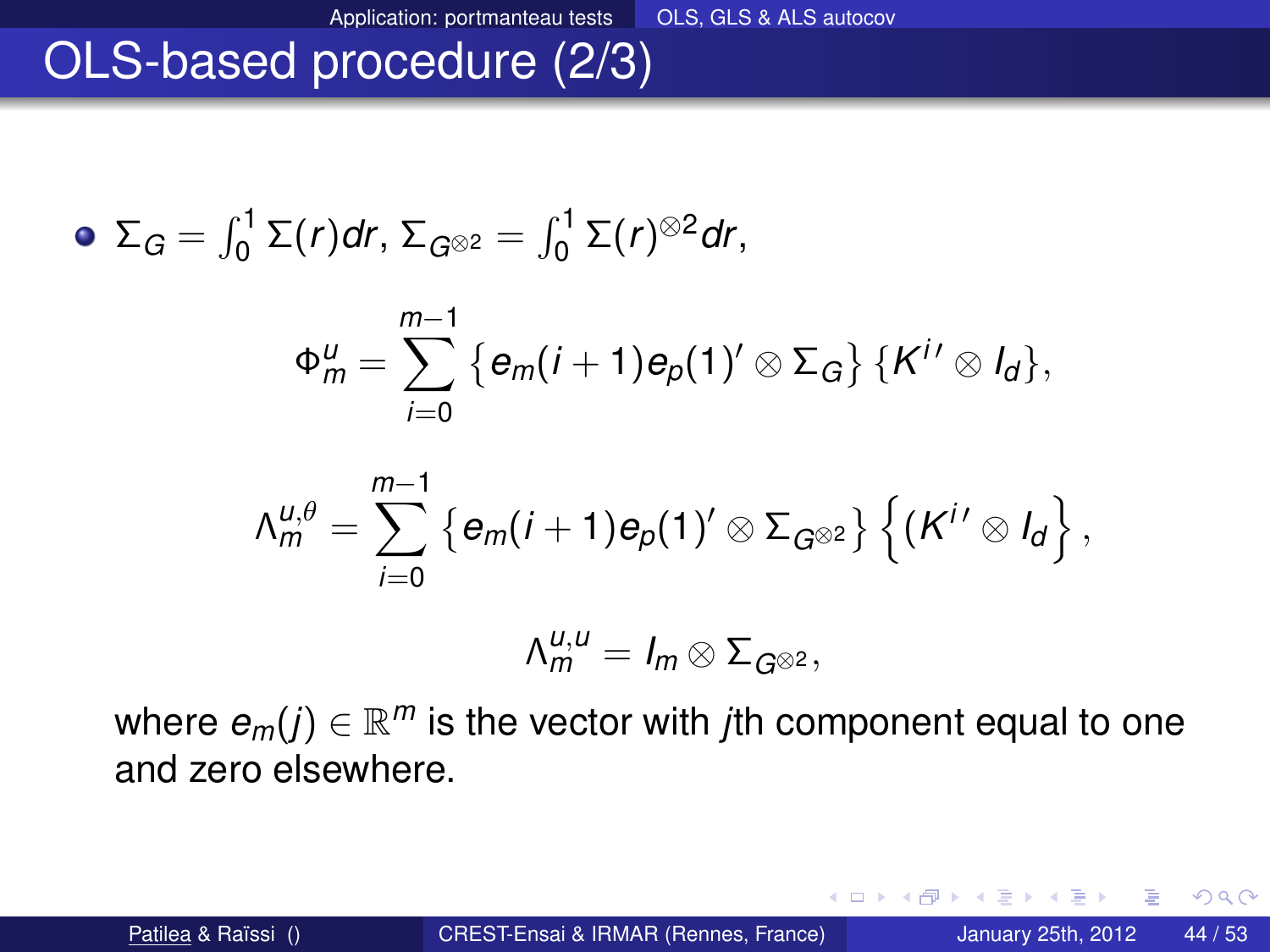Application: portmanteau tests OLS, GLS & ALS autocov

# OLS-based procedure (3/3)

#### Proposition

#### *Under* **A1***,*

$$
T^{\frac{1}{2}}\hat{\gamma}_{m}^{u,OLS}\Rightarrow\mathcal{N}(0,\Sigma^{u,OLS}),\tag{4}
$$

4 0 8

#### *where*

$$
\Sigma^{u,OLS} = \Lambda_m^{u,u} - \Lambda_m^{u,\theta} \Lambda_3^{-1} \Phi_m^{u\prime} - \Phi_m^u \Lambda_3^{-1} \Lambda_m^{u,\theta\prime} + \Phi_m^u \Lambda_3^{-1} \Lambda_2 \Lambda_3^{-1} \Phi_m^{u\prime},\tag{5}
$$

Patilea & Raïssi () [CREST-Ensai & IRMAR \(Rennes, France\)](#page-0-0) January 25th, 2012 45/53

重

 $299$ 

 $\left\{ \left. \left( \mathsf{d} \mathsf{d} \right) \right| \times \left\{ \left( \mathsf{d} \right) \right| \times \left( \mathsf{d} \right) \right\}$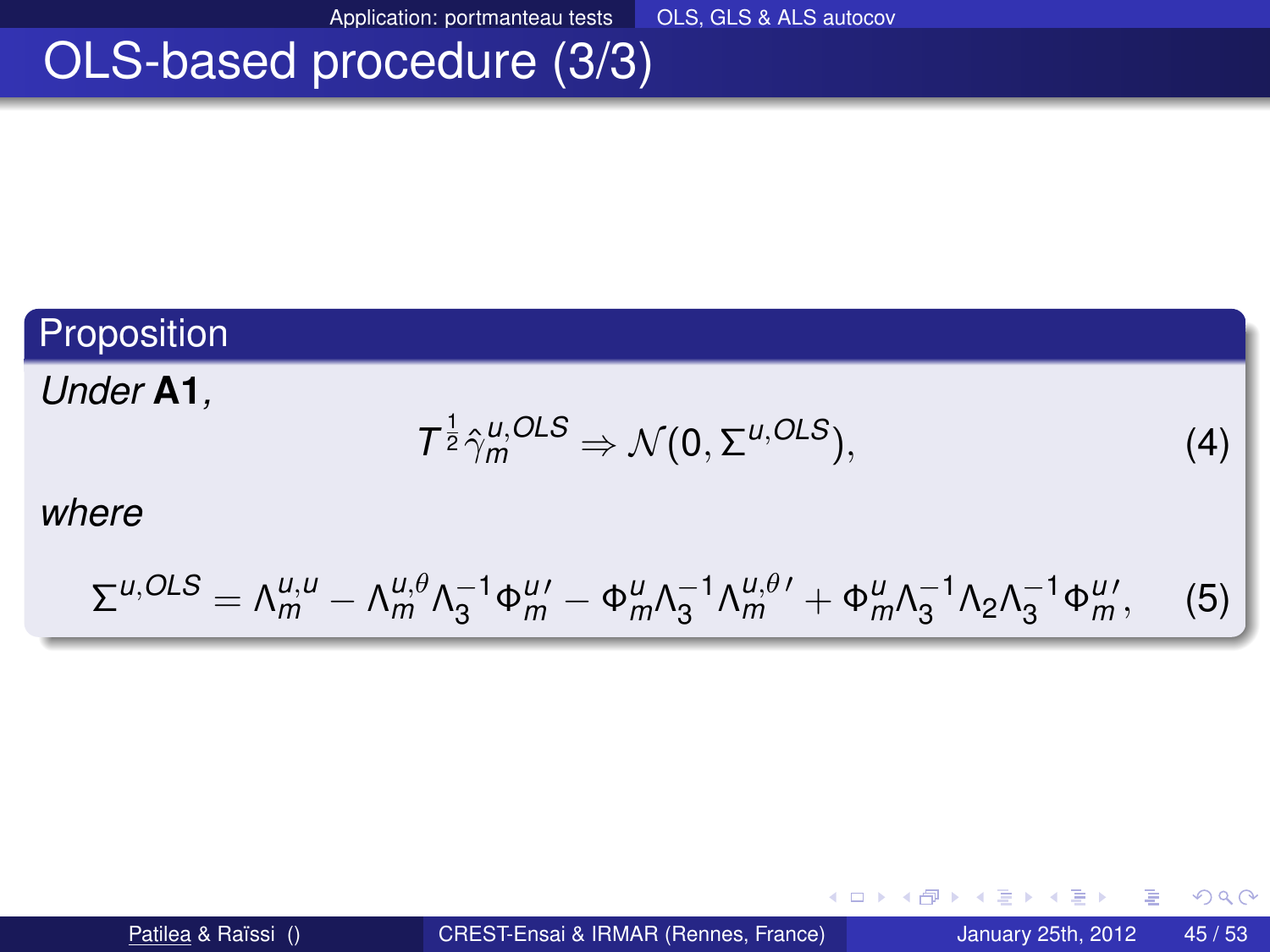# GLS-based procedure(1/2)

 $\bullet$  GLS-based estimates of  $\epsilon_t$  using the GLS estimate of the VAR coefficients,

$$
\hat{\epsilon}_t = H_t^{-1}X_t - H_t^{-1}(\tilde{X}_{t-1}' \otimes I_d)\hat{\theta}_{GLS}
$$

• Corresponding residual autocovariances

$$
\hat{\Gamma}_{GLS}^{\epsilon}(h) = T^{-1} \sum_{t=h+1}^{T} \hat{\epsilon}_t \hat{\epsilon}'_{t-h}
$$

and

$$
\hat{\gamma}_m^{\epsilon, GLS} \!=\! \text{vec}\Big\{\!\!\left(\hat{\Gamma}_{GLS}^{\epsilon}(1),\ldots,\hat{\Gamma}_{GLS}^{\epsilon}(m)\right)\!\!\Big\}\,.
$$

4 0 8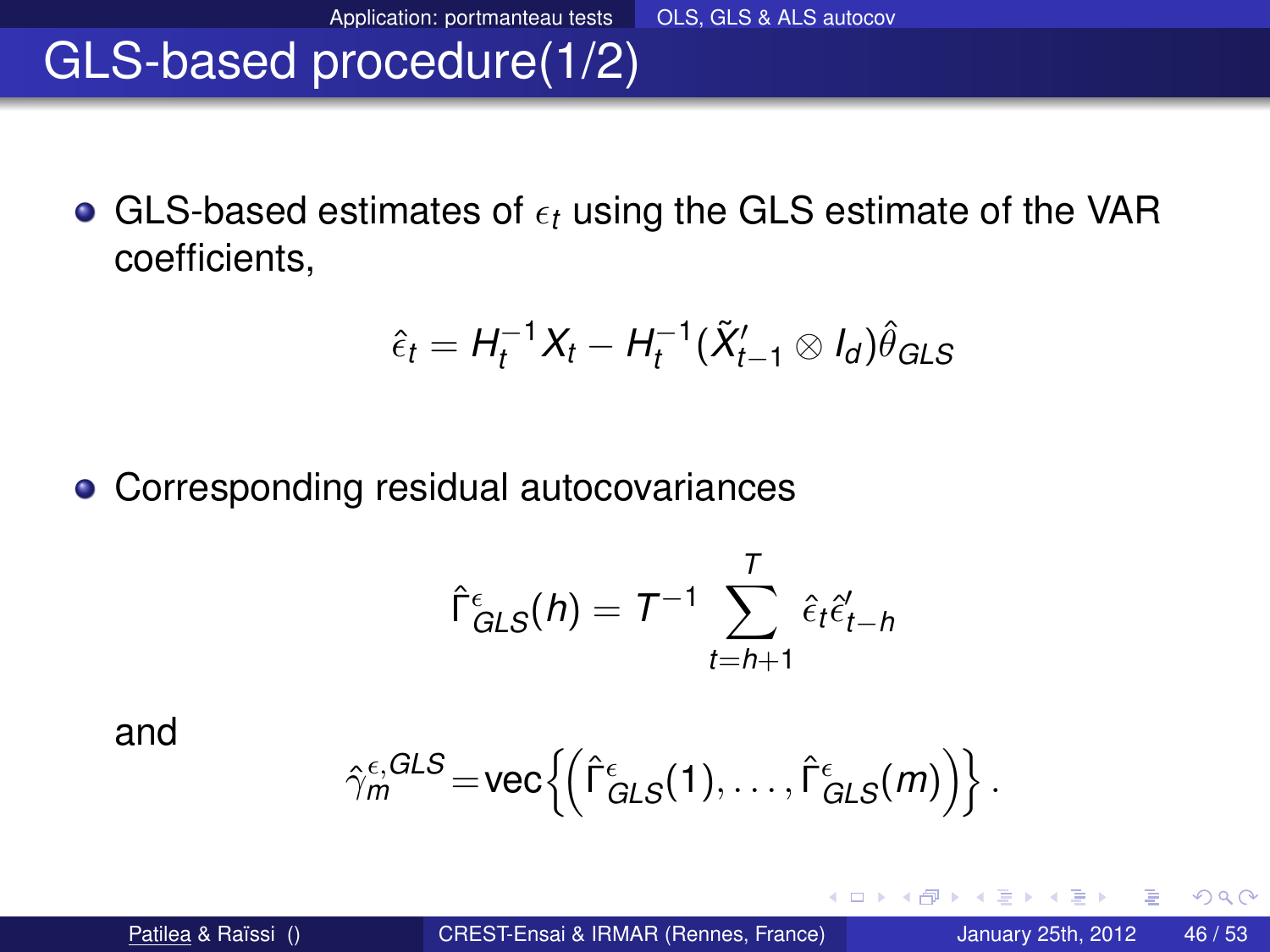## GLS-based procedure (2/2)

$$
\Lambda_m^{\epsilon,\theta}=\sum_{i=0}^{m-1}\left\{e_m(i+1)e_p(1)'\otimes\int_0^1\Sigma(r)^{1/2}\otimes\Sigma(r)^{-1/2}dr\right\}\left\{K^{i\prime}\otimes I_d\right\},\,
$$

4 0 8

活

 $299$ 

⊀ 御 ⊁ ∢ 唐 ⊁ ∢ 唐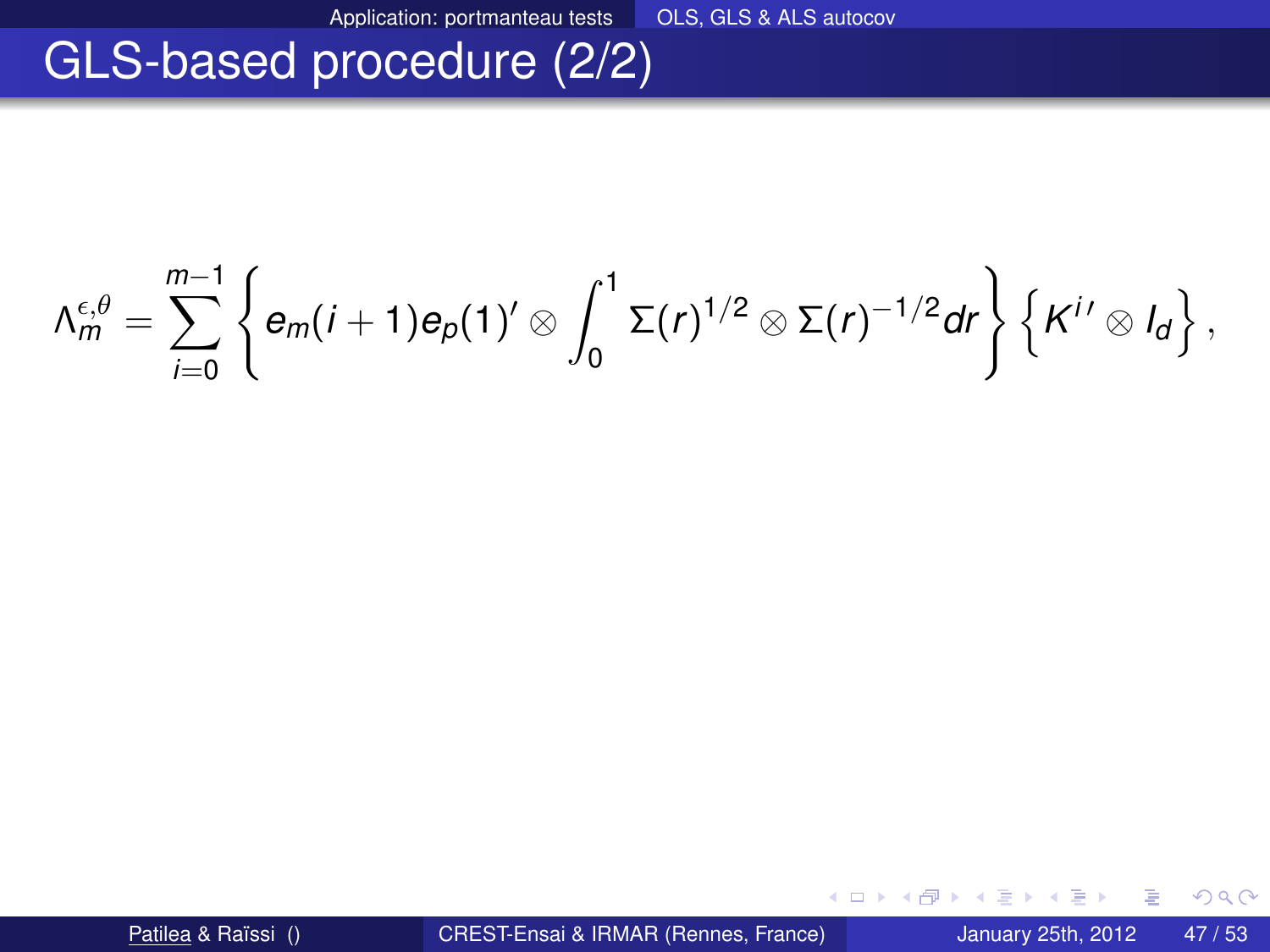# GLS-based procedure (2/2)

$$
\Lambda_m^{\epsilon,\theta}=\sum_{i=0}^{m-1}\left\{e_m(i+1)e_p(1)'\otimes\int_0^1\Sigma(r)^{1/2}\otimes\Sigma(r)^{-1/2}dr\right\}\left\{K^{i\prime}\otimes I_d\right\},\,
$$

#### Proposition

*Under* **A1***,*

$$
T^{\frac{1}{2}}\hat{\gamma}_m^{\epsilon, GLS} \Rightarrow \mathcal{N}(0, \Sigma^{\epsilon, GLS}),
$$

*where*

$$
\Sigma^{\epsilon, GLS} = I_{d^2m} - \Lambda_m^{\epsilon, \theta} \Lambda_1^{-1} \Lambda_m^{\epsilon, \theta'}.
$$

4 0 8

活

 $299$ 

⊀ 御 ⊁ ∢ 唐 ⊁ ∢ 唐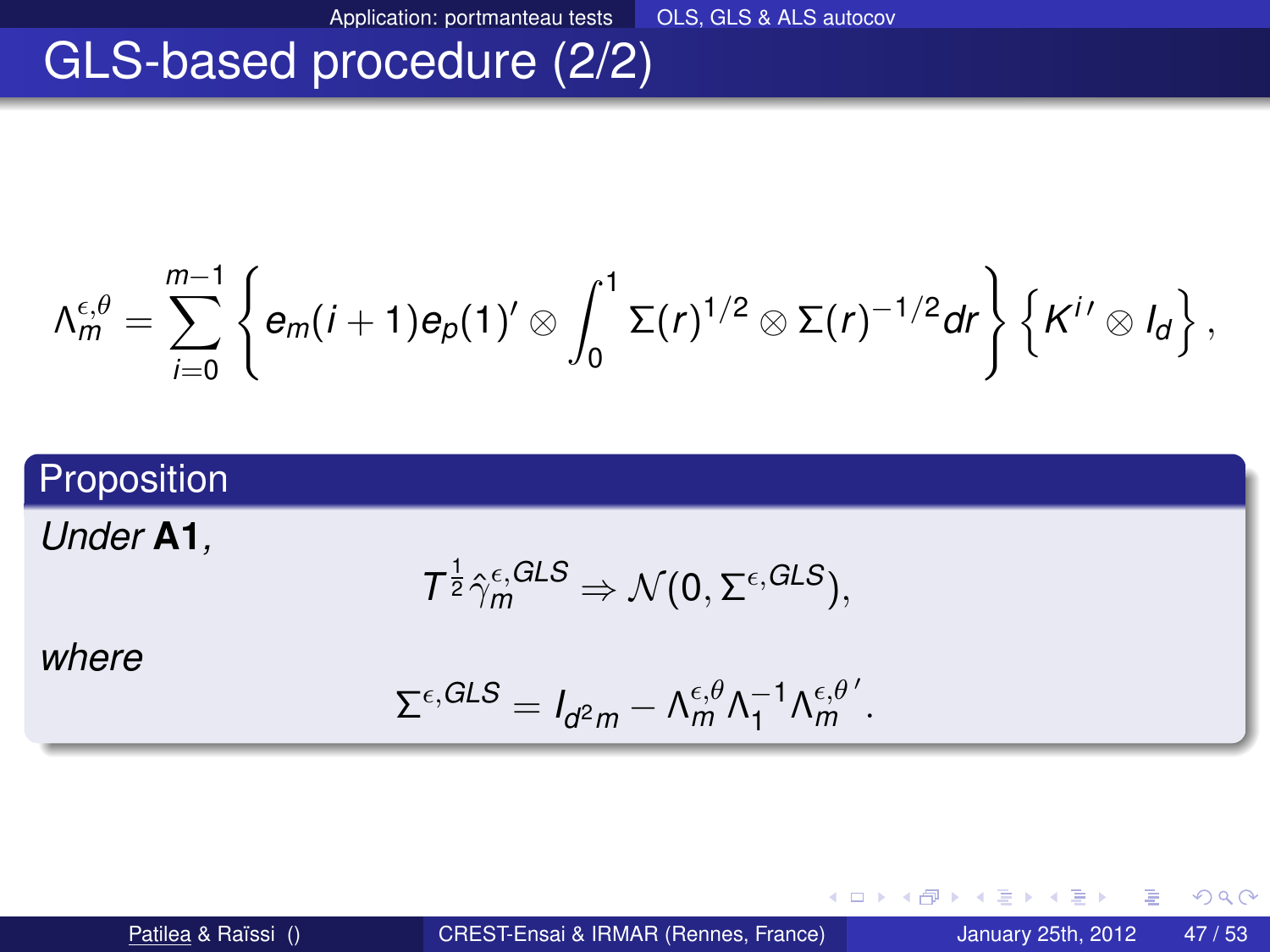# GLS-based procedure (2/2)

$$
\Lambda_m^{\epsilon,\theta}=\sum_{i=0}^{m-1}\left\{e_m(i+1)e_p(1)'\otimes\int_0^1\Sigma(r)^{1/2}\otimes\Sigma(r)^{-1/2}dr\right\}\left\{K^{i\prime}\otimes I_d\right\},\,
$$

#### Proposition

*Under* **A1***,*

$$
\mathcal{T}^{\frac{1}{2}} \hat{\gamma}_m^{\varepsilon, GLS} \Rightarrow \mathcal{N}(0, \Sigma^{\varepsilon, GLS}),
$$

*where*

$$
\Sigma^{\epsilon, GLS} = I_{d^2m} - \Lambda_m^{\epsilon, \theta} \Lambda_1^{-1} \Lambda_m^{\epsilon, \theta'}.
$$

Using  $\hat{\theta}_{GLS}$  for estimating Cov( $\epsilon_t$ , $\epsilon_{t-h}$ ) seems more convenient.

重

 $298$ 

イロト イ押 トイラト イラトー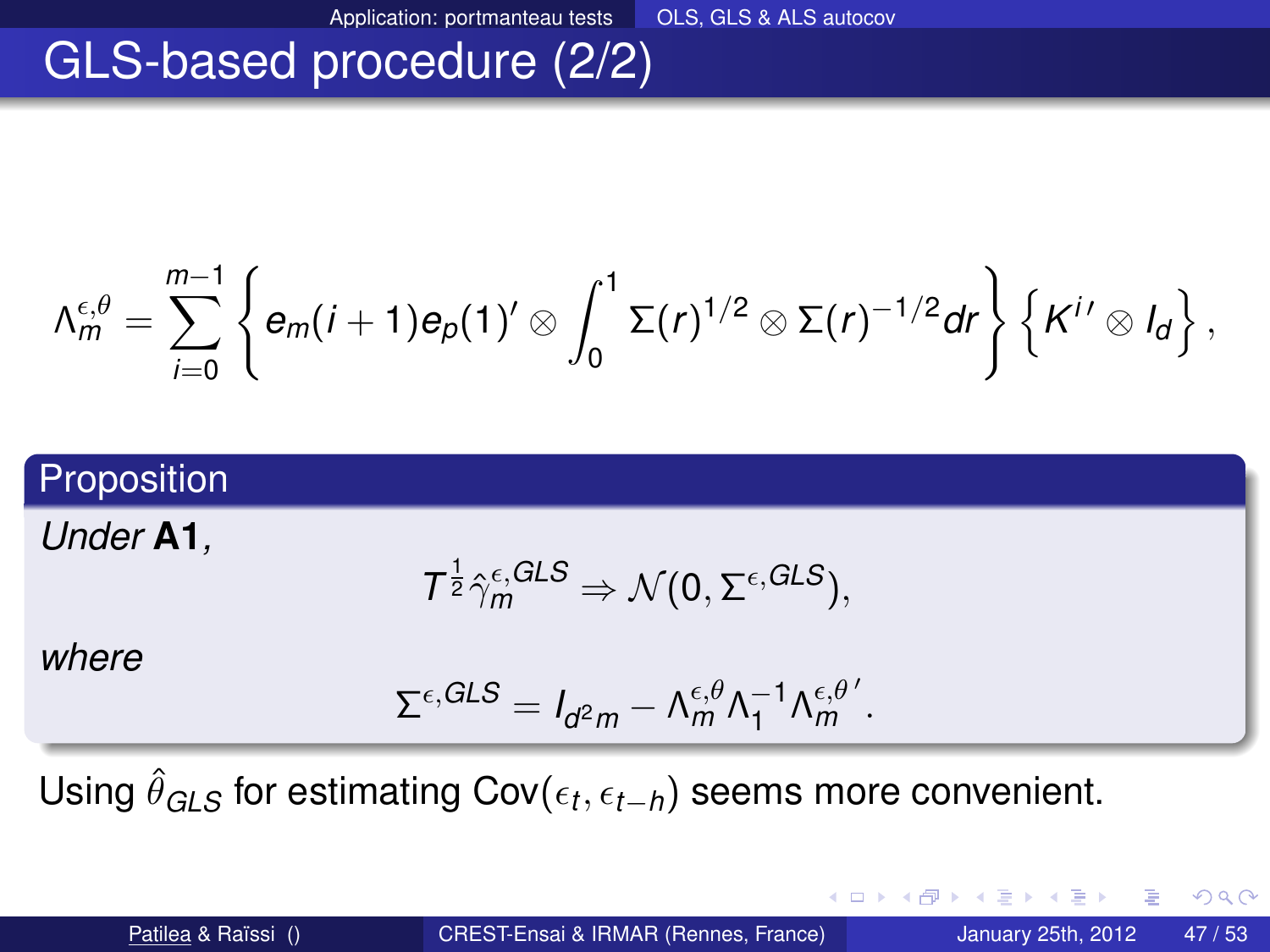ALS-based estimates of  $\epsilon_t$ ,

$$
\hat{\epsilon}_t^{ALS} = \hat{H}_t^{-1}X_t - \hat{H}_t^{-1}(\tilde{X}_{t-1}' \otimes I_d)\hat{\theta}_{ALS}
$$

4 0 8

A F

∋⇒ ∍ 重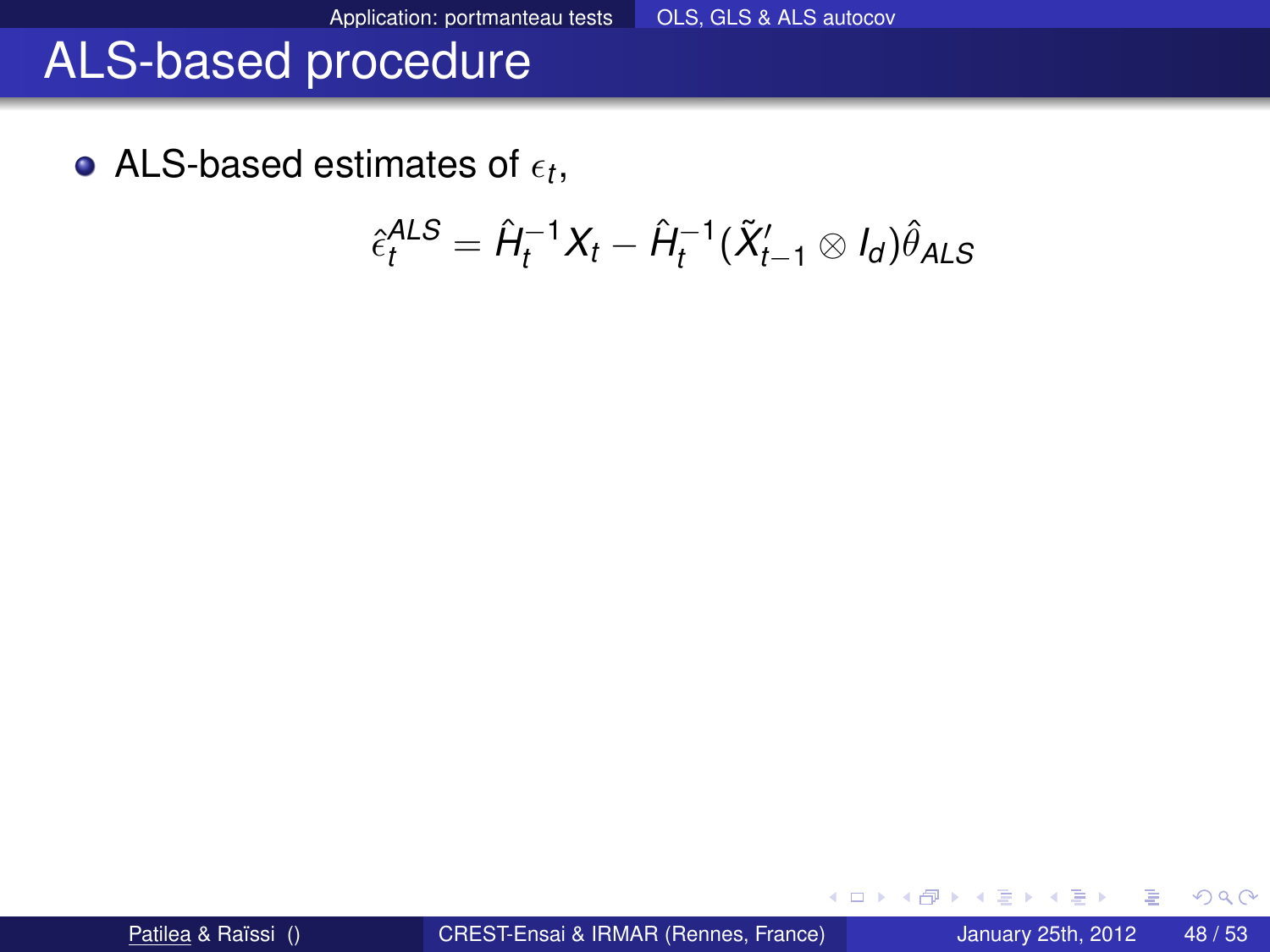ALS-based estimates of  $\epsilon_t$ ,

$$
\hat{\epsilon}_{t}^{ALS} = \hat{H}_t^{-1}X_t - \hat{H}_t^{-1}(\tilde{X}_{t-1}' \otimes I_d)\hat{\theta}_{ALS}
$$

• Corresponding residual autocovariances

$$
\hat{\Gamma}_{ALS}^{\epsilon}(h) = T^{-1} \sum_{t=h+1}^{T} \hat{\epsilon}_t^{ALS} \hat{\epsilon}_{t-h}^{ALS}
$$

 $(1 - 1)$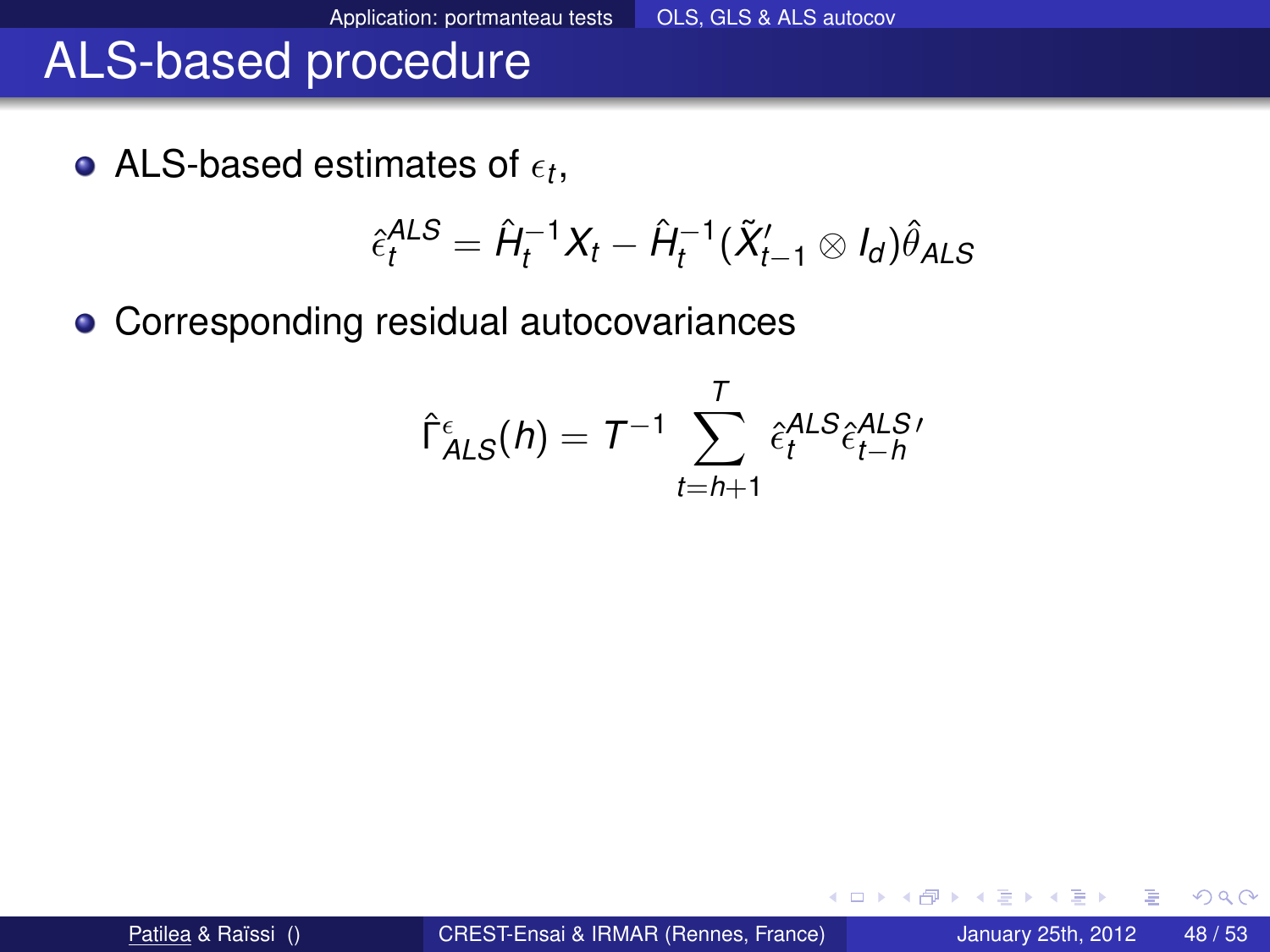ALS-based estimates of  $\epsilon_t$ ,

$$
\hat{\epsilon}_t^{ALS} = \hat{H}_t^{-1}X_t - \hat{H}_t^{-1}(\tilde{X}_{t-1}' \otimes I_d)\hat{\theta}_{ALS}
$$

• Corresponding residual autocovariances

$$
\hat{\Gamma}_{ALS}^{\epsilon}(h) = T^{-1} \sum_{t=h+1}^{T} \hat{\epsilon}_t^{ALS} \hat{\epsilon}_{t-h}^{ALS}
$$

#### Proposition

*Uniformly w.r.t.*  $b \in \mathcal{B}_T$ 

$$
T^{\frac{1}{2}}\left\{\hat{\Gamma}^{\epsilon}_{\text{ALS}}(h)-\hat{\Gamma}^{\epsilon}_{\text{GLS}}(h)\right\}=o_p(1),\qquad \forall h.
$$

4 0 8

4 ଲ ⊧

÷.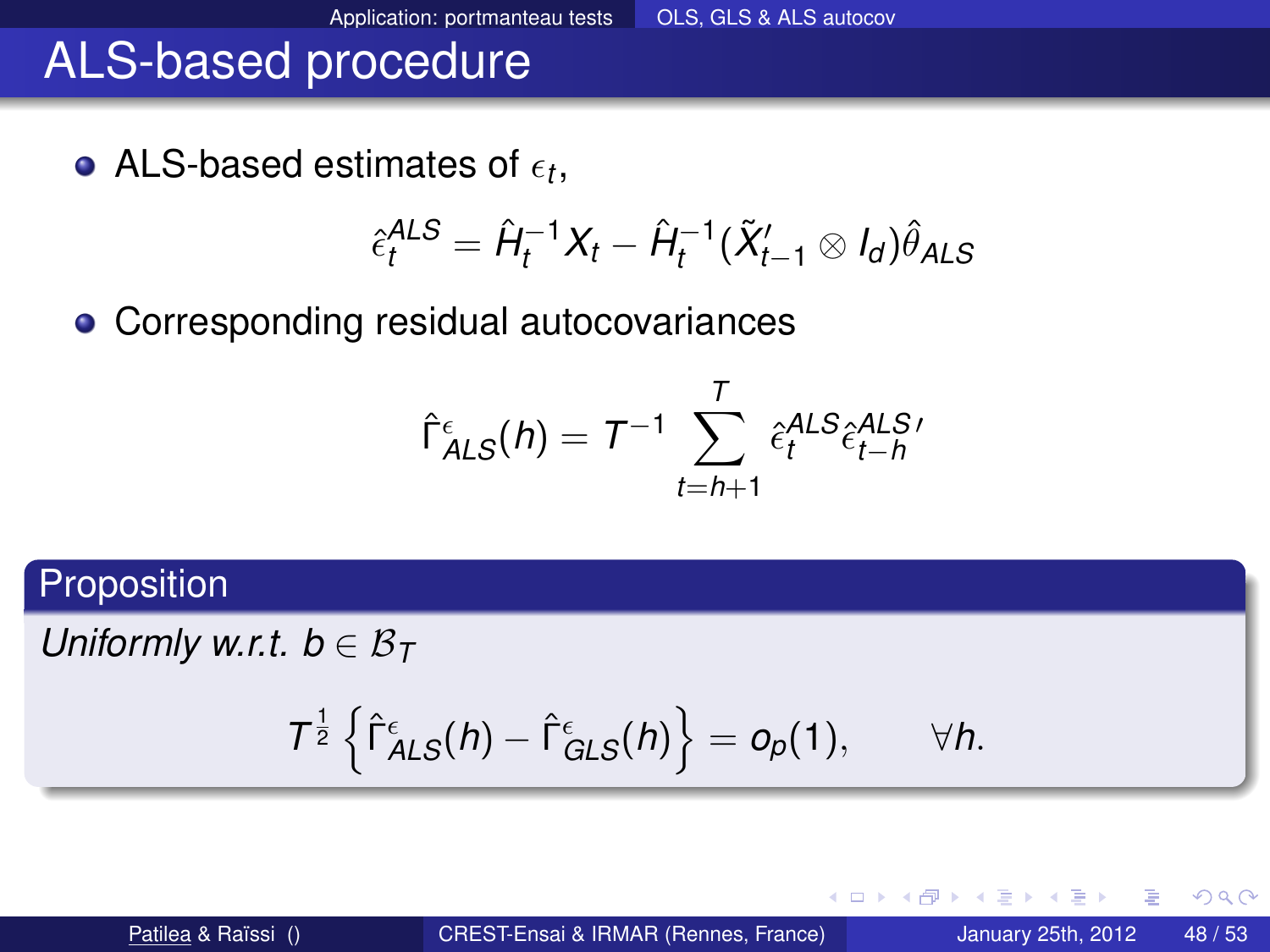ALS-based estimates of  $\epsilon_t$ ,

$$
\hat{\epsilon}_t^{ALS} = \hat{H}_t^{-1}X_t - \hat{H}_t^{-1}(\tilde{X}_{t-1}' \otimes I_d)\hat{\theta}_{ALS}
$$

• Corresponding residual autocovariances

$$
\hat{\Gamma}_{ALS}^{\epsilon}(h) = T^{-1} \sum_{t=h+1}^{T} \hat{\epsilon}_t^{ALS} \hat{\epsilon}_{t-h}^{ALS}
$$

#### Proposition

*Uniformly w.r.t.*  $b \in \mathcal{B}_T$ 

$$
T^{\frac{1}{2}}\left\{\hat{\Gamma}^{\epsilon}_{\text{ALS}}(h)-\hat{\Gamma}^{\epsilon}_{\text{GLS}}(h)\right\}=o_p(1),\qquad \forall h.
$$

GLS and ALS versions of autocovariances and autocorrelations estimates are asymptotically equivalent

Patilea & Raïssi () [CREST-Ensai & IRMAR \(Rennes, France\)](#page-0-0) January 25th, 2012 48/53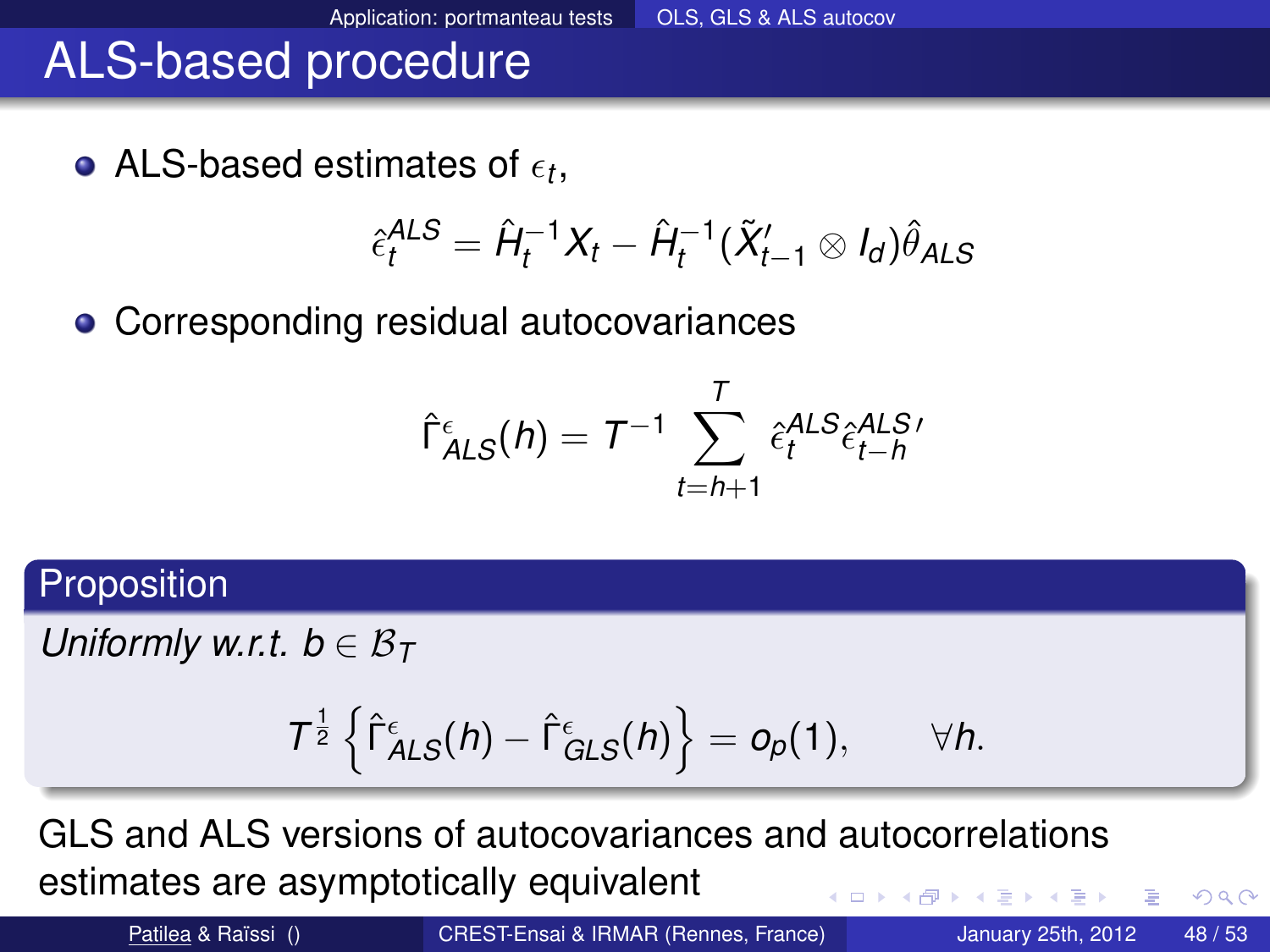# **Outline**

## [The model](#page-6-0)

- [Least squares parameter estimation](#page-15-0)
- [Adaptive Least Squares parameter estimation](#page-30-0)
- [Application: testing for linear Granger causality in mean](#page-48-0)
	- [Application: portmanteau tests](#page-71-0)
		- [The problem](#page-71-0)  $\bullet$
		- [OLS, GLS and ALS estimates of the autocovariances](#page-77-0)
		- **[Corrected Portmanteau test statistics](#page-91-0)**

 $\leftarrow$   $\Box$ 

<span id="page-91-0"></span>**The Second**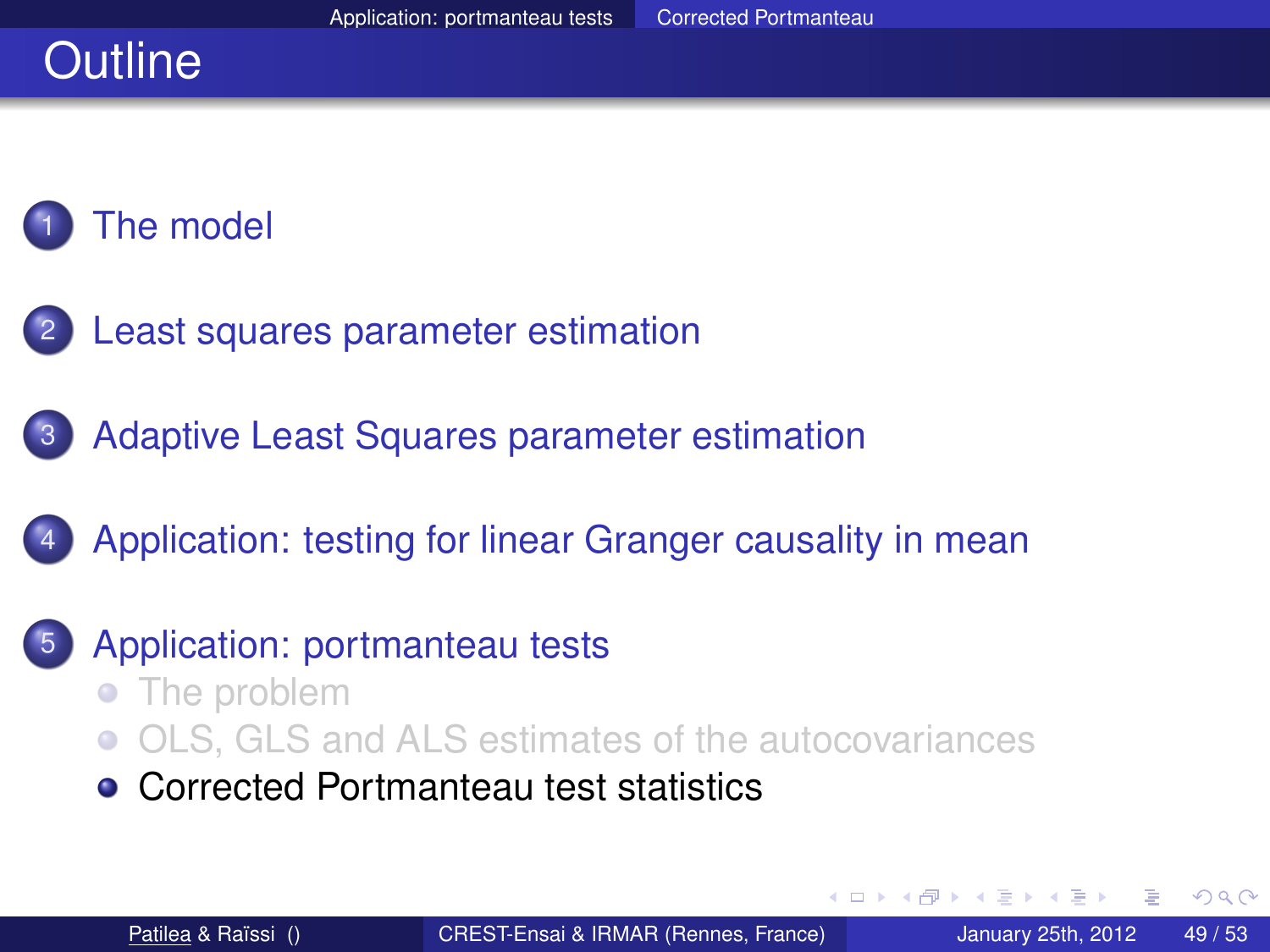Box-Pierce statistic based on OLS estimates of Cov(*u<sup>t</sup>* , *ut*−*h*)

$$
Q_m^{OLS} = T \sum_{h=1}^m \text{tr} \left( \hat{\Gamma}_{OLS}^w(h) \hat{\Gamma}_{OLS}^u(0)^{-1} \hat{\Gamma}_{OLS}^u(h) \hat{\Gamma}_{OLS}^u(0)^{-1} \right)
$$

Box-Pierce statistic based on ALS estimates of Cov(*<sup>t</sup>* , *t*−*h*)

$$
Q_m^{ALS} = T \sum_{h=1}^m \text{tr}\left(\hat{\Gamma}_{ALS}^{\epsilon\prime}(h)\hat{\Gamma}_{ALS}^{\epsilon}(0)^{-1}\hat{\Gamma}_{ALS}^{\epsilon}(h)\hat{\Gamma}_{ALS}^{\epsilon}(0)^{-1}\right)
$$

œ⇒

 $298$ 

4 0 8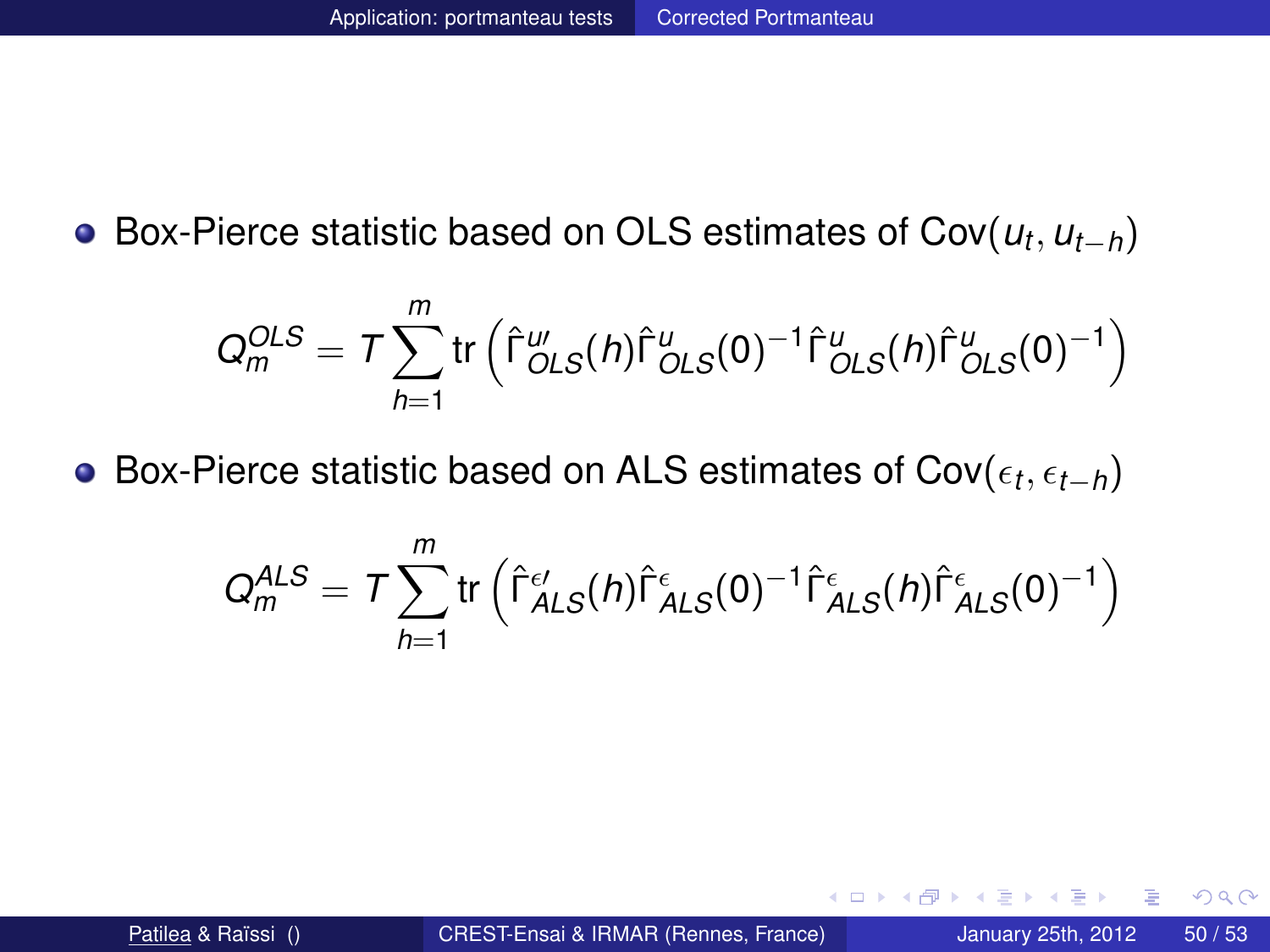Application: portmanteau tests Corrected Portmanteau

## Asymptotics for OLS-based Box-Pierce statistic

#### **Proposition**

*The statistic QOLS <sup>m</sup> converges in law to*

$$
U(\delta_m^{OLS}) = \sum_{i=1}^{d^2 m} \delta_i^{ols} U_i^2,
$$
 (6)

 $a\mathbf{s}\ \mathcal{T}\to\infty$ , where  $\delta_{m}^{OLS}=(\delta_{1}^{ols},\ldots,\delta_{d^{2}m}^{ols})'$  is the vector of the *eigenvalues of the matrix*

$$
\Delta_m^{OLS} = (I_m \otimes \Sigma_G^{-1/2} \otimes \Sigma_G^{-1/2}) \Sigma^{u,OLS} (I_m \otimes \Sigma_G^{-1/2} \otimes \Sigma_G^{-1/2}),
$$

 $\Sigma_G = \int_0^1 \Sigma(r) dr$  and the U<sub>*i*</sub>'s are independent  $\mathcal{N}(0,1)$  variables.

 $298$ 

イロト イ押ト イヨト イヨト ニヨ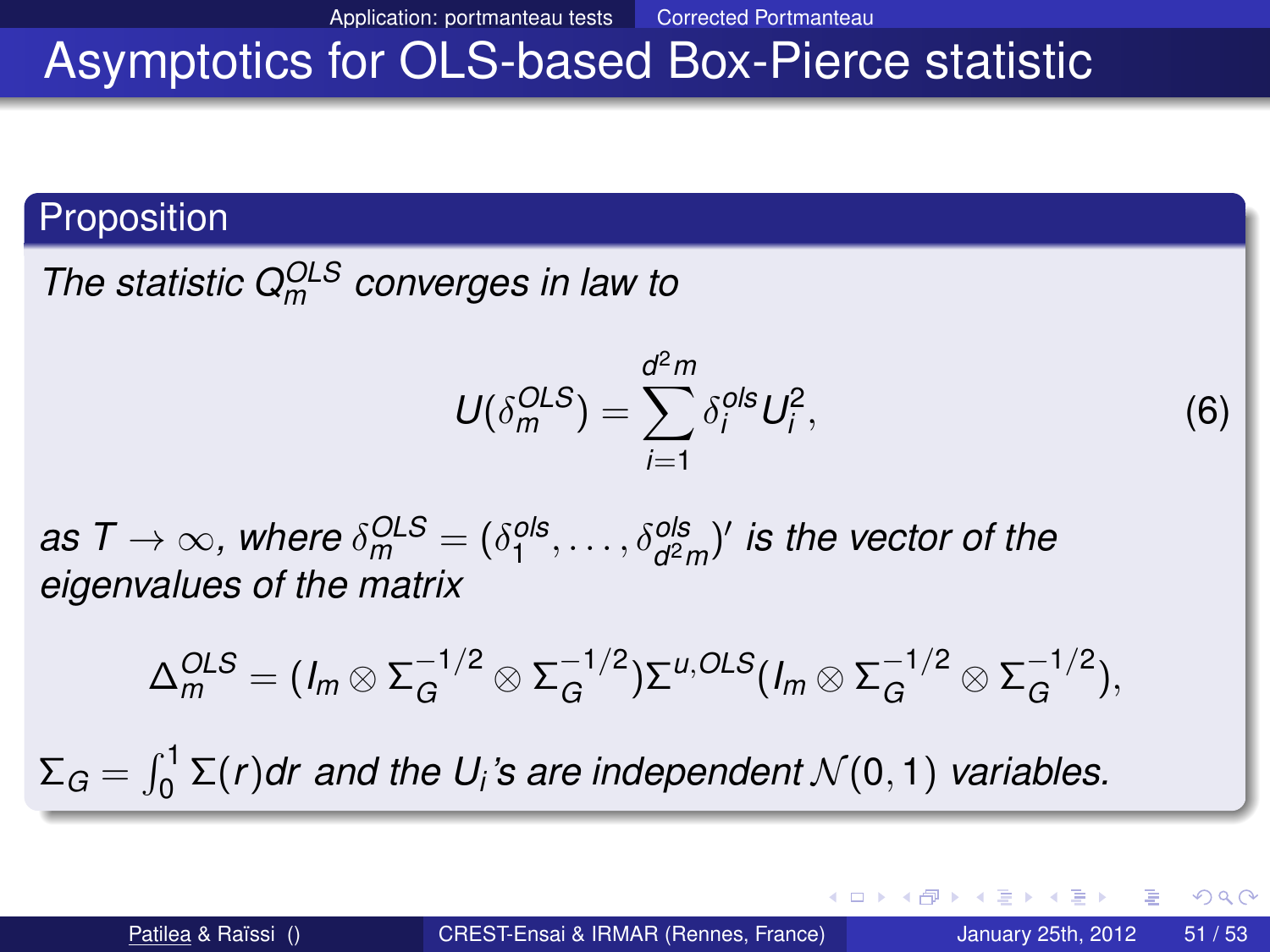Application: portmanteau tests Corrected Portmanteau

#### Asymptotics for ALS-based Box-Pierce statistic

#### **Proposition**

*The statistic QALS <sup>m</sup> converges in law to*

$$
U(\delta_m^{ALS})=\sum_{i=1}^{d^2m}\delta_i^{als}U_i^2,
$$

 $a$ s T  $\to \infty$ , where  $\delta^{\textit{ALS}}_m = (\delta^{\textit{als}}_1, \ldots, \delta^{\textit{als}}_{d^2 m})'$  is the vector of the *eigenvalues of* Σ ,*GLS*, *and the U<sup>i</sup> 's are independent* N (0, 1) *variables.*

4 AD + 4 B + 4 B + + B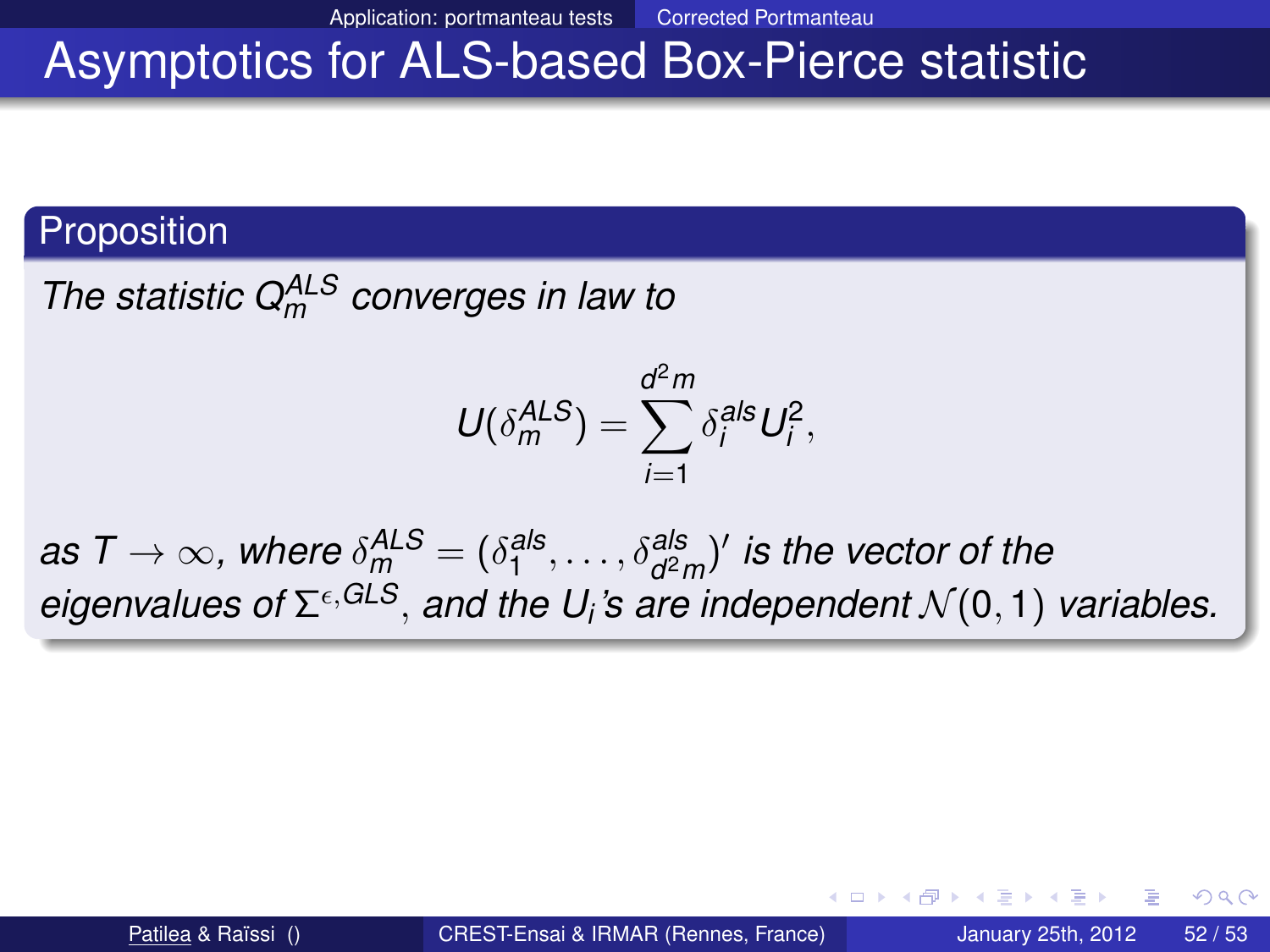# Asymptotics for ALS-based Box-Pierce statistic

#### **Proposition**

*The statistic QALS <sup>m</sup> converges in law to*

$$
U(\delta_m^{ALS})=\sum_{i=1}^{d^2m}\delta_i^{als}U_i^2,
$$

 $a$ s T  $\to \infty$ , where  $\delta^{\textit{ALS}}_m = (\delta^{\textit{als}}_1, \ldots, \delta^{\textit{als}}_{d^2 m})'$  is the vector of the *eigenvalues of* Σ ,*GLS*, *and the U<sup>i</sup> 's are independent* N (0, 1) *variables.*

The classical Khi-square limit law is recovered with the ALS approach when  $\Sigma(r) = \sigma^2(r)I_d$ .

 $\Omega$ 

 $\mathcal{A} \cap \mathcal{B} \rightarrow \mathcal{A} \supseteq \mathcal{B} \rightarrow \mathcal{A} \supseteq \mathcal{B} \rightarrow \mathcal{B} \supseteq \mathcal{B}$